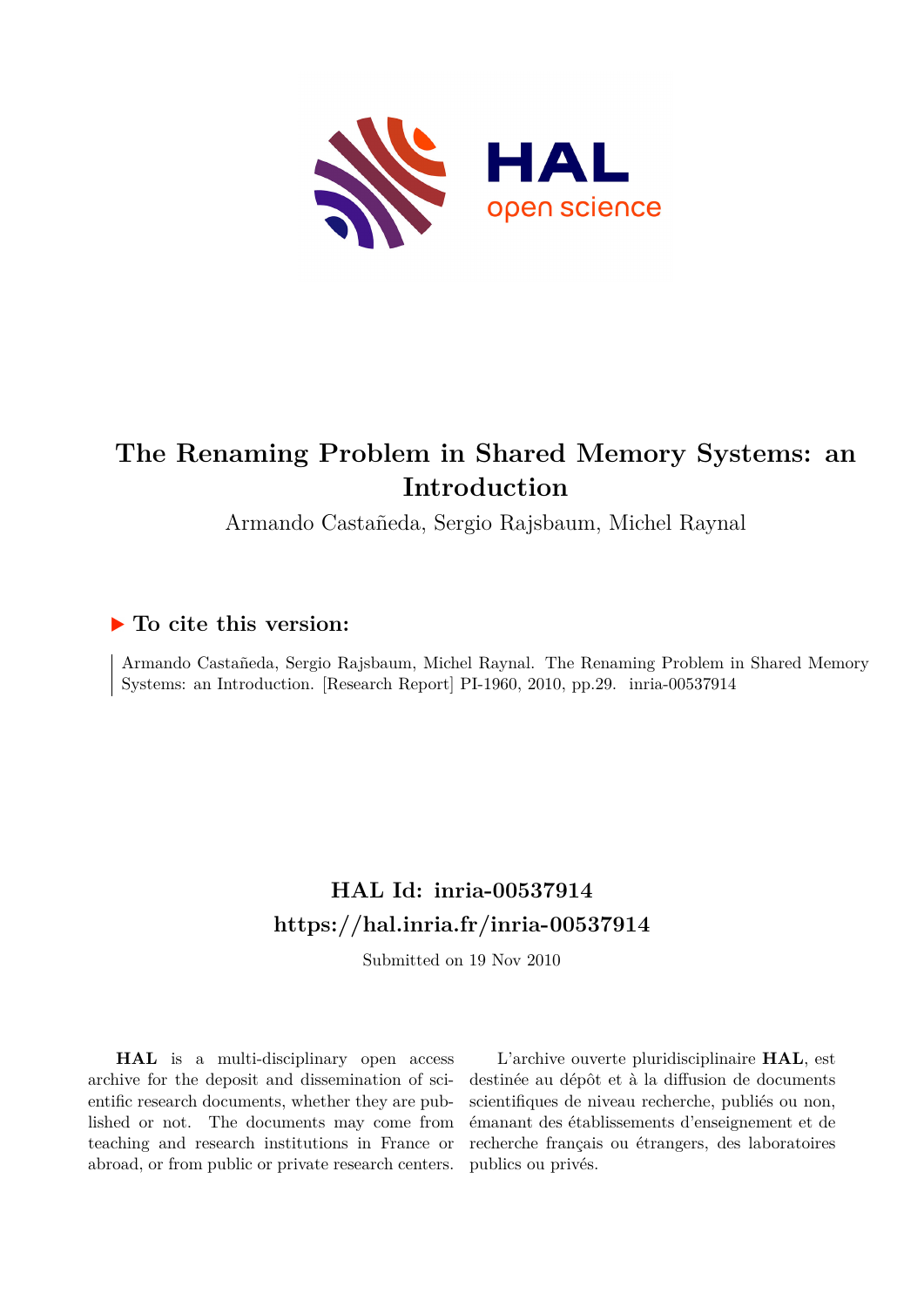Publications Internes de l'IRISA ISSN : 2102-6327 PI 1960 Novembre 2010



## The Renaming Problem in Shared Memory Systems: an Introduction

Armando Castañeda\* Sergio Rajsbaum\*\* Michel Raynal\*\*\*

Abstract: Exploring the power of shared memory communication objects and models, and the limits of distributed computability are among the most exciting research areas of distributed computing. In that spirit, this paper focuses on a problem that has received considerable interest since its introduction in 1987, namely the renaming problem. It was the first non-trivial problem known to be solvable in an asynchronous distributed system despite process failures. Many algorithms for renaming and variants of renaming have been proposed, and sophisticated lower bounds have been proved, that have been a source of new ideas of general interest to distributed computing. It has consequently acquired a paradigm status in distributed fault-tolerant computing.

In the renaming problem, processes start with unique initial names taken from a large name space and decide new names such that no two processes decide the same new name and the new names are from a name space as small as possible.

This paper presents an introduction to the renaming problem in shared memory systems, for non-expert readers. It describes both algorithms and lower bounds. Also, it discusses strong connections relating renaming and other important distributed problems such as set agreement and symmetry breaking.

Key-words: Algebraic Topology, Asynchronous system, Atomic snapshot, Consensus, Crash failure, Concurrency, Lower bounds, Obstruction-freedom, Read/write shared memory system, Recursion, Renaming, Set agreement, Splitter, Symmetry breaking, Test&set, Wait-freedom, Write-snapshot.

Une introduction au problème du renommage réparti

Résumé : Ce rapport est un introduction algorithmique au problème du renommage réparti.

Mots clés : Renommage réparti, accord, tolérance aux fautes.

<sup>\*</sup> Instituto de Matematicas, UNAM, Mexico City, Mexico, acastanedar@uxmcc2.iimas.unam.mx

Instituto de Matematicas, UNAM, Mexico City, Mexico, rajsbaum@math.unam.mx. Partly supported by PAPIME and PAPIIT UNAM Projects.

<sup>\*\*\*</sup> IUF and Projet ASAP: équipe commune avec l'INRIA, le CNRS, l'université Rennes 1 et l'INSA de Rennes, raynal@irisa.fr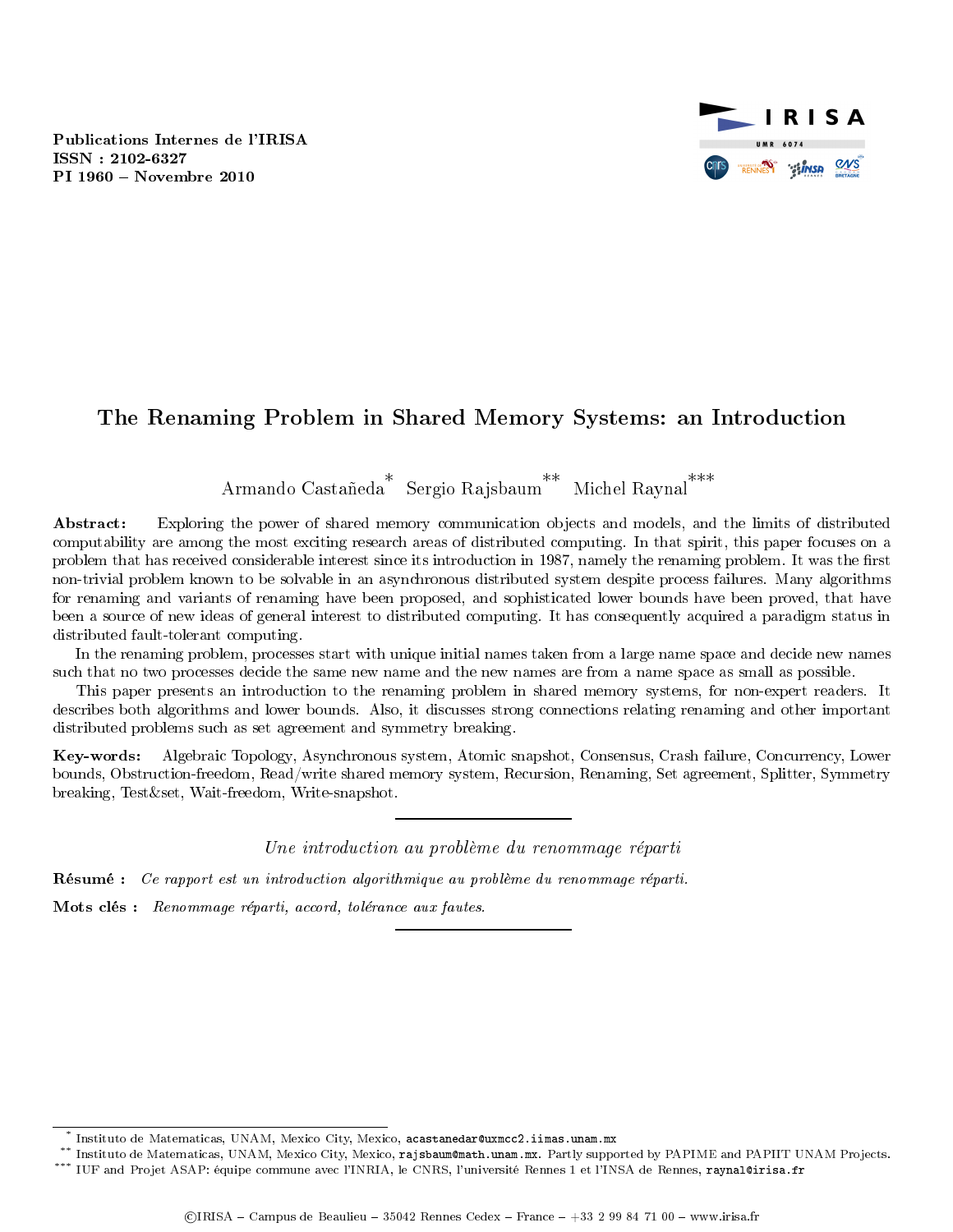## 1 Introduction

Motivation The consensus problem is one of the most important problems encountered in fault-tolerant distributed computing. Assuming that each process proposes a value, it states that the processes have to agree on the very same value, that value being one of the proposed values. Consensus is a basic building block when processes have to agree. As an example the totally ordered broadcast problem requires that the processes deliver in the same order all the messages they broadcast [17]. This means that totally ordered broadcast is both a communication problem (processes have to deliver the same set of messages) and an agreement problem (the messages have to be delivered in the same order at every process) [51], which is an instance of the consensus agreement problem.

The consensus problem is trivial to solve in asynchronous reliable distributed systems, and relatively easy to solve in unreliable synchronous systems [10, 40, 52]. However, it is impossible to solve deterministically in asynchronous systems in which even a single process may fail and the failure is the mildest one, namely, a process crash [19]. This impossibility result was proved for asynchronous message-passing systems, and later extended to asynchronous read/write shared memory systems in [39]. Following the names of the three researchers (Fischer, Lynch and Paterson) who proved the original impossibility in 1985, the acronym FLP has been coined by the community to refer to the impossibility of solving consensus in asynchronous distributed systems where at least one process may crash.

The FLP impossibility publication gave rise to the feeling that any non-trivial problem that requires process coordination could not be solved when one has to cope with the combined effect of asynchrony and process failures. We know today that there are infinitely many problems that can be solved in such conditions (and infinitely many than cannot be solved) [11]. Among these problems, the renaming problem has been the first to be proposed, and solved [5]. Renaming has acquired a paradigm status for fault-tolerant computing, because in addition to being the first non-trivial problem known to be solvable despite asynchrony and failures, it has turned out to be surprisingly difficult to study, and has inspired a significant number of algorithms and impossibility proof techniques.

What is the renaming problem? Intuitively, in the M-renaming problem processes start with unique initial names, i.e., integers in the interval  $[1..N]$  for some large N, and have to choose unique new names in the interval  $[1..M]$ , where M is smaller than N. Initially a process knows only its name, and not the initial names of the other processes. In a solution to the renaming problem, processes communicate with each other through some medium, and eventually choose their new names. No two processes choose the same new name. Moreover, the processes are asynchronous and can fail at any point during their execution.

A central concern in the renaming problem is reducing the output name space as much as possible. When the size of the new name space,  $M$ , should be as small as possible, as a function of  $n$ , the number of processes, we have non-adaptive renaming. Adaptive renaming is more demanding: the size of the new name space should be as small as possible as a function of the actual number of processes participating in an execution. Most algorithms solving renaming are adaptive. But proving lower bounds for non-adaptive renaming is substantially more difficult than proving lower bounds for adaptive renaming. Indeed, it has been shown in [25] that adaptive renaming is strictly more difficult than non-adaptive renaming.

We may say that research on the renaming problem has concentrated along three lines. On the algorithmic side, many renaming algorithms have been proposed, trying to rename efficiently and with the fewest possible new names, i.e., with M as small as possible, in various models of computation, including shared memory, message passing, synchronous and asynchronous models, for renaming and its variants, e.g. [2, 3, 5, 6, 7, 13, 24, 36, 41, 42]. On the lower bounds side, the main concern has been understanding what is the smallest size of the new name space, i.e., how small can  $M$  be, e.g. [9, 15, 16, 30, 32]. Finally, researches have studied how to use renaming to solve other problems, as well as the relation between renaming and other problems, e.g. [22, 23, 25, 43, 44]. This tutorial complements previous expositions of the renaming problem in textbooks and papers e.g. [10, 26, 40] with more recent results and approaches of [14, 15, 16, 23, 24, 25, 26, 36, 44, 48].

Structure of the paper This paper, made up of 7 sections, is an introduction to the renaming problem in shared memory systems. The paper focuses on the most basic form of renaming, the one-shot version, although it discusses other variants, to give a perspective to the reader on the renaming research area.

- Section 2 defines the renaming problem and the model of computation. It discusses the main renaming variants: adaptive vs non-adaptive renaming; one-shot vs long-lived renaming; group renaming. Also, it gives an intuition of the difficulty of the renaming problem and its underlying algorithmic principles.
- Section 3 describes a few shared memory abstractions that will simplify the design of renaming algorithms: collect, snapshot, write-snapshot (also known as immediate-snapshot or block executions). All can be wait-free built on top of read/write atomic registers.
- Section 4 describes size-adaptive optimal renaming algorithms and a time-adaptive renaming algorithm.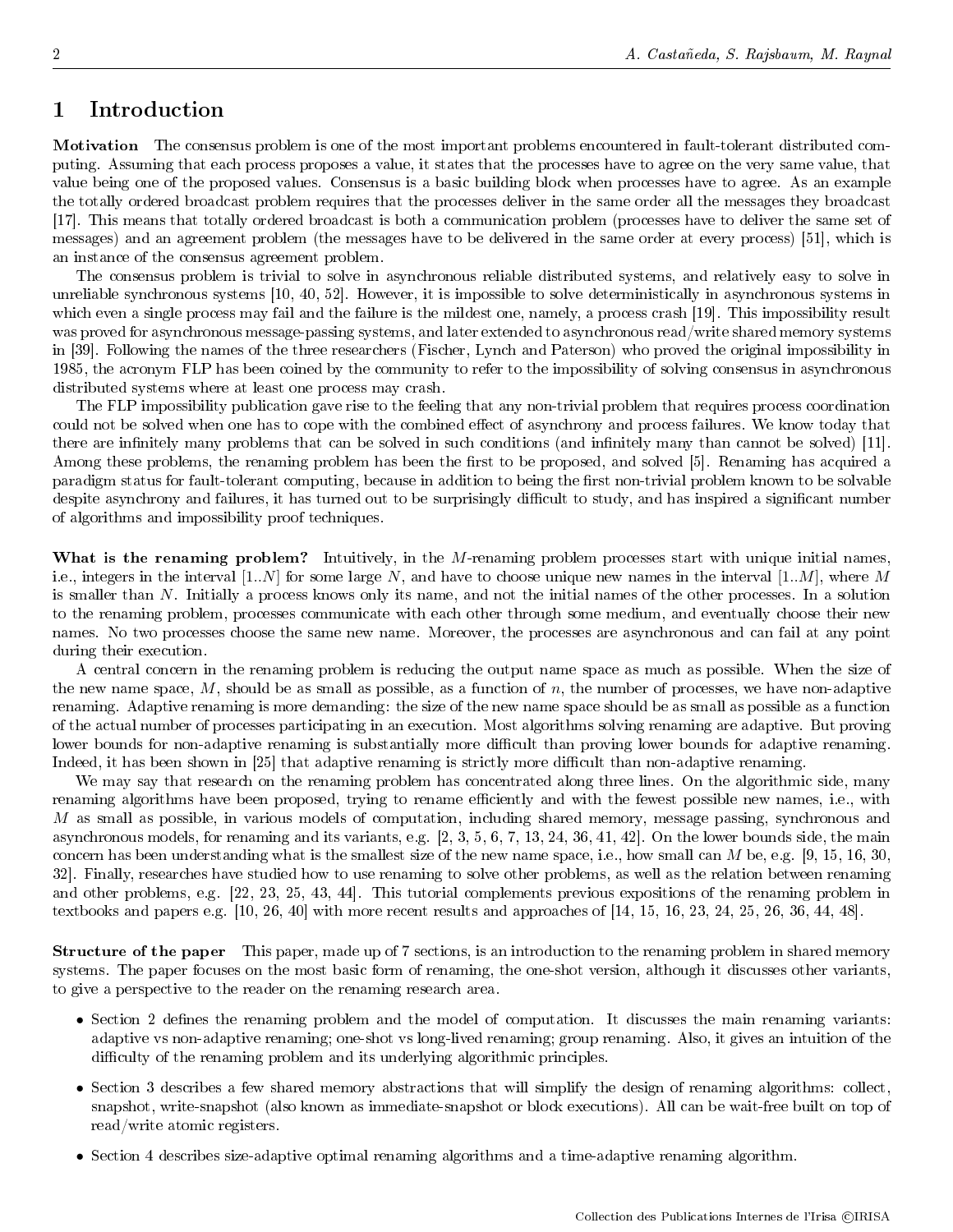- Section 5 situates the difficulty of the renaming problem in relation to other problems, mainly k-test &set, k-set agreement and weak symmetry breaking.
- Section 6 summarizes the lower bounds associated with renaming, and explains the difference in the lower bounds for adaptive vs non-adaptive renaming. Roughly speaking, adaptive renaming is equivalent to set agreement, and hence the lower bounds of [9, 12, 32, 54] apply, while non-adaptive renaming lower bounds require more involved algebraic topology techniques. Section 6.3 focuses on the the mathematics underlying renaming.
- Finally, Section 7 contains the conclusions for the paper.

In order not to overload the presentation, all the proofs are given in appendices. Moreover, for completeness reasons, the last appendix presents a simple renaming algorithm for message-passing systems.

## 2 The basics of renaming

This section starts by defining the model of computation of interest to the paper. Then it defines the renaming problem and discusses the main renaming variants. Finally, it discusses some basic results about renaming, and gives an intuition of the difficulty of the renaming problem.

#### 2.1 Computation model

**Process model** The system consists of n sequential processes that we denote  $p_1, p_2, ..., p_n$ . The integer i is called the index of  $p_i$ .

Each process  $p_i$  has an initial name denoted  $old\_name_i$  such that the initial names belong to the totally ordered set  $[1..N]$  (hence they can be compared) with  $N >> n$ . A process does not know the initial names of the other processes, it only knows that no two processes have the same initial name. An initial name can be seen as a particular value dened in  $p_i$ 's initial context that uniquely identifies it (e.g., its IP address).

The processes are asynchronous. This means that the relative execution speed of different processes is completely arbitrary, and there is no bound on the time it takes for a process to execute a step.

Failure model A process may crash (halt prematurely). After it has crashed, a process executes no step. A process executes correctly until it possibly crashes. A process that does not crash in a run is correct in that run. Otherwise it is faulty in that run. When any number of processes may crash, the failure model is called wait-free [27], because it is useless for a process to wait for events to happen related to other processes (e.g. waiting until another process writes a value to the shared memory). Thus, in a wait-free solution to the renaming problem, a process has to choose its new name in a finite number of steps, independently of the steps taken by other processes.

Let us observe that the wait-free model prevents the use of locks [49]. This is because lock-based algorithms cannot be wait-free: if a process that has locked an object crashes before releasing the lock, that object is locked forever and no other process can access the object protected by that lock. Recall that locks can be implemented from read/write atomic registers only in reliable systems [10, 40].

Communication model The processes communicate with each other by accessing atomic read/write shared registers. Atomic means that each read or write operation appears as if it has been executed instantaneously at some point of the time line time between its begin and end events [34, 37]. Each atomic register is a single-writer/multi-reader  $(1WnR)$  register. This means that a single process (statically determined) can write it, but every process can read it. Atomic registers are denoted with uppercase letters. The atomic registers are structured into arrays. If  $X[1..n]$  is such an array,  $X[i]$  denotes the register of the array that  $p_i$  is allowed to write.

A process can have local registers. Such registers are denoted with lowercase letters with the process index appearing as a subscript (e.g.,  $prop_i$  is a local register of  $p_i$ ). The notation  $\bot$  is used to denote a default value, usually assumed to be the initial value of a register, either local or shared.

This communication model provides a convenient abstraction level. More elementary communication means, such as single-writer/single-reader registers, or message passing channels, can be used to construct single-writer/multi-reader registers (although at a cost in efficiency), e.g.  $[10, 40, 51]$ .

#### 2.2 The renaming problem

One-shot renaming The M-renaming problem consists in implementing an object that provides the processes with a single operation denoted new name() such that (a) a process can invoke it at most once and (b) the following properties are satisfied.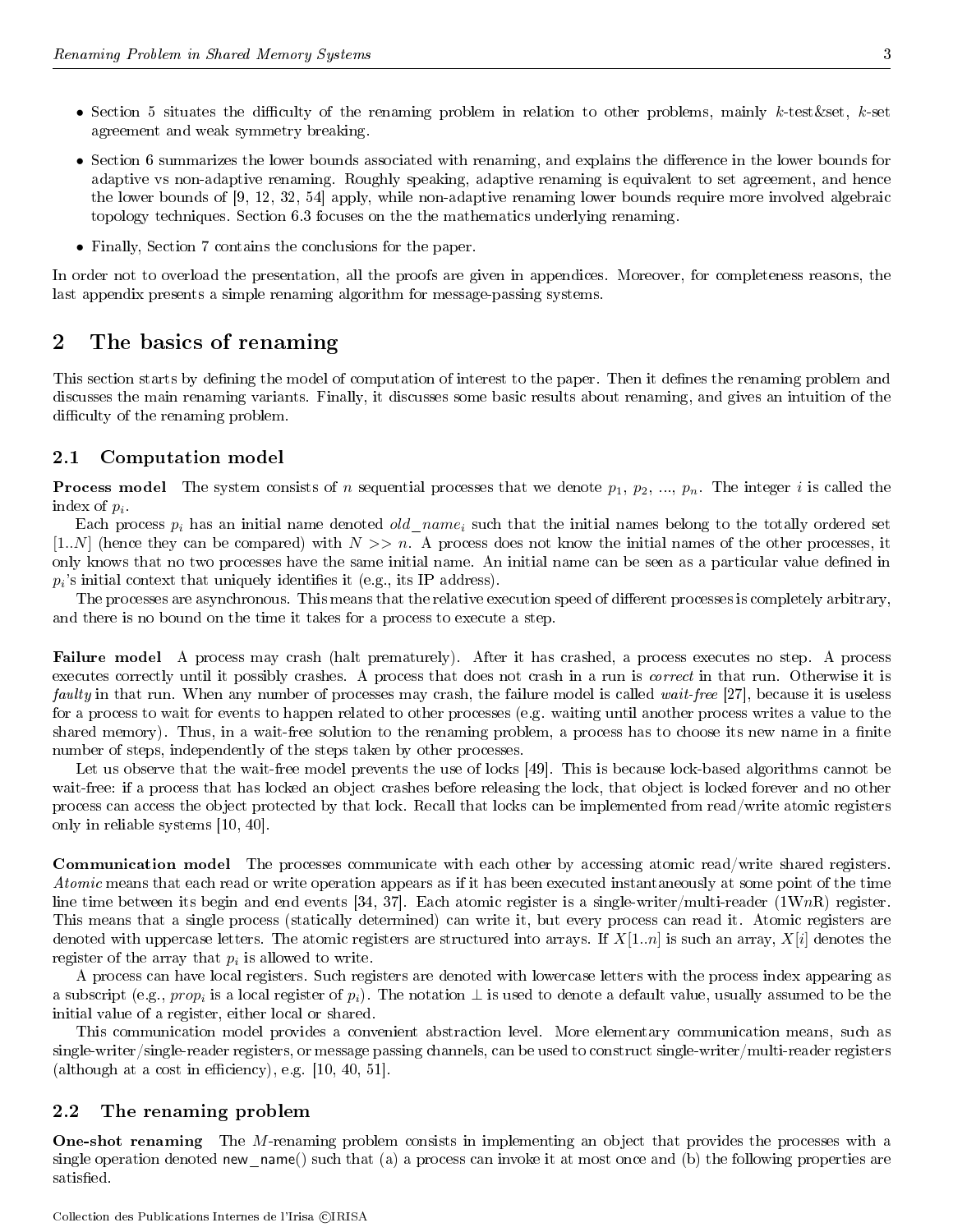- Termination. The invocation of new name() by a correct process returns it a new name.
- Validity. Each new name is an integer in the set  $[1..M]$ .
- Agreement. No two processes obtain the same new name.
- Index independence. The new name obtained by a process is independent of its index.

The index independence property states that, if in a run a process whose index is  $i$  obtains the new name  $v$ , that process could have obtained the very same new name  $v$  if its index had been  $j$ . This means that from an operational point of view the indexes define an underlying communication infrastructure, i.e., an addressing mechanism that can be used only to access entries of shared arrays. Indexes cannot be used to *compute* new names. Otherwise, a trivial solution to perfect renaming, with  $M = n$ , would be that  $p_i$  chooses as new name i, without any communication.

Adaptive vs non-adaptive renaming Let  $p$  be the number of processes that participate in a renaming execution, i.e., the number of processes that invoke new name(). Let us observe that the renaming problem cannot be solved when  $M < p$ . There are two types of adaptive renaming algorithms.

- Size adaptive. An algorithm is size-adaptive if the size  $M$  of the new name space depends only on  $p$ , the number of participating processes. We have then  $M = f(p)$  where  $f(p)$  is a function on p such that  $f(1) = 1$  and, for  $2 \le p \le n$ ,  $p-1 \le f(p-1) \le f(p)$ . If M depends only on n (the total number of processes) the algorithm is not size-adaptive.
- $\bullet$  Time adaptive. An algorithm is time-adaptive if its time complexity depends only on p. If its time complexity depends only on  $n$  it is not time-adaptive.

A fundamental result An important theoretical result associated with the renaming problem in asynchronous read/write systems is the following [32]. Except for some exceptional values of n, the value  $M = 2n - 1$  is the lower bound on the size of the new name space. For the exceptional values we have  $M = 2n - 2$ . These exceptional values, characterized in [15], involve sets of relatively prime integers<sup>1</sup>.

This means that  $M = 2p - 1$  is a lower bound for size-adaptive algorithms (in that case, there is no specific values of p that would allow a lower bound smaller than  $2p - 1$ . Consequently, the use of an optimal time-adaptive algorithm means that if "today"  $p'$  processes acquire new names, their new names belong to the interval  $[1..2p'-1]$ . If "tomorrow"  $p''$  additional processes acquire new names, these processes will have their new names in the interval  $[1..2p-1]$  where  $p = p' + p''$ .

#### 2.3 Renaming variants

The paper focuses on the one-shot renaming problem. Consequently the variants described below are cited only for completeness.

Long-lived renaming In the long-lived renaming problem, a process can (repeatedly) acquire a new name and then release it [41, 42]. Long-lived renaming can be useful in systems in which processes acquire and release identical resources. Each new name gives then access to a resource (e.g., its address) and the renaming algorithm control accesses to the resources.

Group renaming A generalization of the renaming problem for groups of processes has been proposed in [21] and later investigated in [2]. In this variant, each process belongs to a group and knows the original name of its group. Each process has to choose a new name for its group in such a way that two processes belonging to distinct groups choose distinct new names.

#### 2.4 Non-triviality of the renaming problem

The aim of the discussion that follows is to give an intuition of the difficulty of the renaming problem and its underlying algorithmic principles. To that end we use a simple example. Let us consider a system with two asynchronous crash-prone processes p and q that want to acquire new names. They have to coordinate to ensure they do not choose the same new name.

To that end, each of them can write the shared memory (to communicate with the other process) and read it (to obtain information from the other process). Let us assume that a process first writes and then reads the shared memory, once. There are essentially three scenarios.

<sup>&</sup>lt;sup>1</sup>More precisely, there is a  $(2n-2)$ -renaming algorithm for the values of n such that the integers in the set  $\{ {n \choose i} : 1 \le i \le \lfloor \frac{n}{2} \rfloor \}$  are relatively prime [15].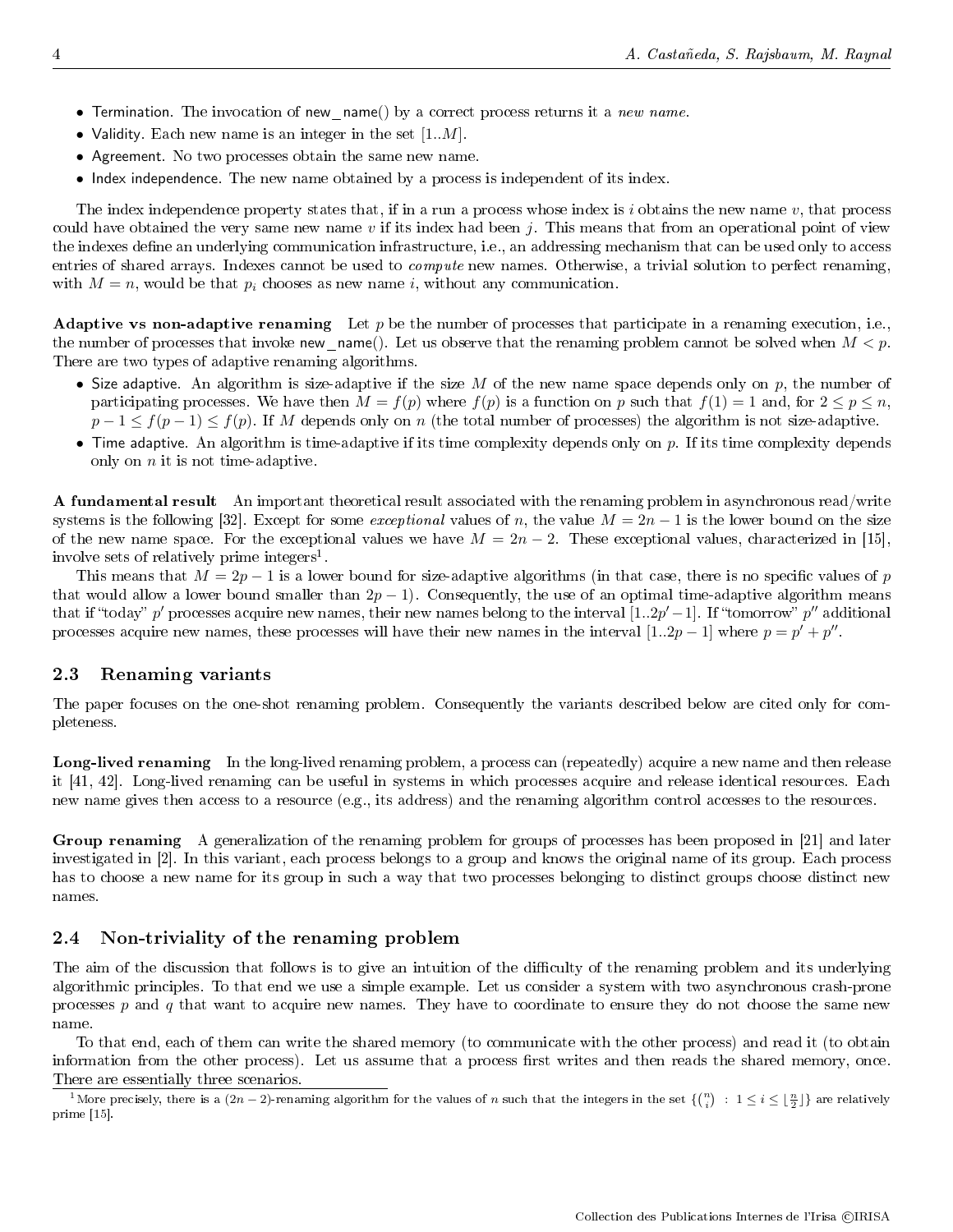• Scenario  $\#1$ . In this scenario, process p writes (e.g., its initial name) to the shared memory to inform q that it wants to acquire a new name, but when p reads the shared memory, q has not yet written it (e.g., because it is slow). Hence,  $p$  does not "see" that  $q$  is competing for a new name.

Differently, when  $q$  reads the shared memory, it "sees" that  $p$  is competing for a new name.

- Scenario #2. This scenario is the same as the previous one, except that p and q are inverted. Hence, in this scenario, q does not "see" that p is competing for a new name, while p sees that q is competing for a new name.
- Scenario  $\#3$ . In this scenario, both p and q write concurrently the shared memory and then each of them discovers that the other one is competing. Here, each process "sees" that the other one is competing for a new name.

The difficulty comes from the fact that in scenario  $\#1$ , q does not know if p sees it or not. More explicitly, q cannot distinguish scenario #1 and scenario #3. A symmetric situation occurs for p which cannot distinguish scenario #2 and scenario #3. These indistinguishability relations are represented as a graph in Figure 1.

Remark Indistinguishability relation analysis is at the core of distributed computing, especially for proving lower bounds, since the original FLP impossibility result; graph structures arise when only one process can fail e.g. [11, 19], while higher dimensional topological structures arise when more than one process can fail, e.g. [12, 32, 54].



Figure 1: Uncertainties for 2 processes after one communication exchange

In order to think about the design of an algorithm, let us assume that, whenever a process does not see the other process (because it has crashed or is very slow), it chooses the new name 1. This can be done without loss of generality because the space of initial names is big, hence for every algorithm there exist two processes such that each one of them picks the same new name when it does not see the other. Consequently, p chooses the new name 1 in scenario  $\#1$  and q chooses the new name 1 in scenario  $#2$ .

Let us now look at scenario  $\#3$ . Process q sees p and is aware that p may have not seen it (this is because q cannot distinguish scenario  $\#1$  and scenario  $\#3$ ). To avoid conflict (in case we are in scenario  $\#1$  in which case p chooses new name 1), q chooses new name 2. In that case, p (that does not know if the real scenario is scenario  $\#2$  or scenario  $\#3$ ) has no choice: it has to choose the new name 3 to ensure that no two processes have the same new name.

This simple algorithm solves the renaming problem for two processes with size of the new name space equal to 3. Let us observe that the scenario  $#4$  in which no process sees the other one cannot happen. This is due to fact that processes communicate by writing and reading a shared memory made up of atomic registers, and each of them writes the shared memory before reading it.

Could it possible to solve the problem for two processes with two new names only? The previous discussion shows that the answer is "no", if each process is limited to a single communication round (during which it writes and then reads). What if processes are not restricted to one communication round? Perhaps surprisingly, the answer remains "no". This is because the two endpoints of the uncertainty graph (Figure 1) always remain connected [11]. These two endpoints represents the scenario where neither  $p$  nor  $q$  sees the other process. In these extreme cases, each has to choose the new name 1, and again it would be impossible for  $p$  and  $q$  to pick only 1 or 2 in the internal nodes, because an edge with equal new names in its endpoints would be unavoidable. Section 6.3 will discuss this issue in more detail.

#### 3 Base shared memory abstractions

This section defines some shared memory abstractions that will simplify the design of renaming algorithms. All can be wait-free built on top of read/write atomic registers. It also defines a switch object called splitter.

#### 3.1 The collect and snapshot abstractions

The collect abstraction The collect abstraction provides the processes with an operation denoted collect(). This operation, which is associated with an array  $X[1..n]$  of atomic registers, is a simple abbreviation for an asynchronous read of each atomic register that belongs to the array. More precisely, we have the following: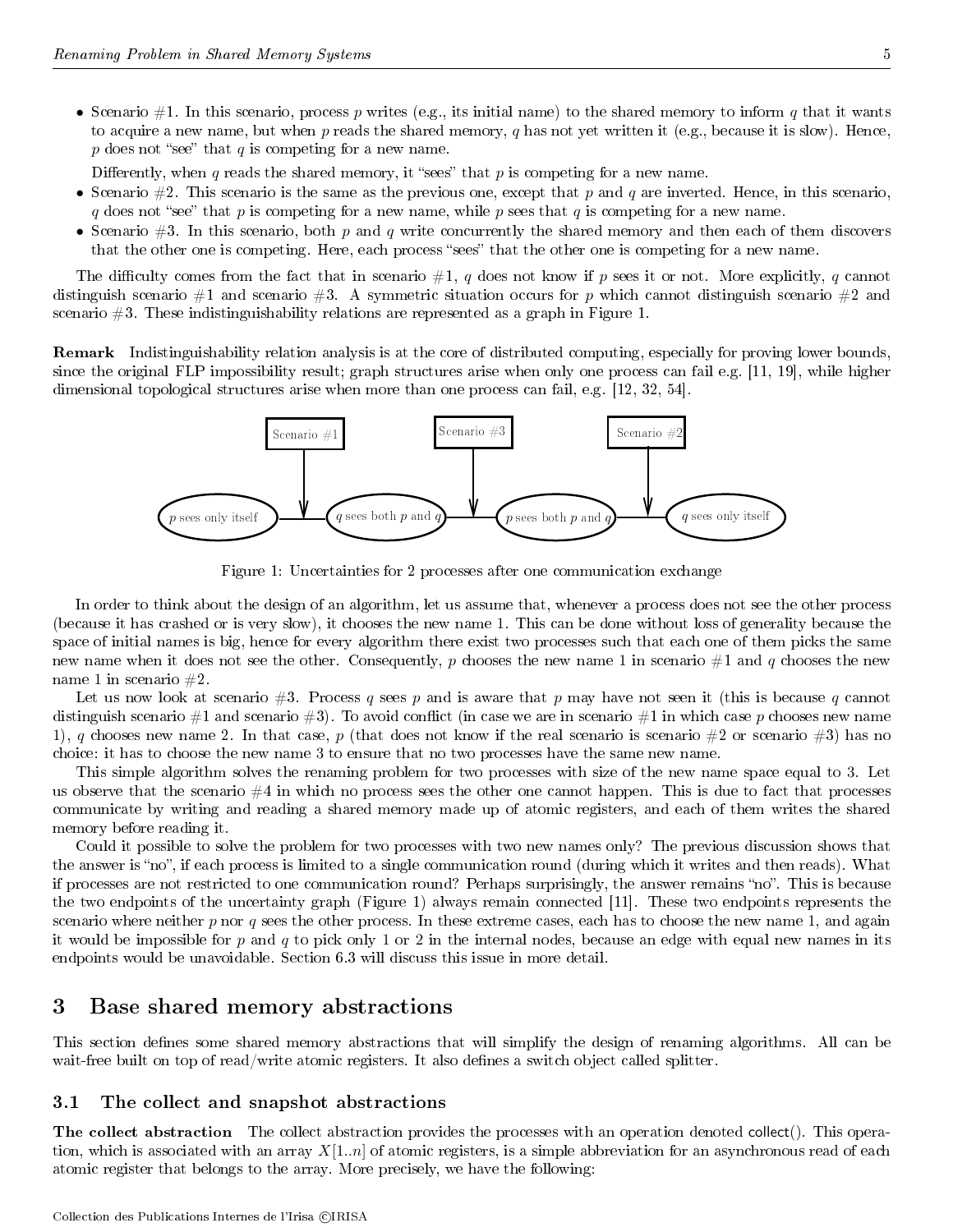operation X.collect(): for  $1 \leq j \leq n$  do  $aa[j] \leftarrow X[j]$  end for; return $(aa[1..n])$ .

Let us observe that collect() is not an atomic operation. Due to the asynchrony of the reader, the values in  $aa[1..n]$  may have been read at distinct times. Consequently, it is possible for the values of  $aa[j1]$  and  $aa[j2]$  that are returned to have never been simultaneously in the array X.

**The snapshot abstraction** Snapshot objects have been introduced in [1]. A snapshot object X abstracts an array of size n (the number of processes) that provides each process  $p_i$  with two operations denoted X.update(v) and X.snapshot(). The former assigns v to  $X[i]$  (and is consequently also denoted  $X[i] \leftarrow v$ ). Only  $p_i$  can write  $X[i]$ . The latter operation, X.snapshot(), returns to the invoking process  $p_i$  the current value of the whole array X. The main property of a snapshot object is that all update and snapshot operations appear as if they have been executed atomically, which means that a snapshot object is linearizable [34, 35].

These operations can be wait-free built on top of atomic read/write registers. The best implementation known so far has  $O(n \log n)$  time complexity [8] (it is not known today if this bound is tight).

#### 3.2 The write-snapshot abstraction

The one-shot write-snapshot abstraction This abstraction which, as the previous ones, also abstracts an array of atomic registers  $X[1..n]$ , provides the processes with a single operation denoted write snapshot().

This operation (known as immediate snapshot [13] or block execution [54]) allows the invoking process  $p_i$  to instantaneously write a value in  $X[i]$  immediately followed by a snapshot of the whole array. If several processes invoke write snapshot() simultaneously, then their write occur concurrently followed by snapshot operations that return to the processes the same array value. The write snapshot() operations are set-linearizable  $[45]$  (which means that they are "linearizable" with the possibility that concurrent operations are "linearized" at the same point).

We consider here the one-shot version of the write-snapshot abstraction, i.e., given an array  $X[1..n]$ , a process invokes X.write snapshot() at most once. Without loss of generality, let us assume that the initial value of  $X[1..n]$  is  $[\bot, \ldots, \bot]$  and that the value written by  $p_i$  is  $old\_name_i$ .

Let res<sub>i</sub> denote the set that contains all non- $\perp$  values contained in the array returned by the invocation of X.write snapshot() issued by  $p_i$ . This set is sometimes called a *view*. More formally, the write-snapshot abstraction is defined by the following properties where T denotes the set of indexes of the processes that return from their X.write snapshot() invocations.

- Termination. Any invocation X.write snapshot() by a correct process  $p_i$  terminates (hence  $i \in T$ ).
- Self-inclusion.  $\forall i \in T$ :  $old\_name_i \in res_i$ .
- Containment.  $\forall i, j \in T$ .  $(res_i \subseteq res_j) \vee (res_j \subseteq res_i)$ .
- Immediacy.  $\forall i, j \in T: ((old\_name_i \subseteq res_j) \land (old\_name_j \subseteq res_i)) \Rightarrow (res_i = res_j).$

The self-inclusion property states that a process sees its writes, while the containment properties states that the views obtained by processes are totally ordered. Finally, the immediacy property states that if two processes see each other, they have obtained the same view whose size corresponds to their concurrency level.

 ${\bf Remark}$   $\;$  Let  $X.$ w $\;$  snapshot $(v)$  be an operation that, when invoked by  $p_i,$  first writes  $v$  into  $X[i]$  and then invokes once X.snapshot(). While the write and the snapshot are atomic, the operation X.w snapshot() is not. Notice that the operation  $X$ .w snapshot() satisfies the termination, self-inclusion and containment properties stated above. But as it does not satisfy the immediacy property, it shows the additional power power provided by the immediacy property.

A simple recursive distributed algorithm The recursive write-snapshot algorithm described in Figure 2 is from [24]. It assumes a shared array  $SM[1..n]$  such that each  $SM[x]$  is an array of n 1WnR atomic registers; it is initialized to  $[\bot, \ldots, \bot]$ . The atomic register  $SM[x][i]$  can be read by all processes but written only by  $p_i$ . A process invokes  $SM$  write\_snapshot $(n)$ (let us remember that  $n$  is the total number of processes).

Let us consider the invocation SM write snapshot(x) issued by  $p_i$  where x is the recursion parameter (initially equal to n). Process  $p_i$  first writes  $SM[x][i]$  and reads asynchronously the array  $SM[x][1..n]$  that is associated with the recursion parameter x (lines 01-02). Then,  $p_i$  computes the set of processes that have already attained the recursion level x (line 03; let us notice that recursion levels are decreasing from  $n \times n-1$ , etc.). If the set of processes that have attained the recursion level  $x$  (from  $p_i$ 's point of view) contains exactly  $x$  processes,  $p_i$  returns this set as a result (lines 04-05). Otherwise (as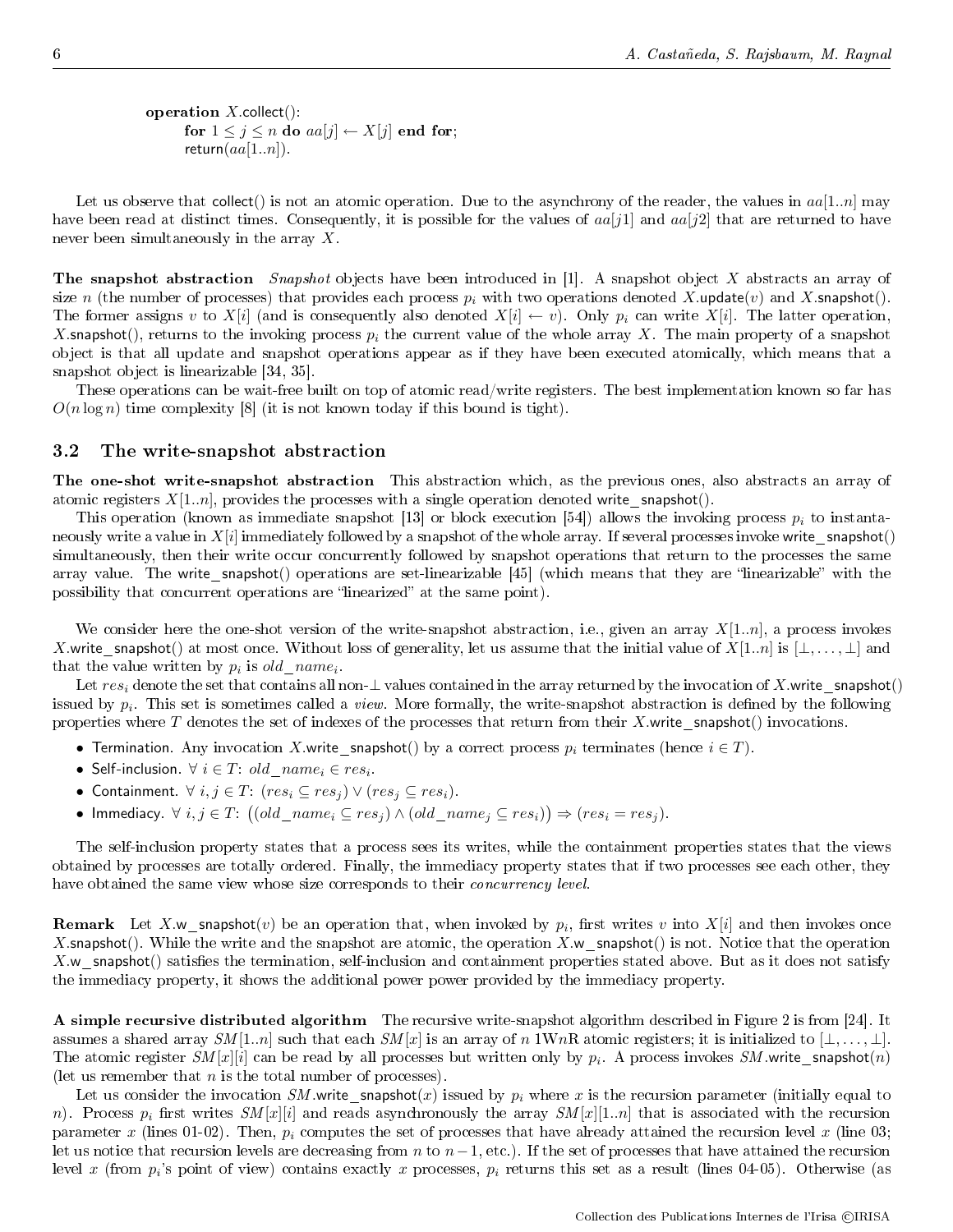we will see) less than x processes have attained the recursion level x and  $p_i$  recursively invokes SM write snapshot $(x - 1)$ (line 06).

| operation $SM$ write snapshot $(x)$ : |                                                                                          |  |
|---------------------------------------|------------------------------------------------------------------------------------------|--|
|                                       | $\% x (n \geq x \geq 1)$ is the recursion parameter $\%$                                 |  |
|                                       | $(01)$ $SM[x][i] \leftarrow old$ name <sub>i</sub> ;                                     |  |
|                                       | $(02)$ $aux_i \leftarrow SM[x]$ .collect:                                                |  |
|                                       | (03) have written, $\leftarrow$ {old name $ \exists j$ such that $aux_i[j] = old$ name}; |  |
|                                       | (04) if ( $ have\ written_i  = x$ )                                                      |  |
| (05)                                  | <b>then</b> $res_i \leftarrow have \ written_i$                                          |  |
| (06)                                  | else $res_i \leftarrow SM$ write snapshot $(x-1)$                                        |  |
| (07)                                  | end if:                                                                                  |  |
|                                       | $(08)$ return $(res_i)$ .                                                                |  |

Figure 2: Write-snapshot algorithm (code for  $p_i$ )

The the cost of a distributed algorithm is often measured by the number of shared memory accesses, and called step complexity.

Theorem 1 The algorithm described in Figure 2 is a wait-free construction of a write-snapshot abstraction. Moreover, its step complexity is  $O(n(n - |res| + 1))$  where res is the set returned by SM write snapshot(n).

The proof is in Appendix A.

#### 3.3 The splitter abstraction

**Definition** A splitter is a wait-free concurrent object that provides processes with a single operation, denoted direction(), that returns a value to the invoking process. The semantics of a splitter is dened by the following properties [38, 42].

- Validity. The value returned by direction() is  $right, down$  or  $stop$ .
- Solo execution. If a single process invokes direction(), only stop can be returned.
- Concurrent execution. If x processes invoke direction(), then:
	- $-$  At most  $x 1$  processes obtain the value right,
	- $-$  At most  $x 1$  processes obtain the value *down*,
	- $-$  At most one process obtains the value *stop*.
- Termination. If a correct process invokes direction() it obtains a value.

An implementation The very elegant and simple algorithm described in Figure 3 implements a splitter [38]. The internal state of a splitter  $SP$  is represented by two atomic multi-writer/multi-reader  $(nWnR)$  atomic registers: LAST that can contain a process old name, and is initialized to any value, and a boolean CLOSED initialized to false. A multi-writer/multireader atomic register can be constructed from single-writer/multi-reader registers e.g. [33, 40].

When a process  $p_i$  invokes SP.direction() it first writes its name in the atomic register LAST (line 01). Then it checks if the "door" is open (line 02). If it has been closed by another process it returns *right* (line 03). Otherwise,  $p_i$  closes the door, which can be closed by several processes, (line 04) and then checks if it was the last process to invoke the operation (line  $(05)$ ). If this is the case it returns *stop*; otherwise it returns *down*.

| operation $SP$ direction(): |                                |  |  |
|-----------------------------|--------------------------------|--|--|
| (01)                        | $LAST \leftarrow oldname_i;$   |  |  |
| (02)                        | if (CLOSED)                    |  |  |
| (03)                        | then return( $right)$ )        |  |  |
| (04)                        | else $CLOSED \leftarrow true$  |  |  |
| (05)                        | <b>if</b> $(LAST = oldname_i)$ |  |  |
| (06)                        | then return(stop)              |  |  |
| (07)                        | else return $(down)$           |  |  |
| (08)                        | end if                         |  |  |
| (09)                        | end if.                        |  |  |

Figure 3: A wait-free implementation of a splitter object (code for  $p_i$ ) [38, 42]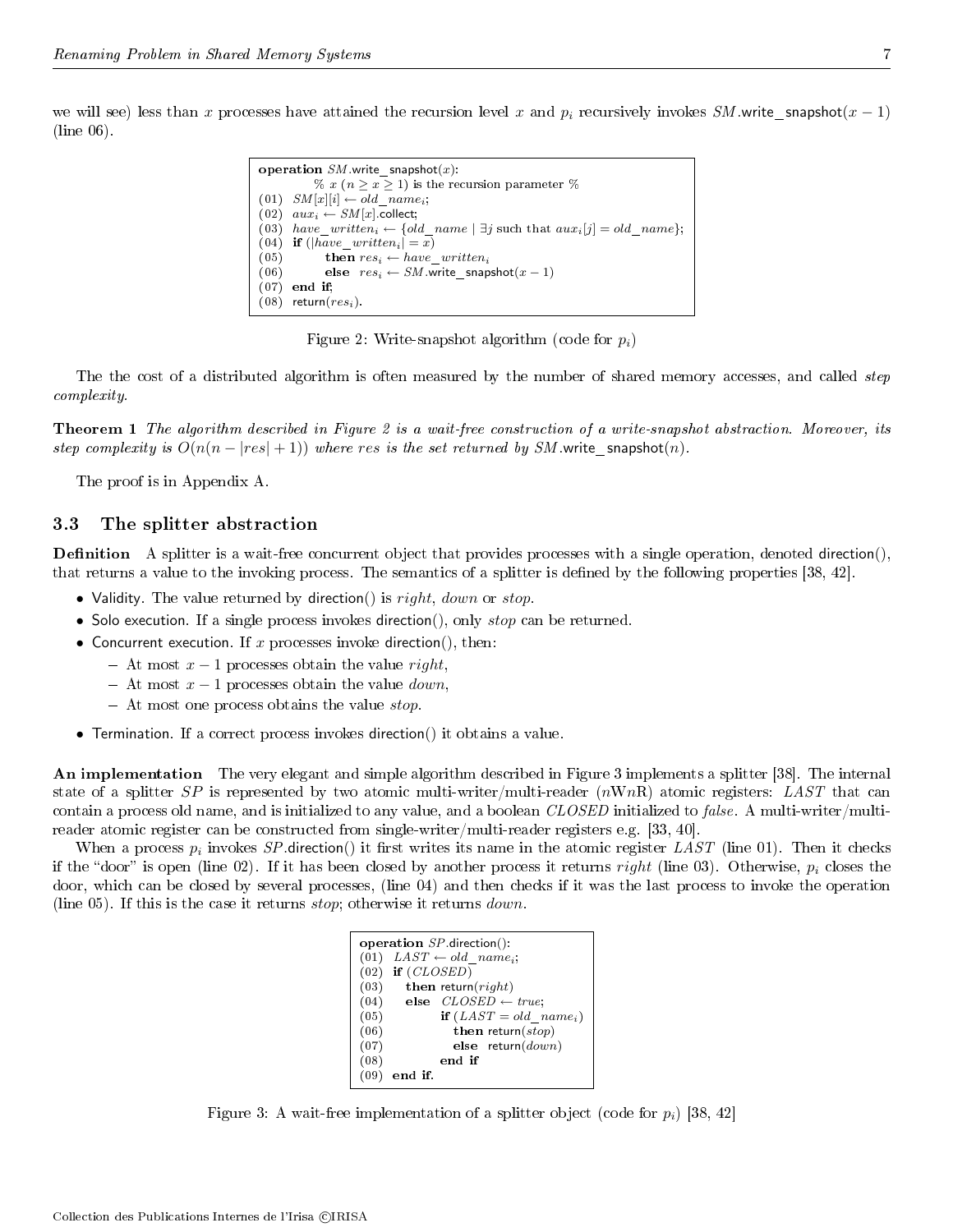**Remark** A process that moves right is actually a *late* process: it arrived late at the splitter and found  $CLOSED = true$ . Differently, a process that moves down is actually a *slow* process: it set  $LST \leftarrow true$  but was not quick enough during the period that started when it updated LAST (line 01) and ended when it read LAST (line 05). At most one process can be neither late not slow, it is on time and gets stop.

Theorem 2 The algorithm described in Figure 3 implements a splitter object. Moreover, a process accesses at most four times the shared memory (multi-writer/multi-reader registers).

The proof is in Appendix B.

## 4 On the algorithmic side

This section presents renaming algorithms. Section 4.1 presents three size-adaptive and optimal algorithms with respect to the value of M (i.e.,  $M = 2p - 1$ ). Section 4.2 presents a simple not size-optimal but time-adaptive algorithm. Finally, Section 4.3 presents an algorithm that considers a liveness property weaker than wait-freedom: the k-obstruction-freedom property.

#### 4.1 Three size-adaptive algorithms

#### 4.1.1 A simple wait-free adaptive  $(2p-1)$ -renaming algorithm

This section presents a simple adaptive M-renaming algorithm that provides the participating processes with an optimal new name space, i.e.,  $M = 2p-1$ , when the processes can cooperate through read/write registers only. This algorithm, introduced in [10], is an adaptation to asynchronous read/write shared memory systems of a message-passing algorithm described in [5].

**Communication medium: a snapshot object** The shared memory is made up of a single snapshot object *STATE*. As we have seen this is an array of  $1WnR$  atomic registers denoted  $STATE[1..n]$  such that  $STATE[i]$  can be written only by  $p_i$ and the whole array can be atomically read by  $p_i$  by invoking  $STATE$ . Snapshot(). Each atomic register  $STATE[i]$  is a pair made up of two fields:  $STATE[i].old$  will contain the initial name of  $p_i,$  while  $STATE[i].prop$  will contain the last proposal of  $p_i$  to acquire a new name. Each entry is initialized to  $\lt \perp, \perp \gt.$ 

The algorithm: underlying principle and description The algorithm is described in Figure 4 (code for process  $p_i$ ). The local register  $prop_i$  contains  $p_i$ 's current proposal for a new name. When  $p_i$  (whose initial name is  $old\_name_i)$  invokes new name(), it sets prop<sub>i</sub> to 1 (line 01), and enters a while loop (lines 02-12). It exits that loop when it has obtained a new name (statement return $(prop<sub>i</sub>)$ ) issued at line 06).

| operation new $name()$ :                                                                                     |  |  |
|--------------------------------------------------------------------------------------------------------------|--|--|
| $prop_i \leftarrow 1$ :<br>(01)                                                                              |  |  |
| (02)<br>while <i>true</i> do                                                                                 |  |  |
| (03)<br>$STATE[i] \leftarrow < oldsymbol{old} \ name_i, prop_i >;$                                           |  |  |
| (04)<br>$\mathit{competing}_i \leftarrow \mathit{STATE}.\mathsf{snapshot}$ .                                 |  |  |
| if $(\forall j \neq i: \text{ competing}_i[j].prop \neq prop_i)$<br>(05)                                     |  |  |
| (06)<br>then return $(propi)$                                                                                |  |  |
| (07)<br>else let $X = \{competing_i[j].prop \mid (competing_i[j].prop \neq \bot) \land (1 \leq j \leq n)\}\$ |  |  |
| let $free =$ the increasing sequence 1, 2,  from which<br>(08)                                               |  |  |
| the integers in $X$ have been suppressed;                                                                    |  |  |
| <b>let</b> $Y = \{competing_i[j].old \mid (competing_i[j].old \neq \bot) \land (1 \leq j \leq n)\}.$<br>(09) |  |  |
| (10)<br><b>let</b> $r = \text{rank of } old \text{ name}_i \text{ in } Y$ ;                                  |  |  |
| (11)<br>$prop_i \leftarrow$ the rth integer in the increasing sequence free                                  |  |  |
| (12)<br>end if                                                                                               |  |  |
| (13)<br>end while.                                                                                           |  |  |

Figure 4: A simple read/write wait-free adaptive  $(2p - 1)$ -renaming (code for  $p_i$ ) [10]

The principle that underlies the algorithm is the following. A new name can be considered as a slot, and processes compete to acquire free slots in the interval of slots  $[1..2p-1]$ . After entering the loop, a process  $p_i$  first updates  $STATE[i]$ (line 03) in order to announce to all processes its current proposal for a new name (let us notice that it also implicitly announces it is competing for a new name).

Then, thanks to the snapshot() operation on the snapshot object  $STATE$  (line 04),  $p_i$  obtains a consistent view (locally saved in the array *competing<sub>i</sub>*) of the system global state. Let us notice that this view is consistent because it has been obtained from an atomic snapshot operation. Then the behavior of  $p_i$  depends on the consistent global state of the shared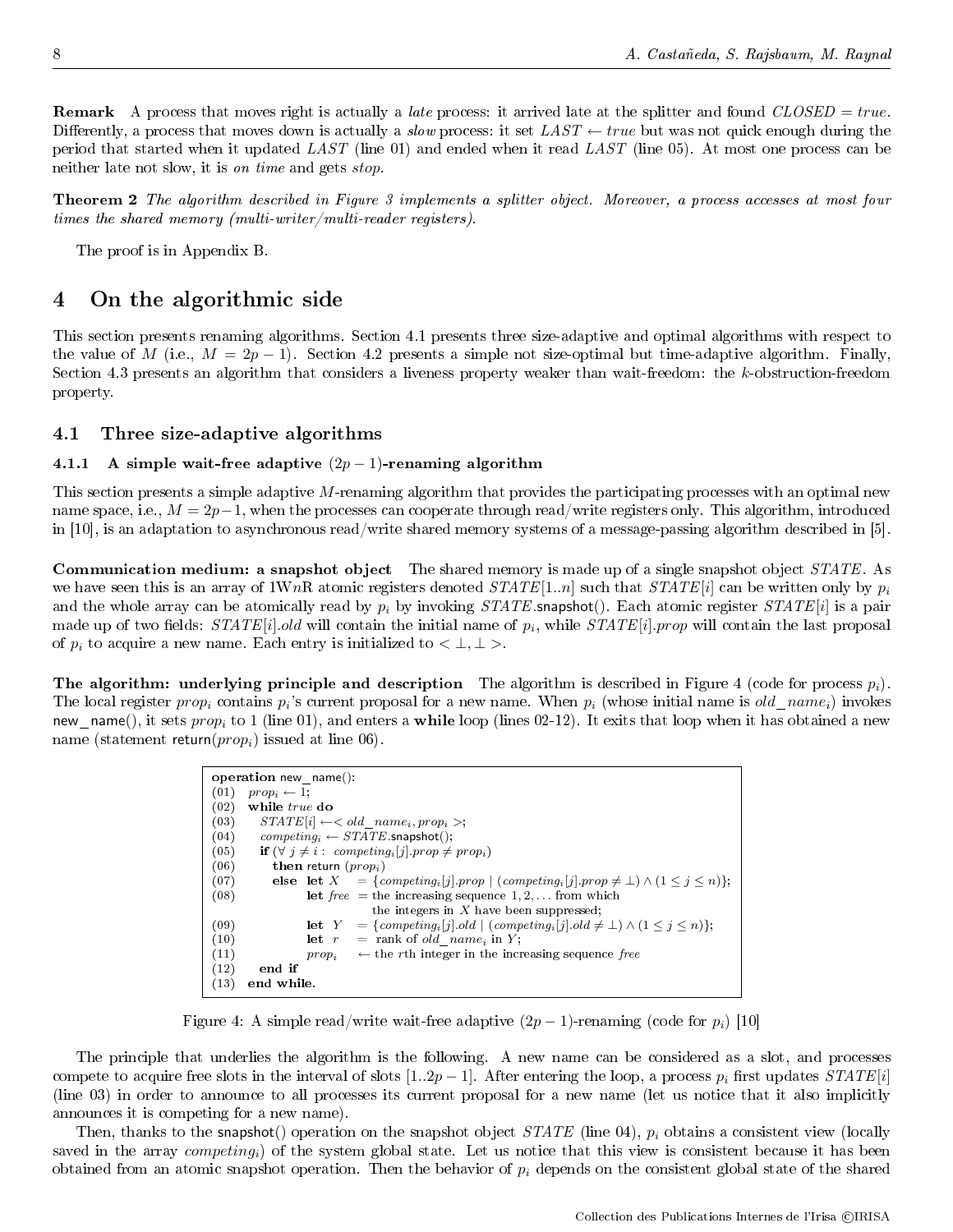memory it has obtained, more precisely on the value of the predicate  $\forall~j\neq i:~competing_i[j].prop\neq prop_i.$  We consider both cases.

- Case 1: the predicate is true. This means that no process  $p_j$  is competing with  $p_i$  for the new name prop<sub>i</sub>. In that case,  $p_i$  considers the current value of  $prop_i$  as its new name (line 06).
- Case 2: the predicate is false. This means that several processes are competing to obtain the same new name  $prop_i$ . So,  $p_i$  constructs a new proposal for a new name and enters again the loop. This proposal is built from the consistent global state of the system that  $p_i$  has obtained in *competing<sub>i</sub>*.

The set  $X = \{competing_i[j].prop \mid (competing_i[j].prop \neq \bot) \land (1 \leq j \leq n)\}$  (line 07) contains the proposals (as seen by  $p_i$ ) for new names, while the set

$$
Y = \{ competing_i[j].old \mid (competing_i[j].old \neq \bot) \land (1 \leq j \leq n) \}
$$

(line 09) contains the initial names of the processes that  $p_i$  sees as competing for obtaining a new name.

The determination of a new proposal by  $p_i$  is based on these two sets. First,  $p_i$  considers the increasing sequence (denoted free) of the integers that are "free" and can consequently be used to define new name proposals. This is the sequence of positive integers from which the proposals in X have been suppressed (line 08). Then,  $p_i$  computes its rank  $r$  among the processes that (from its point of view) wants to acquire a new name (line 09). Finally, given the sequence *free* and r,  $p_i$  defines its new name proposal as its rank in this sequence (this rank is r, i.e., its rank in the set of old names of the processes it sees as competing processes).

Discussion A proof of this algorithm can be found in [10]. The proof that no two new names are the same does not depend on the way the new names are chosen, it depends only on the fact that all the  $STATE$ . snapshot() operations appear as if they were executed one after the other. The fact that the new names belong to the interval  $[1..2p-1]$  depends on the way the new names are chosen (lines 09-11).

It is shown in [20] that there are particular scenarios in which processes can execute an exponential (with respect to  $n$ ) number of steps (shared memory accesses). Hence, the simplicity of this adaptive renaming algorithm is at the price of a set of runs that -albeit very rare, but possible- are very time-inefficient.

#### 4.1.2 An efficient recursion-based wait-free  $(2p - 1)$ -renaming adaptive algorithm

This section presents an adaptive wait-free renaming algorithm introduced in [48] that is a variant of a recursive algorithm presented in [24]. This algorithm is both optimal with respect to the size of the new name space (i.e., as  $M = 2p - 1$ ) and time-efficient, in the sense that its step complexity is not exponential but is  $O(n^2)$ .

One of the noteworthy features of this algorithm is the fact that its design is based on recursion. This allows for a concise definition of the algorithm and for an invariant-based proof of it.

**Communication medium:** atomic  $1WnR$  atomic registers The processes cooperate through a three-dimensional array of size  $n \times (2n-1) \times 2$  denoted  $SM[n..1, 1..2n-1, \{up, down\}]$ . Each element of this array is a vector of n atomic 1WnR registers. Hence,  $SM[x, f, d]$  is a vector with n entries, and  $SM[x, f, d][i]$  is an atomic register that can be written only by  $p_i$  but read by any process  $p_j$ . For every 4-tuple  $\langle x, f, d, i \rangle$ ,  $SM[x, f, d][i]$  is initialized to ⊥.

As far notation is concerned, we have  $up = 1 = \overline{down}$  and  $down = -1 = \overline{up}$ .

The algorithm: underlying principle A process invokes new name $(x, first, dir)$  with  $x = n$ , first  $= 1$  and dir  $= up$ , to acquire a new name. The parameter x is the recursion parameter and will take values n (main call),  $n-1$ ,  $n-2$ , etc. until process  $p_i$  decides a new name. Its smallest possible value is 1. Hence, differently from sequential recursion where recursion is usually on the size and the structure of the data that is visited, here recursion is on the number of processes.

The value  $up$  is used to indicate that the concerned processes are renaming "from left to right" (as far as the new names are concerned) while *down* is used to indicate that the concerned processes are renaming "from right to left". More precisely, when  $p_i$  invokes new\_name $(x, f, up)$ , it considers the renaming space  $[f..f+2x-2]$  to obtain a new name, while it considers the space  $[f - (2x - 2) \cdot first]$  if it invokes new\_name $(x, f, down)$ . Hence, a process  $p_i$  considers initially the renaming space  $[1..2n-1]$ , and then (as far  $p_i$  is concerned) this space will shrink at each recursive call (going up or going down) until  $p_i$ obtains a new name.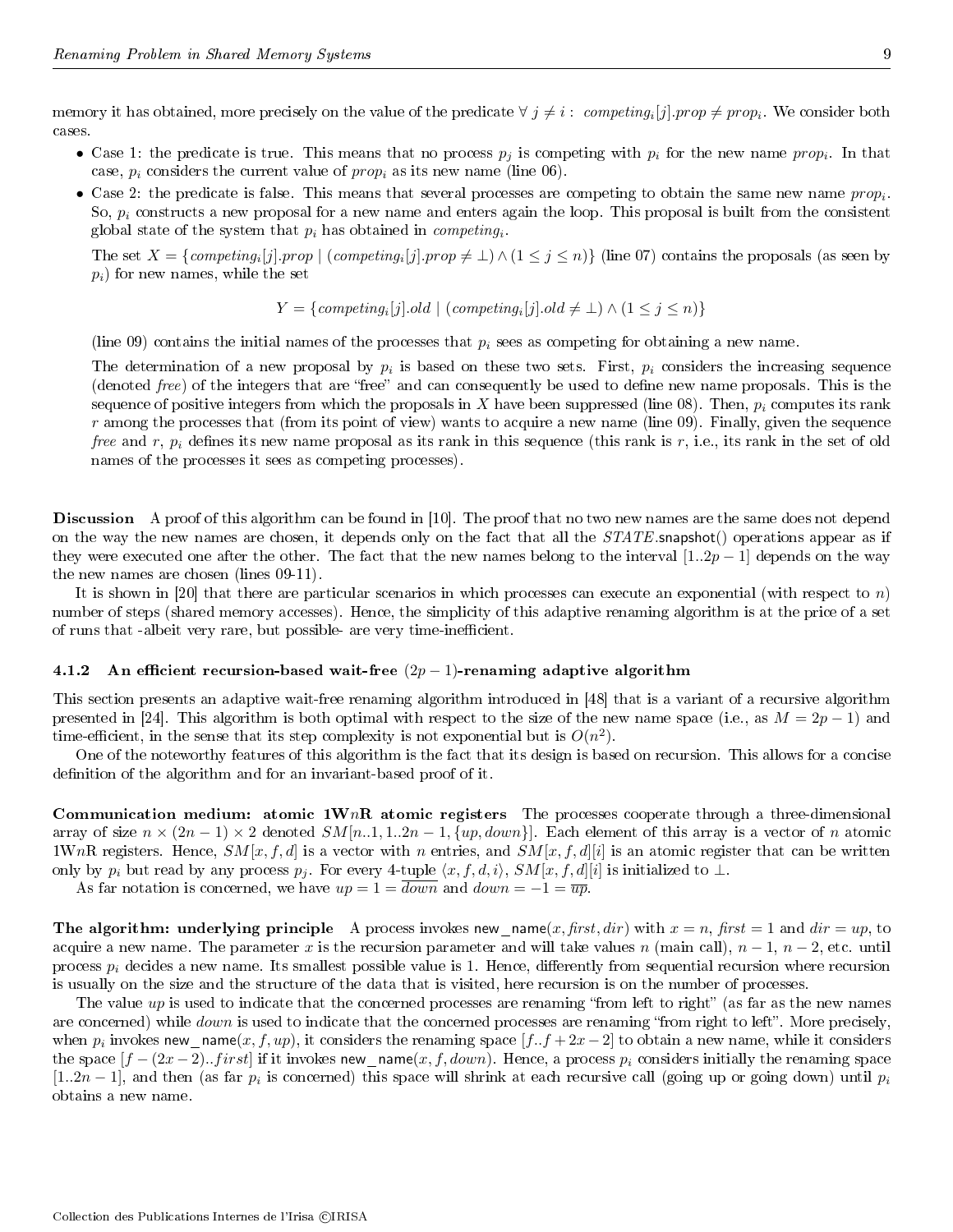**The algorithm:** description The algorithm is presented in Figure 5. Let us consider a process  $p_i$  that invokes new name $(x, first, dir)$ , it first writes its old name in  $SM[x, first, dir][i]$  (line 01) and reads (asynchronously) the array of atomic registers  $SM[x, first, dir][1..n]$ , of size n. This array is used to allow the processes that invoke new name $(x, first, dir)$ to "synchronize" to obtain new names. More precisely, all processes that compete for new names in  $[first..first + 2x - 2]$  if  $dir = up$ , or  $[first - (2x - 2) \cdot first]$  if  $dir = down$ , deposit their old names in  $SM[x, first, dir]$  (line 01). Then, according to the value (saved in the local array *competing<sub>i</sub>*) that a process has read (asynchronously) from the vector  $SM[x, first, dir][1..n]$ (line 02), the behavior of the set X of processes that invoke new name $(x, first, dir)$  is the behavior of a splitter [42] (see below).

It is important to notice that, for each triple  $(x, f, d)$ , all invocations new name $(x, f, d)$  coordinate their respective behavior with the help of the size  $n$  array of atomic registers  $SM[x,f,d][1..n]$ . The local variable  $competing_i$  is an array of  $n$ local registers such that  $competing_i[j]$  contains either  $\bot$  or  $old\_name_j$ , the initial name of  $p_j$  (line 01). The following notations are used.  $|competing_i|$  denotes the number of entries that are different from  $\bot$ , while  $\max(competing_i)$  is the greatest initial name it contains. As a process  $p_i$  deposits its initial name in  $SM[x, first, dir][i]$  before reading  $SM[x, first, dir][1..n]$ , it follows that *competing*<sub>i</sub> contains at least one non- $\perp$  entry when it is read by  $p_i$ .

Let us observe that if p processes participate in the renaming, their main call new name $(n, 1, up)$  will systematically entail the call new name $(n - 1, 1, up)$ , etc., until the call new name $(p, 1, up)$ . Then, the behavior of a participating process  $p_i$  depends on both the concurrency pattern and the failure pattern.



Figure 5: Recursive adaptive renaming algorithm (code for  $p_i$ ) [48]

Considering the at most x processes that invoke new name(x, first, dir), the splitter behavior (adapted to renaming) is defined by the following properties.

- At most  $x-1$  processes invoke new name $(x-1, first, up)$  (line 09). Hence these processes will obtain new names (going up) in  $[first..first + 2x - 2]$ .
- At most  $x 1$  processes invoke new name $(x 1, last + \overline{dir}, \overline{dir})$  (line 07) where last = first + dir(2x − 2) (line 04). Hence these processes will obtain their new names in a renaming space starting at  $last + 1$  and going from left to right if  $\overline{dir} = up$ , or starting at  $last - 1$  and going from right to left if  $\overline{dir} = down$ . Let us observe that the value last  $\pm 1$  is considered as starting name because the slot *last* is reserved for the new name of the process (if any) that stops during its invocation of new name $(x, first, dir)$  (see the next item).
- At most one process "stops", i.e., defines its new name as  $last = first + dir(2x 2)$  (lines 04 and 06). Let us observe that the only process  $p_k$  that can stop is the one such that old name<sub>k</sub> has the greatest value in  $SM[x, first, dir][1..n]$ (line 05) that contains then exactly  $x$  old names (line 03).

**Theorem 3** The algorithm described in Figure 5 is an adaptive M-renaming algorithm such that  $M = 2p - 1$  (where p is the number of participating processes). Its step complexity is  $O(n^2)$ .

The proof is in Appendix C.

#### 4.1.3 A variant of the previous recursion-based renaming algorithm

**Eliminate recursive calls** Let us consider the previous size-adaptive algorithm described in Figure 5 when  $y < n$  processes participate. It is easy to see that these processes recursively invoke (line 09) new name $(n, 1, 1)$ , new name $(n - 1, 1, 1)$ , etc., until new\_name $(y, 1, 1)$ . It is only from this invocation that the processes start doing "interesting" work. Hence, the question: Is it possible to eliminate (whatever the value of  $y$ ) these useless invocations?

Solving this issue amounts to direct a process to directly "jump" to the invocation new\_name $(y, 1, 1)$  such that we have  $|competing_i| = y$  in order to execute only the lines 04-08 of Algorithm of Figure 5. Interestingly, the property we are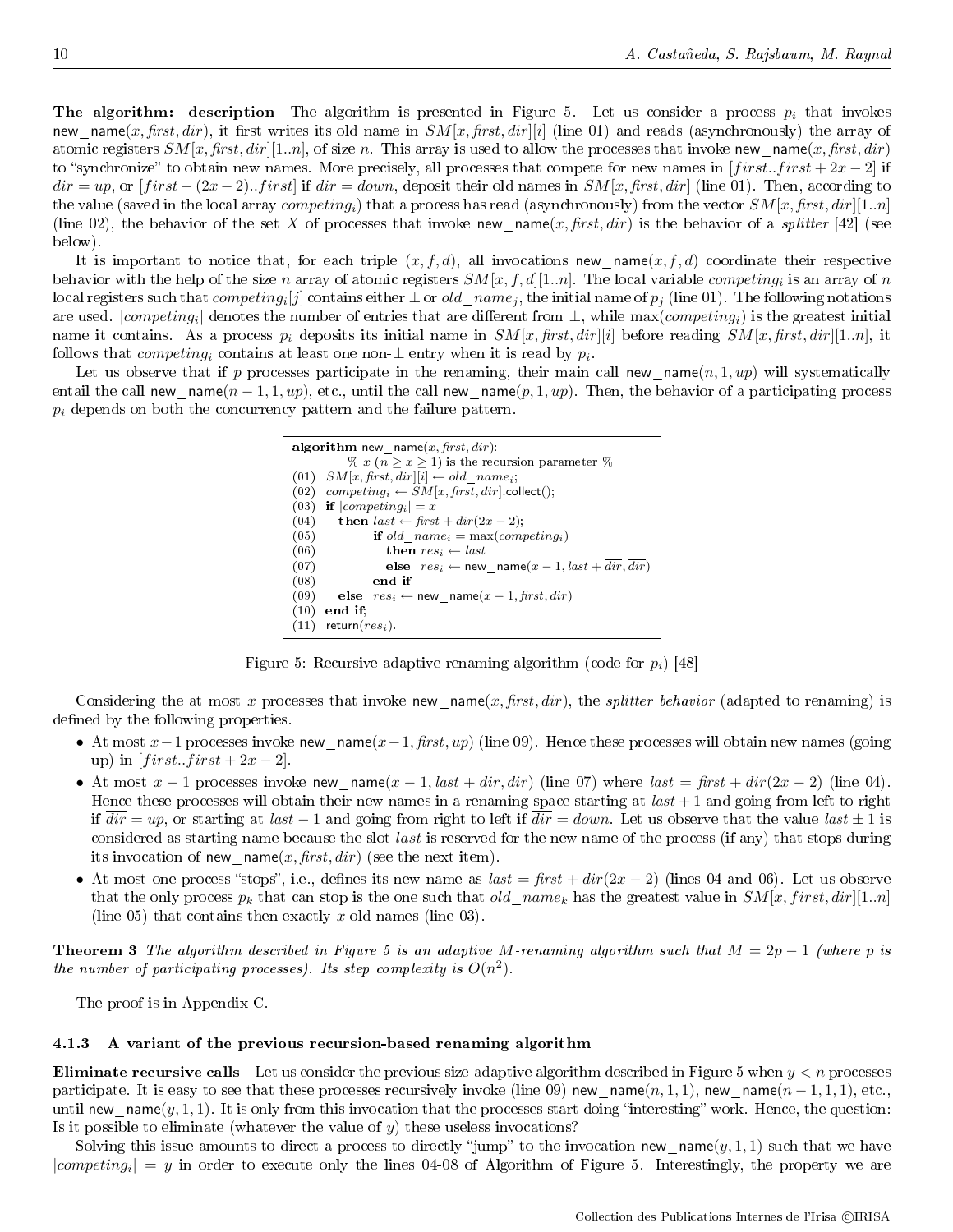looking for is exactly what is provided by the write snapshot() operation. This operation directs a process to the appropriate concurrency level (the word "level" refers to the terminology used in Section 3.2 and Appendix A), i.e., the number of processes that the invoking process perceives as concurrent with it.

Description of the algorithm The resulting algorithm is described in Figure 6. Interestingly, this is the algorithm introduced in [13].

A process  $p_i$  invokes new\_name $(\ell, first, dir),$  where  $first=dir=1,$  and  $\ell$  is a list initialized to  $\langle n \rangle$ . This list is the recursion parameter. The lists generated by the recursive invocations of all participating processes dene a tree that is the recursion tree associated with the whole execution; the list  $\langle n \rangle$  is associated with the root of this tree. These lists are used to address the appropriate entry of the array SM. As previously, each entry  $SM[\ell]$  is a size n array of a 1WnR atomic registers (only  $p_i$  can write  $SM[\ell][i]$ ).

Let us remember that, when invoked by  $p_i$ , the operation write\_snapshot() described in Figure 2 (a) writes the value old name<sub>i</sub> and (b) assumes that the initial value of its recursion parameter is the size (here denoted s) of the set of processes that can invoke it.

Let  $s = \text{last}(\ell)$  be the last element of the list  $\ell$ . At most s processes access  $SM[\ell]$ .write snapshot(s). The elements of the list indicate the current recursion path.

| algorithm new name( $\ell$ , first, dir).                           |  |  |
|---------------------------------------------------------------------|--|--|
| $\%$ the increasing list $\ell$ is the recursion parameter $\%$     |  |  |
| $(01)$ $s \leftarrow$ last $(\ell)$ :                               |  |  |
| (02) competing $\leftarrow SM[\ell]$ write snapshot(s);             |  |  |
| $last \leftarrow first + dir(2 \times   competing_i  - 2);$<br>(03) |  |  |
| if old $name_i = max(competing_i)$<br>(04)                          |  |  |
| $(05)$ then $res_i \leftarrow last$                                 |  |  |
| (06) else $next\ell \leftarrow \ell \oplus  competing $ :           |  |  |
| (07)<br>$res_i \leftarrow$ new name( $nextl, last + dir, dir$ )     |  |  |
| (08)<br>end if:                                                     |  |  |
| $(09)$ return $(resi)$ .                                            |  |  |

Figure 6: Recursive adaptive renaming algorithm (code for  $p_i$ ) [13]

A process  $p_i$  first invokes  $SM[\ell]$ .write snapshot(s) (lines 01-02). This allows it to access its concurrency level skipping thereby all useless recursive invocations. It then executes only "useful work" (lines 03-08). When considering these lines, the only difference with respect to the algorithm of Figure 6 lies in the management of the recursion parameter needed in the case where old name<sub>i</sub>  $\neq$  max(competing<sub>i</sub>). The value of the recursion parameter (new list) used at line 07 is defined from the current recursion parameter, (the list  $\ell = \langle n_1, n_2, \ldots, n_\alpha \rangle$  where  $n_1 = n$ ), and the size of the actual concurrency set  $competing_i$ . The new list is  $next\ell = \langle n_1, n_2, \ldots, n_\alpha, |competing_i|\rangle$ . This value is computed at line 06 where  $\oplus$  is used to denote concatenation.

Let us observe that the recursive invocations entailed by new\_name( $\langle n\rangle$ , 1, 1) issued by a process  $p_i$  are such that  $n_1$  $n > n_2 > \cdots > n_\alpha > |competing_i| > 0$  (from which it is easy to prove that any invocation new\_name( $\langle n \rangle, 1, 1$ ) terminates. An example of an execution of this algorithm is described in Appendix D.

Number of shared memory accesses As far as the step complexity (measured as the number of shared memory accesses) is concerned, we have the following. Let us consider that a process  $p_i$  invokes recursively k times new\_name(). This means that when  $|competing_i| = s_k$  we also have  $old\_name_i = \max(competing_i)$ , and  $p_i$  obtains its new name.

Let us consider a process  $p_i$  that invokes  $SM(\langle n \rangle)$  write snapshot(n). Let  $s_1$  be the size of the set it obtains from its invocation  $SM[\langle n \rangle]$ .write snapshot $(n)$ ,  $s_2$  be the size of the set it obtains from its invocation  $SM[\langle n, s_1 \rangle]$ .write snapshot $(s_1)$ . etc., until  $s_k$  be the size of the set it obtains from its invocation  $SM[(n, s_1, \ldots, s_{k-1})]$ .write\_snapshot $(s_{k-1})$ .

The invocation  $SM[\langle n \rangle]$ .write\_snapshot $(n)$  at line 02 of Figure 6 generates  $n - s_1 + 1$  recursive invocations, similarly the invocation  $SM[\langle n, s_1 \rangle]$ .write\_snapshot( $s_1$ ) generates  $s_1 - s_2 + 1$  recursive invocations, etc, and the invocation  $SM[\langle n, s_1, \ldots, s_{k-1}\rangle]$ .write\_snapshot $(s_{k-1})$  generates  $s_{k-1} - s_k + 1$  recursive invocations. Hence, the total number of invocations of write\_snapshot() entailed by newname $(\langle n \rangle, 1, 1)$  is  $(n - s_1 + 1) + (s_1 - s_2 + 1) + \cdots + (s_{k-1} - s_k + 1) = n - s_k + k$ . As we have seen (Figure 2) each of these invocations issues  $n + 1$  shared memory accesses. It follows that the total number of shared memory accesses due to an invocation new\_name $(\langle n \rangle, 1, 1)$  is  $(n+1)(n - s_k + k)$ . As  $1 \leq k \leq n$ , the cost is  $O(n^2)$ .

#### 4.2 An optimal time-adaptive algorithm

This section presents a time-adaptive renaming algorithm that is optimal, namely, when p processes participates, a process executes at most  $O(p)$  shared memory accesses. This algorithm is also size-adaptive but not optimal in that respect. The size of its new name space is  $M = p(p+1)/2$ .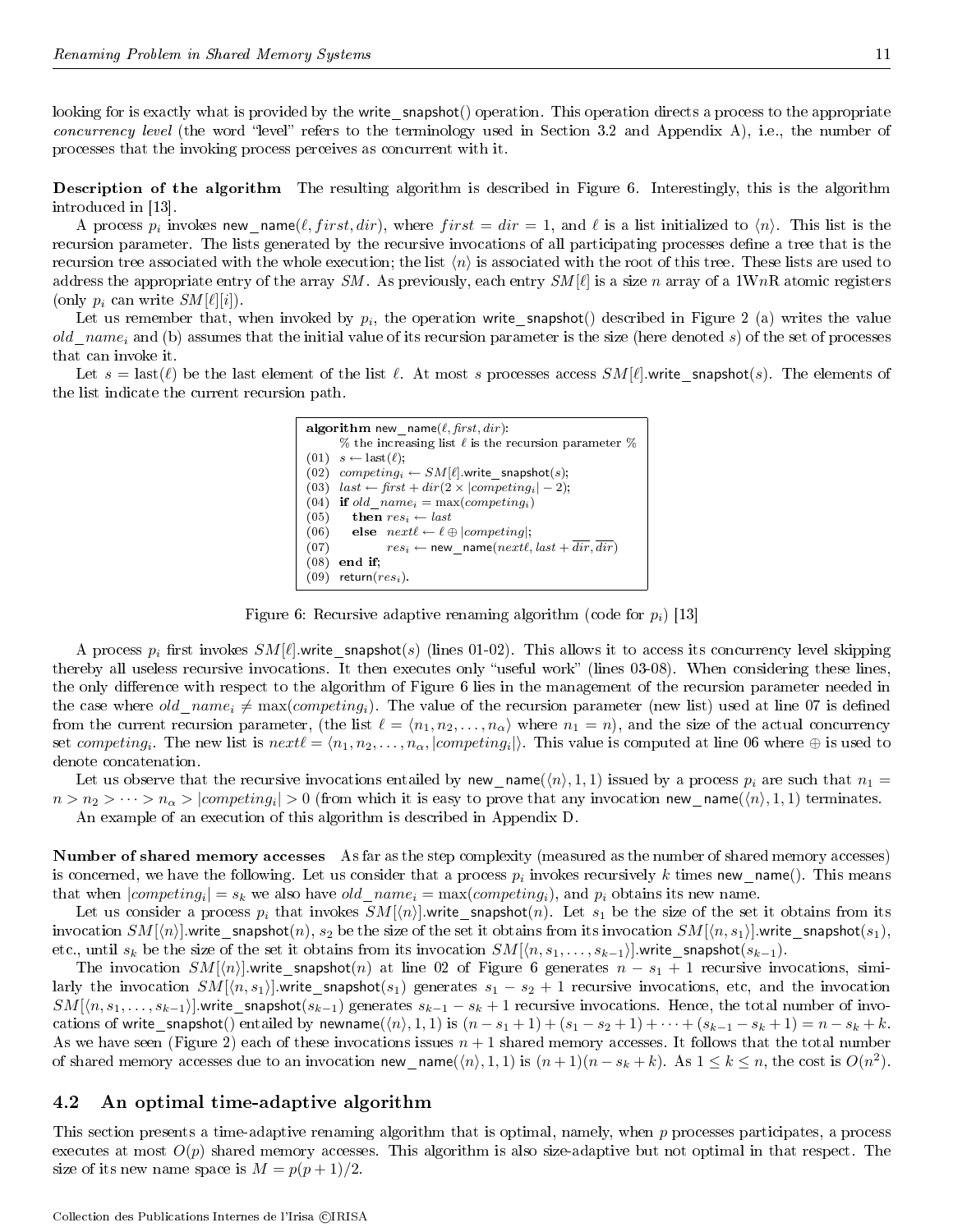**Underlying principles** The idea consists in using a half-grid made up of  $n(n + 1)/2$  splitters [42]. Figure 7 depicts such a grid for  $n = 5$ . A process  $p_i$  first enters the left corner of the grid; i.e., the splitter numbered 1. Then, it moves along the grid according to the values (*down* or *right*) it obtains from the splitters it visits until it obtains the value *stop*. Finally, it takes as its new name the name statically assigned to the splitter at which it stops. The property attached to each splitter ensures that no two processes stop at the same splitter.



Figure 7: A grid of splitters

**The algorithm** The resulting algorithm is described in Figure 8. Let  $SP[1..n, 1..n]$  be the grid of splitters. The shared atomic registers  $\emph{LAST}[d_i,r_i]$  and  $\emph{CLOSED}[d_i,r_i]$  (initialized to  $\emph{false}$ ) are used to implement the splitter  $\emph{SP}[d_i,r_i]$ . Moreover, each process manages two local variables  $d_i$  and  $r_i$  for going down or right, respectively.

A process  $p_i$  invokes first  $SP[1,1]$  direction() and then moves in the grid according to the values it obtains from the splitters it visits. It follows from the properties of the splitters that, if p processes invoke  $SP[[1, 1].$ direction() each visits at most p splitters before stopping. An assertional proof of this time-adaptive renaming algorithm can be found in [42].



Figure 8: Optimal time-adaptive renaming (code for  $p_i$ ) [42] .

**Step complexity** It follows from the previous observation that a process issues at most  $4 \times p$  shared memory accesses, of multi-writer/multi-reader registers, where p is the number of participating processes. Hence the time complexity is  $O(p)$ and the algorithm is consequently time-optimal.

Other algorithms More involved size-adaptive or time-adaptive renaming algorithms have been designed. Paper [3] describes a size-optimal algorithm (i.e.,  $M = 2p-1$ ) whose step complexity is  $O(n^2)$ . Paper [7] introduces a new shared data structure called *reflector* from which an optimal size-adaptive renaming algorithm is built. The algorithm described in  $[6]$  is size and time-adaptive for the long-lived renaming problem. Let  $p$  be the number of processes that are currently participating (those that have invoked new\_name() and not yet invokes release\_name(). The algorithm is such that  $M = 2p - 1$  and its step complexity is  $O(p^4)$ .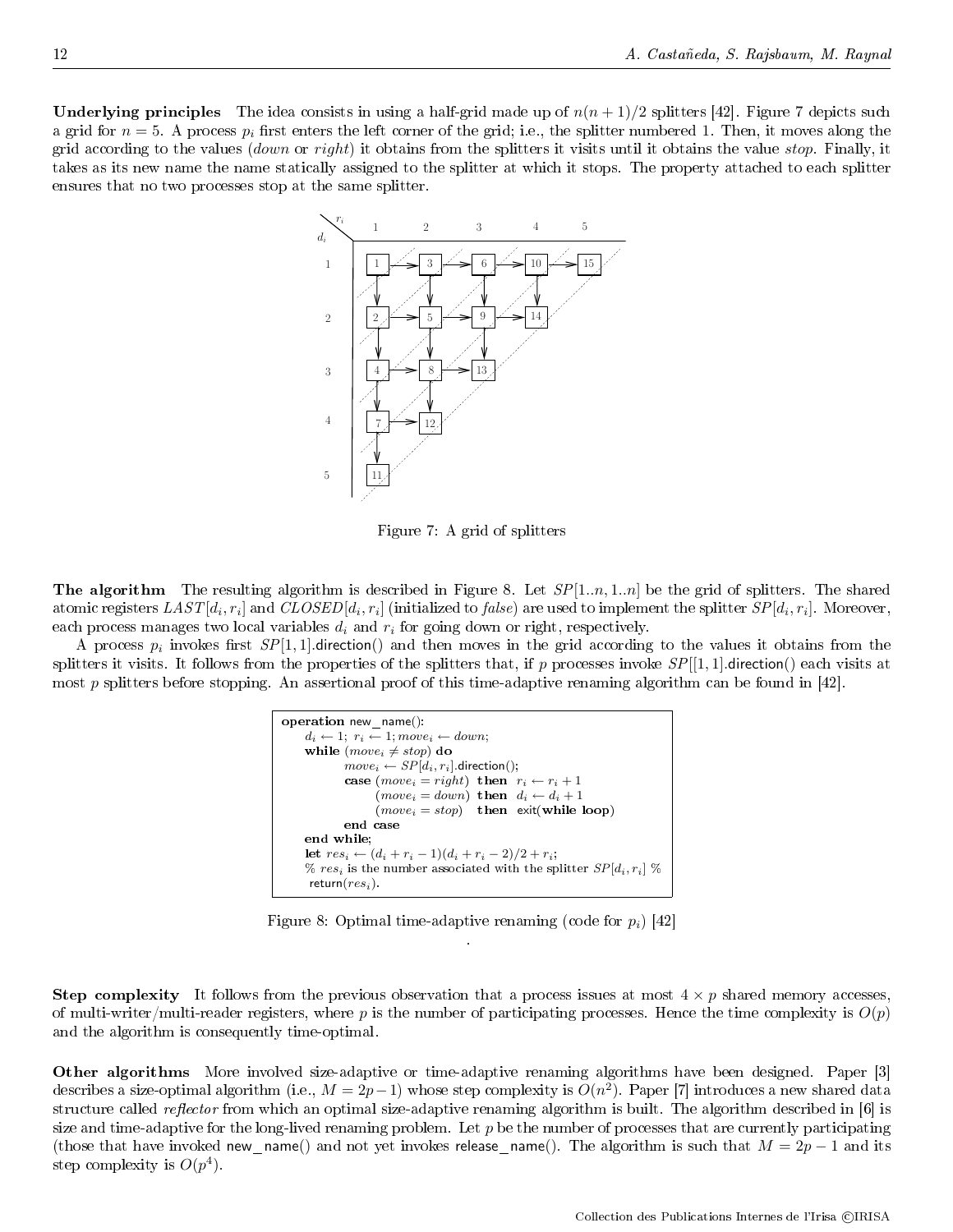#### 4.3 From wait-freedom to k-obstruction freedom

This section presents an adaptive M-renaming algorithm, introduced in [36], where  $M = \min(p+k-1, 2p-1)$ . It guarantees that the correct processes that invoke new\_name() always return from their invocation if there are long enough periods during which at most  $k$  correct processes execute in isolation. This algorithm can be seen as an "appropriate modification" of the algorithm described in Section 4.1.1 that aims at replacing the wait-freedom requirement by the k-obstruction-freedom requirement.

The k-obstruction-freedom liveness property The k-obstruction-freedom property [55] generalizes the obstructionfreedom property [28] (which corresponds to the case  $k = 1$ ).

For  $k < n$ , the k-obstruction-freedom progress condition is weaker than wait-freedom (it is the same for  $k = n$ ). It states that progress is required only when at most k processes keep on executing new name(). Let us observe that it is possible that no process ever terminates if no set  $P$  of at most  $k$  processes execute in isolation for a long enough period. The termination property (progress condition) becomes the following.

• Termination. For any subset P of correct processes, with  $|P| \le k$ , if the processes of P execute new name() in isolation<sup>2</sup>, each process of P eventually terminates its invocation (and obtains a new name).

This means that if the concurrency degree becomes smaller or equal to  $k$  for "long enough" periods, then all invocations of new name() by correct processes terminate. Let us observe that n-obstruction-freedom is nothing else than wait-freedom.

**Communication medium** The processes cooperate through two arrays of atomic  $1WnR$  registers denoted OLDNAMES[1..n], and LEVEL[1..n], and a snapshot object denoted NAMES.

- Register OLDNAMES[i], that is initialized to  $\perp$ , is used by  $p_i$  to store its identity  $old\_name_i$ . Hence OLDNAMES[i]  $\neq$  $\perp$  means that  $p_i$  participates in the renaming.
- Register  $LEVEL[i]$  is initialized to 0. In order to obtain a new name, the processes progress asynchronously from a level (starting from 1) to the next one.  $\emph{LEVEL}[i]$  contains the current level attained by process  $p_i.$  As we will see, if during a long enough period at most k processes take steps, they will stabilize at the same level and obtain new names.
- $NAMES[1..n]$  is a snapshot object initialized to  $[\bot, \ldots, \bot]$ .  $NAMES[i]$  contains the new name that  $p_i$  tries to acquire. When  $p_i$  returns from new name(),  $NAMES[i]$  contains its new name.

The algorithm: underlying principle and description The algorithm defined in Figure 9 describes the behavior of a process  $p_i$ . When it invokes new\_name( $old\_name_i)$ ,  $p_i$  deposits  $old\_name_i$  in  $OLDNAMES[i]$  and proceeds from level 0 to level 1. The local variable  $prop_i$  contains  $p_i's current proposal for a new name. Its initial value is  $\perp$ . Then,  $p_i$  enters a loop$ (lines 03-21) that it will exit at line 06 with its new name.

Each time it starts a new execution of the loop body,  $p_i$  first posts its current name proposal in  $NAMES[i]$  and reads (with a NAMES.snapshot() invocation) the values of all current proposals (line 04). If its current proposal prop<sub>i</sub> is not  $\perp$ and no other process has proposed the same new name (line 05),  $p_i$  defines its new name as the value of prop<sub>i</sub> and exits the loop (line 06). Otherwise, there is a conflict: several processes are trying to acquire the same new name  $prop_i$ . In that case,  $p_i$  enters lines 08-19 to solve this conflict. These lines constitute the core of the algorithm.

In case of conflict,  $p_i$  first reads asynchronously all entries of  $LEVEL[1..n]$  and computes the highest level attained (line 07)  $highest\_level_i$ . If its current level is smaller than  $highest\_level_i,$   $p_i$  jumps to that level, indicates it by writing  $LEVEL[i]$ (lines 08-09) and proceeds to the next loop iteration.

If its current level is equal to *highest\_level<sub>i</sub>,*  $p_i$  computes the set of processes it is competing with in order to acquire a new name, namely the set  $competing_i$  (lines 10-11). Those are the processes whose level is equal to  $highest\_level_i$ . Then, the behavior of  $p_i$  depends on the size of the set *competing*<sub>i</sub> (predicate at line 12).

- If  $|competing_i| > k$ , there are too many processes competing when we consider k-obstruction-freedom. Process  $p_i$ progresses then to the next level and proceeds to the next loop iteration (line 13).
- If  $|completing_i| \leq k$ ,  $p_i$  selects a new name proposal before proceeding to the next iteration. This selection is similar to what is done in the adaptive renaming algorithm described in Section 4.1.1. As defined at lines 14-15, free denotes the list of names that are currently available. Accordingly,  $p_i$  defines its new name proposal as the rth value in the list free where r is its rank in the set of (at most k) competing processes (hence,  $1 \le r \le k$ ).

Discussion A proof of this algorithm is given in [36] where it is also shown that this algorithm is optimal with respect to the new name space, i.e., there is no k-obstruction-free adaptive M-renaming algorithm with  $M < \min(p + k - 1, 2p - 1)$ .

<sup>&</sup>lt;sup>2</sup>Let us observe that this does not prevent  $k' > k$  correct processes to have started executing new name(), as long as  $k' - k$  of them, whatever their progress in the code of new\_name(), stop executing during a "long enough" period.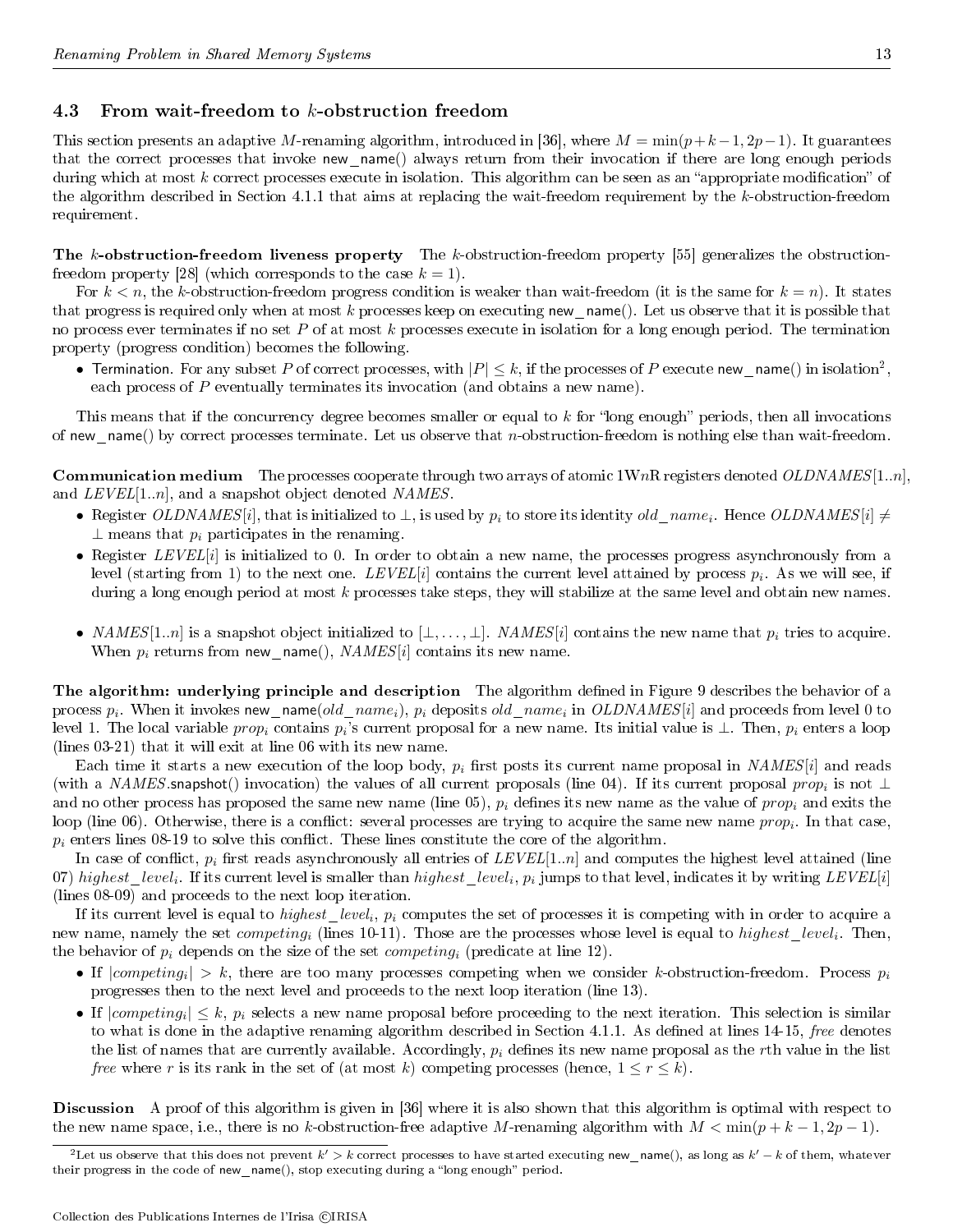

Figure 9: k-Obstruction-free adaptive M-renaming with  $M = \min(2p - 1, p + k - 1)$  [36]

### 5 On the computability side

This section addresses computability issues related to the renaming problem. Section 5.1 presents other problems (tasks) and Section 5.2 shows how there problems are related to renaming. Then, Section 5.3 is focused on the consensus number of renaming.

#### 5.1 Three one-shot problems

#### 5.1.1  $k$ -Test&set objects

A one-shot k-Test&set object provides the processes with a single operation denoted TS compete<sub>k</sub>(). "One shot" means that, given such an object, a process can invoke that operation at most once (there is no reset operation). The invocations of TS compete<sub>k</sub>() issued by the processes on such an object satisfy the following properties:

- Termination. An invocation of TS compete<sub>k</sub>() by a correct process terminates.
- Validity. The value returned by an invocation of TS compete<sub>k</sub>() is 1 (winner) or 0 (loser).
- Agreement. At least one and at most  $k$  processes obtain the value 1.

The instance  $k = 1$  does correspond to the usual Test & Set object.

The power of k-test & set objects when solving renaming A wait-free adaptive algorithm, based on read/write atomic registers and k-test&set objects, that provides a renaming space of size  $M = 2p - \lceil \frac{p}{k} \rceil$  is described in [43]. This algorithm results from an incremental construction (k-test&set objects are used to build intermediate k-participating set objects, that are in turn used to build the renaming algorithm). Due to space limitations, this construction is not described here.

It is shown in [26] that  $M = 2p - \lceil \frac{p}{k} \rceil$  is the smallest new name space size that can be obtained when one can use atomic registers and k-Test&set objects only. It follows that the algorithm described in [43] is optimal as far as the size of the renaming space is concerned.

#### 5.1.2 k-Set agreement

The k-set agreement problem is a simple generalization of the consensus problem [18]. A k-set agreement object allows processes to propose values and decide values. To that end such an object provides the processes with an operation denoted SA propose<sub>k</sub>(). A process invokes that operation at most once on an object. When it invokes SA propose<sub>k</sub>(), the invoking process supplies the value v it proposes (input parameter). That operation returns a value w (called the value "decided by the invoking process"; we also say that the process "decides  $w$ "). The invocations on such an object satisfy the following properties:

• Termination. An invocation of  $SA$  propose<sub>k</sub>() by a correct process terminates.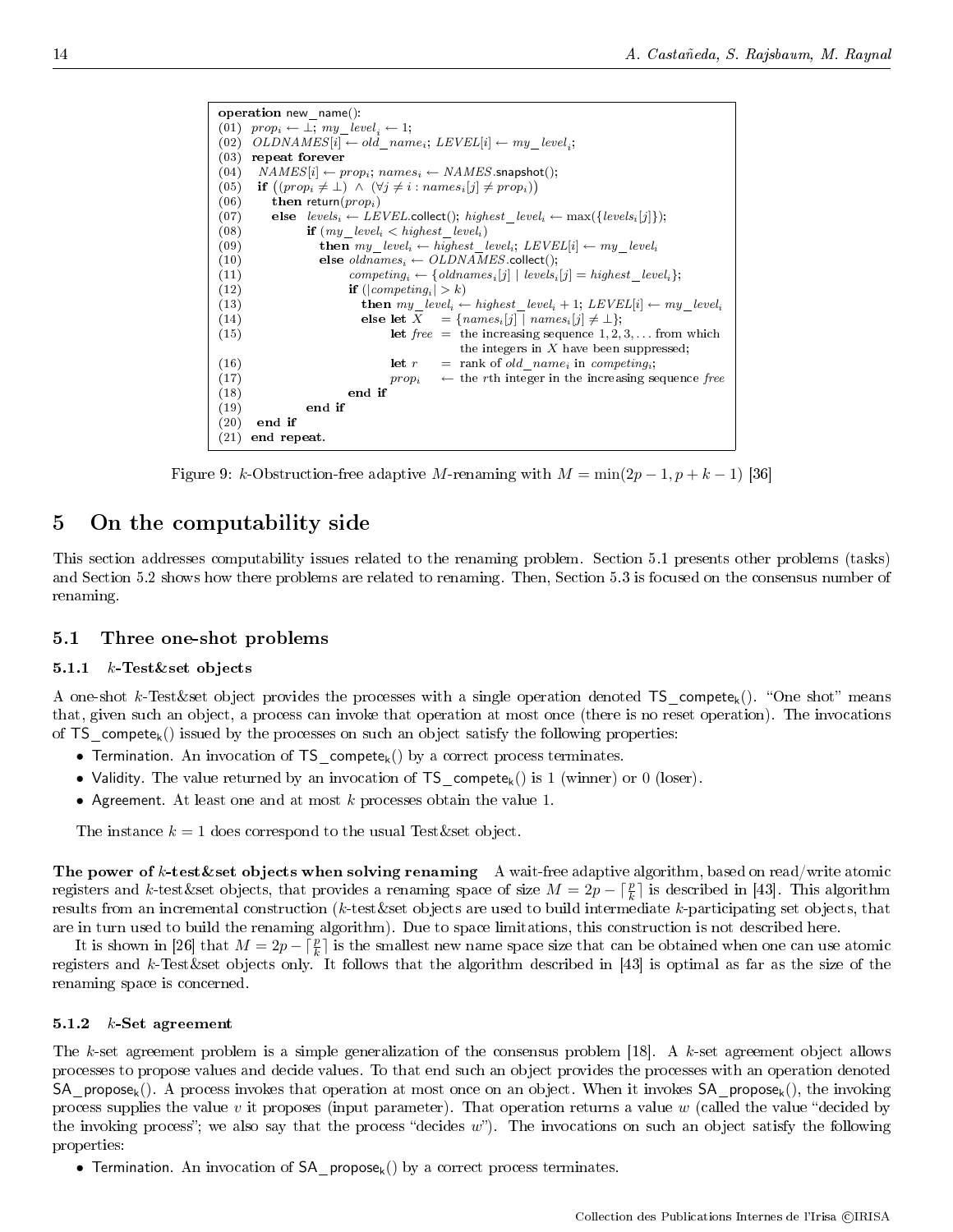- Validity. A decided value is a proposed value.
- Agreement. At most  $k$  distinct values are decided.

The power of  $k$ -set agreement objects when solving renaming A renaming algorithm, based on atomic registers and k-set agreement objects is described in [22]. The size of the new name space is  $M = p + k - 1$  which has been shown to be optimal in [22, 26].

#### 5.1.3 Weak symmetry breaking problem

A weak symmetry breaking object offers an operation weak\_sym\_breaking() that can be invoked at most once by each process, and that satisfies the following properties.

- Termination. An invocation of weak sym breaking() by a correct process terminates.
- Validity. weak sym breaking() can return only 0 or 1.
- Agreement. In the executions in which all processes terminate, not all values returned are 0 and not all are 1.
- Index independence. The value returned to a process is independent of its index.

The index independence property evades the trivial solution in which processes with even index return 0 and processes with odd index return 1. Therefore, the processes must use their initial names to compute the outputs.

**Remark** Let us observe that  $(n-1)$ -Test&set is, in some sense, weak symmetry breaking with the constraint that, in every execution, at least one process obtains value 1. In that sense weak symmetry breaking is a weak version of  $(n-1)$ -Test&set.

#### 5.2 A few reductions

#### 5.2.1 A global picture

The following result is shown in [23, 43, 44]: in a system made up of n processes,  $(n-1)$ -set agreement,  $(n-1)$ -Test & set and  $(2p - \lceil \frac{p}{n-1} \rceil)$ -renaming are equivalent. This means given an algorithm solving any of these problems, it is possible to build an algorithm solving any of the other problems. These equivalences are represented in the top line of Figure 10 where  $\simeq$  is used to denote "equivalent to".

Notice that, as  $(n-1)$ -set agreement is not wait-free solvable in the base read/write shared memory model [12, 32, 54],  $(n-1)$ -Test&set and  $(2p - \lceil \frac{p}{n-1} \rceil)$ -renaming both are also not wait-free solvable in that model.



Figure 10: Hierarchy of sub-consensus problems

When we consider the size-adaptive  $(2p - \lceil \frac{p}{n-1} \rceil)$ -renaming we have the following. If  $p = n$  (all processes participate) the size of the new name space is  $2n-2$ , while it is  $2p-1$  if not all processes participate. [25].

#### 5.2.2 Weak symmetry breaking and (non-adaptive)  $(2n-2)$ -renaming are equivalent

The section shows that weak symmetry breaking and non-adaptive  $(2n-2)$ -renaming are equivalent (bottom line of Figure 10).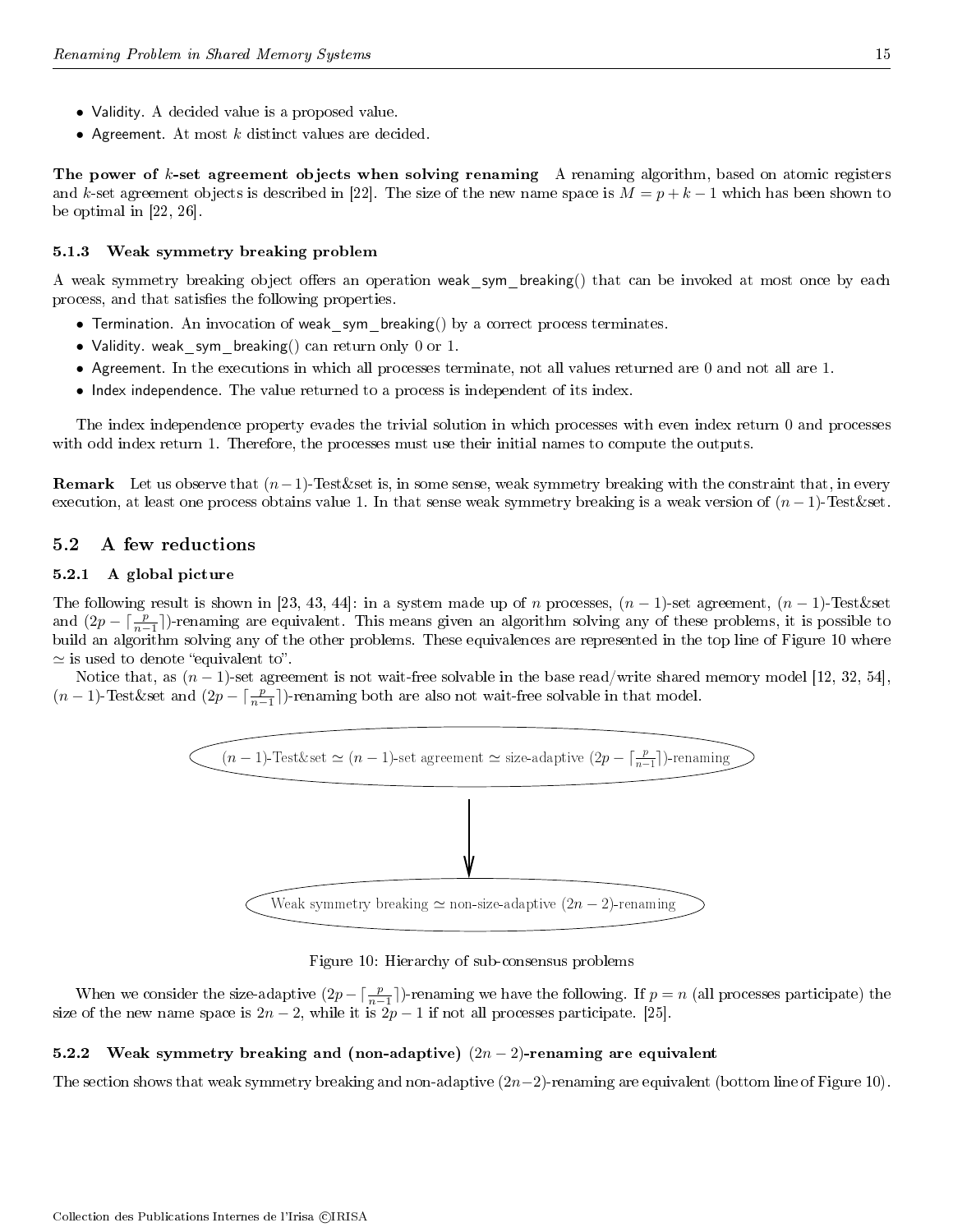From  $(2n-2)$ -renaming to weak symmetry breaking The processes first obtain new names in the range  $[1..2n-2]$ with the help of the  $(2n-2)$ -renaming algorithm. Let us observe that, as the new name range is [1..2n−2], not all n processes (if they all participate) can have even new names only or odd new names only. At least two distinct processes are such that one has an even name while the other has an odd name. Then a process decides the parity value (0 or 1) of its new name. It trivially follows that, when all participate, at least one process obtains 1 and at least one obtains 0. This simple algorithm is described in Figure 11 (where NSARO denotes the underlying non-size-adaptive renaming object).



Figure 11: From non-adaptive  $(2n - 2)$ -renaming to weak symmetry breaking

Theorem 4 The algorithm described in Figure 11 solves in a wait-free manner the weak symmetry breaking problem from any solution to the non-size-adaptive  $(2n-2)$ -renaming problem.

From weak symmetry breaking to  $(2n-2)$ -renaming Let WSB be a weak symmetry breaking object. An algorithm solving the non-adaptive  $(2n-2)$ -renaming problem is described in Figure 12. A process  $p_i$  first invokes WSB.weak sym breaking() from which it obtains the value 0 or 1 that is locally saved in  $side_i$ .

Then, according to the value of  $side_i$ ,  $p_i$  invokes an appropriate adaptive renaming object, namely  $ARO[0]$  if  $side_i = 0$ , or  $ARO[1]$  if  $side_i = 1$ . Let us notice that it is always possible to use underlying adaptive renaming objects (e.g., one of the algorithms described in Section 4.1).

Let p be the number of processes that participate in  $ARO[0]$ .new\_name() and p' be the number of processes that participate in ARO[1].new\_name(). We have  $p + p' \leq n$ . As the underlying renaming objects are size-adaptive, the p processes that access ARO[0] obtains new names in  $[1..2p-1]$  and the p' processes that access ARO[1] obtain new names in  $[1..2p'-1]$ .

> operation new\_name(): (01)  $side_i \leftarrow WSB$ .weak\_sym\_breaking(); (02) if  $(side_i = 0)$  then  $res_i \leftarrow ARO[0]$ .new\_name() (03) else  $res_i \leftarrow (2n-1) - ARO[1]$ .new\_name()  $(04)$  end if:  $(05)$  return $(res<sub>i</sub>)$ .

Figure 12: From weak symmetry breaking to non-adaptive  $(2n-2)$ -renaming

The algorithm requires that the p processes that access ARO[0] take their new name going up from 1 to  $2p-1$ , and the p' processes that access ARO[1] take their new name going down from  $(2n-1)-1=2n-2$  to  $(2n-1)-(2p'-1)=2n-2p'$ . As  $p+p' \leq n$ , i.e.,  $n-p' \geq p$ , we have  $2n-2p' > 2p-1$ . Consequently, the new name space going up (defined from ARO[0]) and the new name space going down (defined from  $ARO[1]$ ) do not intersect, which proves that no two processes obtain the same new name.

**Theorem 5** The algorithm described in Figure 12 solves in a wait-free manner the non-size-adaptive  $(2n - 2)$ -renaming problem from any solution to the weak symmetry problem.

#### 5.2.3 From  $(n - 1)$ -set agreement to weak symmetry breaking

This section shows that it is possible to solve the weak symmetry problem from the  $(n-1)$ -set agreement. Hence, it establishes the top-to-bottom arrow of Figure 10.

Shared objects The algorithm uses the following shared objects.

- $SA[1..2]$  are two  $(n-1)$ -set agreement objects.
- RN is a  $(2n 1)$ -renaming object (which can be size-adaptive or not).
- M1[1..n] and M2[n+1..2n−1] are two arrays of integers of size n and  $n-1$ , respectively. The indexes used to address their entries are the new names obtained by the processes from the renaming object R. All entries of  $M1[1..n]$  and  $M2[n+1..2n-1]$  are initialized to 0 (which means that they do not contain new names).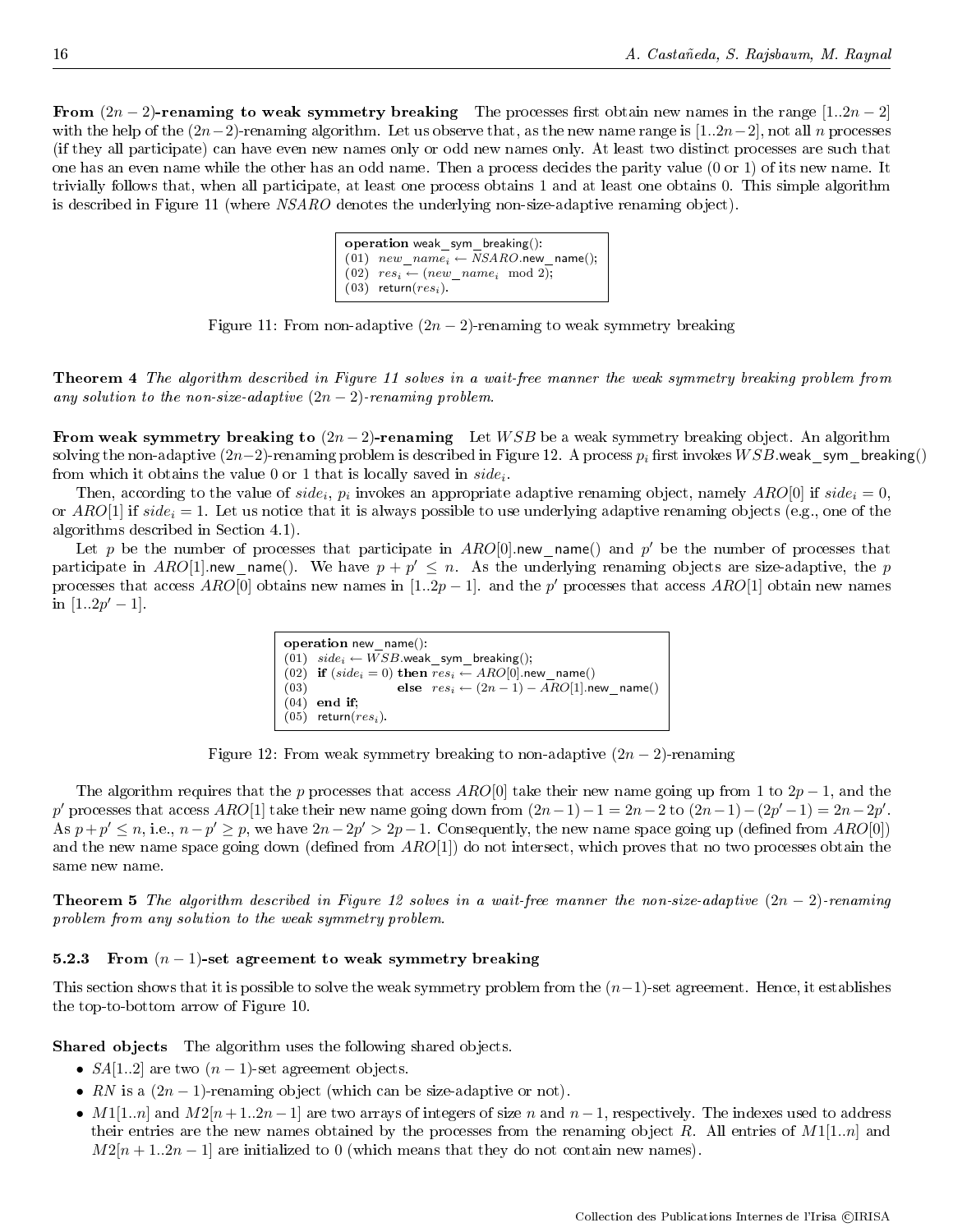The algorithm is described in Figure 13. It works as follows. A process  $p_i$  first invokes  $RN$ .new\_name() to obtain a new name that belongs to the range  $[1..2n-1]$  (line 01). Then its behavior depends on the value of  $new\_name_i$ . This guarantees the algorithm holds the index independence property.

- If  $new\_name_i \in [1..n]$ , it invokes the  $(n-1)$ -set agreement object  $SA[1]$  to which it proposes its new name (invocation  $SA[1].$ SA\_propose $_{n-1}(new\_name_i)$  at line 03) and deposits in "its" entry  $M1[new\_name_i]$  the value it has decided from SA[1]. Then, if its new name<sub>i</sub> has been deposited in M1[1..n],  $p_i$  outputs the value 1 (line 04), i.e., it is a winner. Otherwise, it outputs 0 (line 05), i.e., it is a loser.
- If new name<sub>i</sub> ∈ [n + 1..2n 1],  $p_i$  has a similar behavior except that now SA[1] and M1 are replaced by SA[2] and  $M2$ , respectively, and the outputs 0 and 1 are inverted (lines 07-10).

```
operation weak symmetry breaking():
(01) new\_name_i \leftarrow RN.new\_name();<br>(02) if (new\_name_i \leq n)if (new \ name_i \leq n)(03) then M1[new_name_i] \leftarrow SA[1].SA propose<sub>n−1</sub>(new name<sub>i</sub>);
(04) if (\exists j \mid new \ name_i = M1[j]) then res_i \leftarrow 1(05) else res_i \leftarrow 0<br>(06) end if
                  end if
(07) else M2[new\_name_i] \leftarrow SA[2].SA\_propose_{n-1}(new\_name_i);<br>(08) \textbf{if} (\exists j | new name_i = M2[i]) \textbf{then } res_i \leftarrow 0(08) if (\exists j \mid new\_name_i = M2[j]) then res_i \leftarrow 0<br>
(09) else res_i \leftarrow 1else res_i \leftarrow 1(10) end if
(11) end if:
(12) return(res<sub>i</sub>).
```
Figure 13: From  $(n-1)$ -set agreement to weak symmetry breaking

Theorem 6 The algorithm described in Figure 13 solves in a wait-free manner the weak symmetry breaking problem from any solution to the  $(n-1)$ -set agreement problem. (Proof in Appendix E.)

It is proved in [25] that non-adaptive  $(2n-2)$ -renaming is strictly weaker than  $(n-1)$ -set agreement, which means that there is no wait-free implementation of  $(n - 1)$ -set agreement from non-adaptive  $(2n - 2)$ -renaming. The proof is actually for  $n$  odd. The question for  $n$  even remains an open problem.

#### 5.3 Consensus numbers of the renaming problems

Consensus numbers and the wait-free hierarchy The consensus number notion is a powerful concept that has been introduced by M. Herlihy in [27]. As indicated by its name it is strongly related to the consensus problem (see the introduction for a definition). The consensus number of an object is the greatest integer n (or  $+\infty$  if there no such integer) such that these objects together with read/write registers allows consensus to be solved for n processes in a wait-free manner (which means that no process can be blocked forever by other processes).

This notion has given rise to the *wait-free hierarchy* that is an infinite hierarchy of objects such that the objects at level x are exactly the objects with consensus number x. As examples, read/write registers have consensus number 1, while Test&set objects, queues and stacks have consensus number 2 (i.e., they can solve consensus among 2 processes but not 3). In contrast, Compare&swap objects have a consensus number equal to +∞. As it is possible to build any concurrent object (defined from a sequential specification) shared by n processes as soon as one has objects with consensus number  $x \geq n$ , these objects are said to be universal in systems made up of n processes [27].

**Consensus number of renaming** As the M-renaming problems with  $M = 2p - 1$  or  $M = 2n - 1$  can be solved from read/write registers only their consensus number is trivially 1.

Strong adaptive renaming is M-renaming with  $M = [1..p]$ , i.e., it is the best renaming that is possible. While it cannot be attained in a wait-free manner with read/write registers only, it can be when one has objects with consensus number 2 (e.g., Test&set objects). The simple algorithm in Figure 14 presents such a construction. The processes use an array ONE  $TS[1..n]$  of 1-Test&set objects that they access sequentially and in the very same order. It is easy to see that, at each iteration x, exactly one process is winning and that process obtains the new name x. It follows that if p processes participates at most p iterations will be executed and we have  $M = p$ .

In the other direction, strong adaptive renaming allows Test&set to be trivially solved. The process that obtains the new name 1 (i.e., the smallest possible new name) is the winner. We can then conclude that the consensus number of strong adaptive renaming is 2.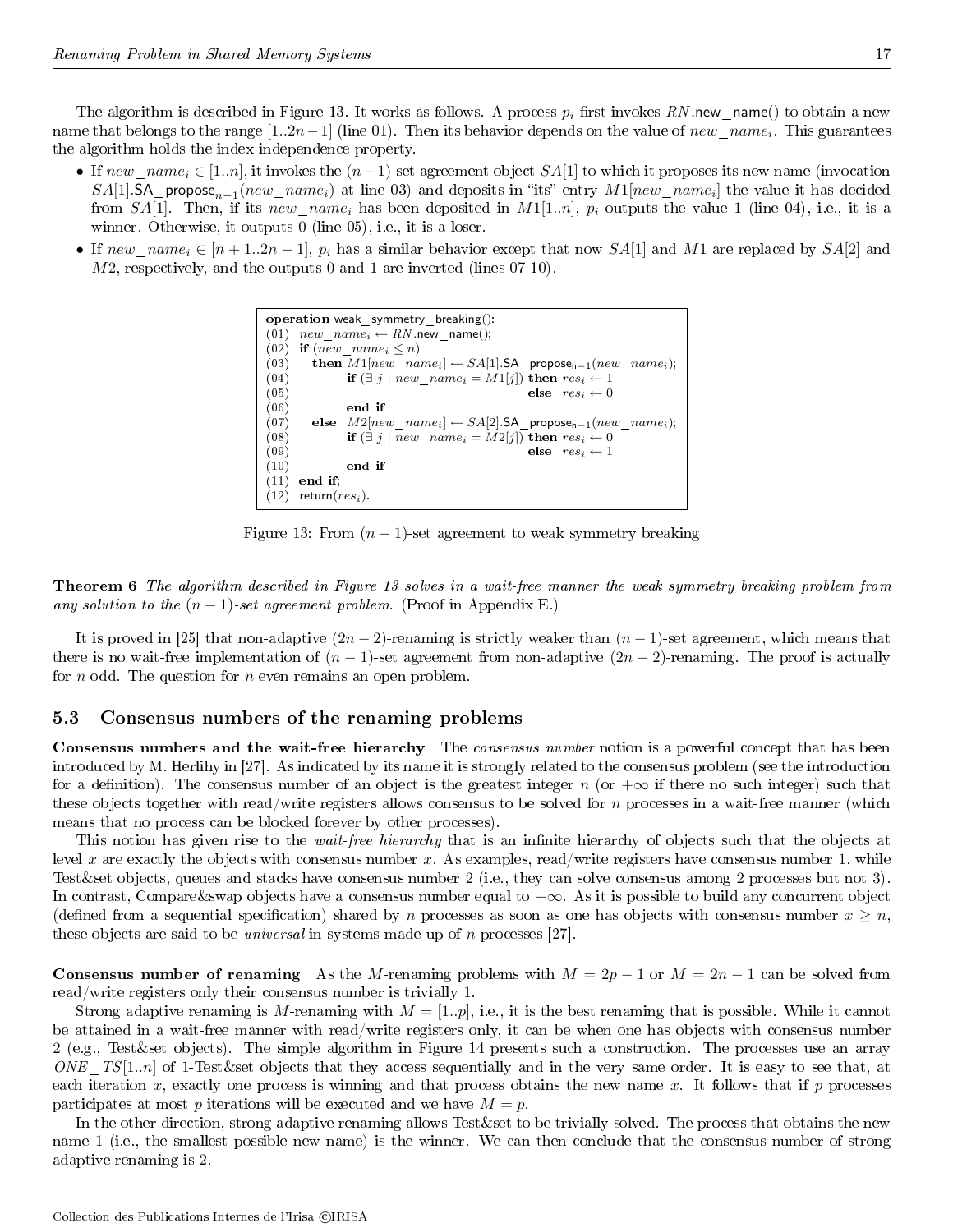operation new\_name():  $(01)$  for x from 1 to n do  $(02)$   $res_i \leftarrow ONE\_TS[x].$ TS\_compete<sub>1</sub>(); (03) if  $(res_i = 1)$  then return $(res_i)$  end if  $(04)$  end for

Figure 14: From 1-Test&set to optimal renaming

#### 5.4 Renaming and failure detectors

The concept of failure detector has been introduced in [17] in order to overcome impossibility results. A failure detector is a device that provides each process with information on failures. According to the quality of this information and the type of problems they allow solving, different types (also called classes) of failure detectors have been defined. It is important to notice that an asynchronous system enriched with a non-trivial failure detector is no longer purely asynchronous [50].

The relation between failure detector and the renaming problem has been studied in [43] where a failure detector of the class  $\Omega^k$  is used to implement a  $(2p - \lceil \frac{p}{k} \rceil)$ -renaming algorithm. This class has been proposed in [46] and generalized in [53]. A failure detector of the class  $\Omega^k$  provides the processes with sets of k process identities such that eventually the processes are provided with the same set and this set contains at least one correct process.

Failure detectors suited to systems where the size of the name space is greater than n are investigated in [4] where is presented a failure detector strong enough for solving weak symmetry breaking but too weak for solving (n−1)-set agreement.

### 6 Lower bounds

This section presents two lower bounds for renaming. Section 6.1 presents a lower bound for adaptive renaming, while Section 6.2 focuses on non-adaptive renaming. Section 6.3 briefly explains the underlying mathematics for these lower bounds.

#### 6.1 Adaptive renaming

As explained in Section 5.2, in a system made up of n processes,  $(n-1)$ -set agreement,  $(n-1)$ -Test&set and  $(2p - \lceil \frac{p}{n-1} \rceil)$ renaming are equivalent [23, 43, 44]. Since  $(n - 1)$ -set agreement is not wait-free solvable in the asynchronous read/write shared memory model [12, 32, 54], we get  $(2p - \lceil \frac{p}{n-1} \rceil)$ -renaming is not wait-free solvable in that model. We can think of this lower bound in this way: if we ask  $(2p - 1)$ -renaming to save one name only when all processes participate, the task becomes unsolvable. Therefore, the adaptive  $(2p - 1)$ -renaming algorithms presented in Section 4.1 are optimal, concerning the output name space.

**Remark** Interestingly,  $(2p - \lceil \frac{p}{n-1} \rceil)$ -renaming is impossible even if we drop the index independence requirement for renaming. This requirement is not needed to prove that  $(n-1)$ -Test&set can be solved from any solution for  $(2p-\lceil\frac{p}{n-1}\rceil)$ -renaming. Because  $(n-1)$ -set agreement can be solved from  $(n-1)$ -Test&set, it follows that  $(2p - \lceil \frac{p}{n-1} \rceil)$ -renaming remains impossible. This means that what makes the task unsolvable is the fact that the output name space must gradually grow as the number of participating processes grows.

#### 6.2 Non-adaptive renaming

The lower bound for adaptive renaming may suggest that  $M = 2n - 1$  is a lower bound for non-adaptive renaming. In fact it is, for infinitely many values of  $n$  [9, 15, 16, 32, 30], however, there are specific values of  $n$  (infinitely many also), for which there is a  $(2n-2)$ -renaming algorithm [15]. More precisely, if the binomial coefficients  $\binom{n}{1}, \ldots, \binom{n}{n-1}$  are not relatively prime, i.e., their greatest common divisor is not 1, then there is no wait-free M-renaming algorithm with  $M < 2n - 1$ , in the asynchronous read/write shared memory model, otherwise there exists a wait-free  $(2n-2)$ -renaming algorithm in that model. For example, such an algorithm exists for  $n = 6, 10, 12, 14, 15$  processes and does not exist for other values of n smaller than 14. There is no lower bound for the "exceptional" values of  $n$ .

Remark While the index independence requirement is not important in the lower bound for adaptive renaming, it is crucial in the lower bound for non-adaptive renaming. Roughly speaking, it imposes a "symmetry" on the new names obtained by the processes that precludes achieving a  $(2n - 2)$ -renaming algorithm for some values of n. This is explained in more detail in Section 6.3.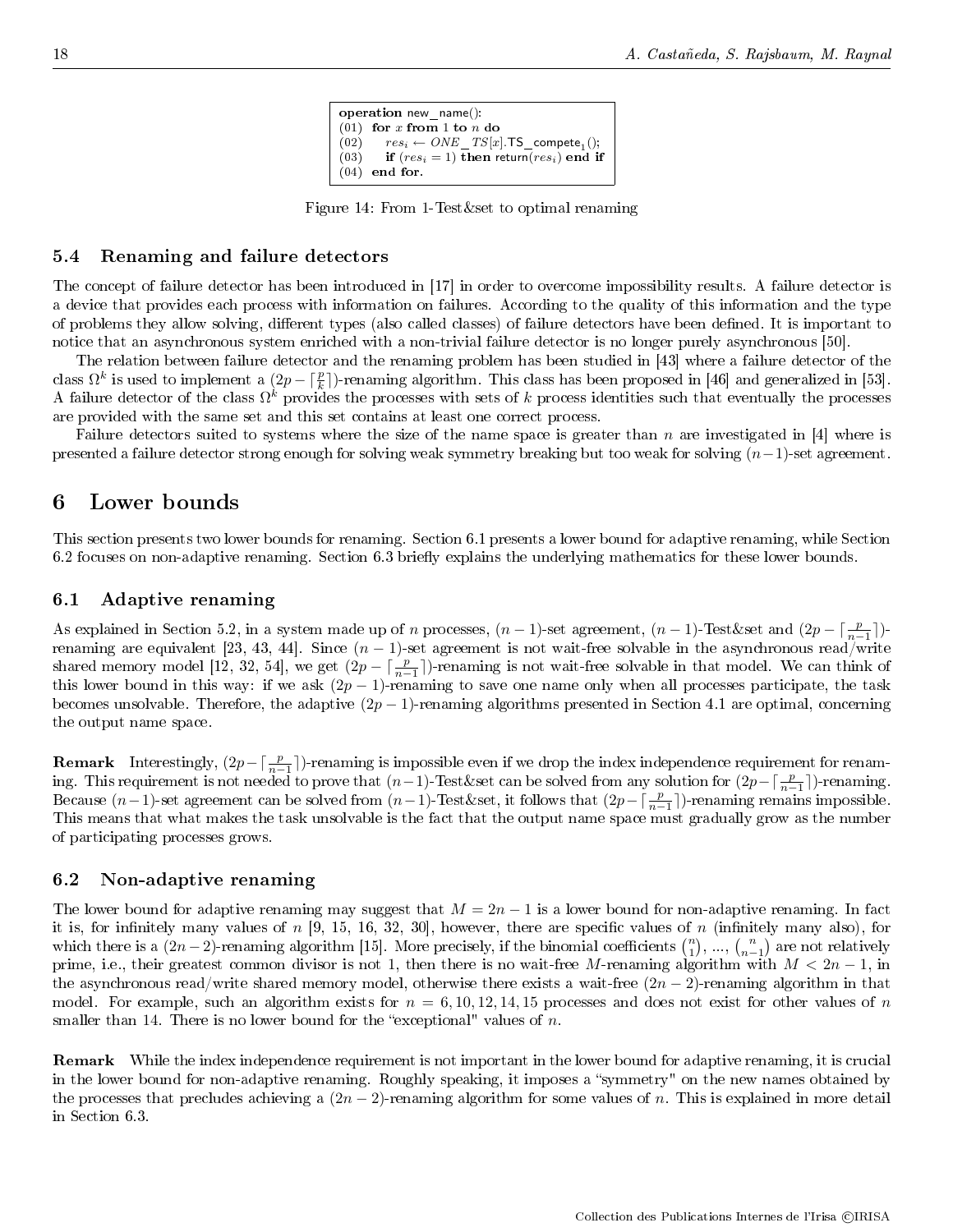#### 6.3 The underlying mathematics

A deep connection between distributed computing and topology was independently discovered in [12, 32, 54]. Here we briefly recall this connection, and explain how it is used to prove lower and upper bounds for renaming.

#### 6.3.1 The topology connection

The papers [12, 32, 54] show, roughly speaking, that the executions of any wait-free algorithm in the asynchronous read/write shared memory model with n processes, starting on one input configuration, can be represented by an  $(n-1)$ -dimensional solid object with no holes. Furthermore, this representation implies a topological characterization of the problems that can be solved in a wait-free manner [32]. By now there are many papers extending this characterization to other models, or using it to derive algorithms and to prove impossibility results. There are also a few tutorials such as [29, 31, 47] that can help getting into the area. We recall some basic notions next (see the tutorials for a more detailed and precise exposition).

Simplexes and complexes A discrete geometric object can be represented by a generalization of a graph, known in topology as a complex. Recall that a graph consists of a base set of elements called vertices, and two-element sets of vertices called edges. More generally, a  $k\text{-}simplex$  is a set of vertices, of size  $k+1$ . Thus, we may think of a vertex as a 0-simplex, and an edge as a 1-simplex. A complex is a set of simplexes closed under containment. As with a graph, it is often convenient to embed a complex in Euclidean space. Then, 1-dimensional simplexes are represented as lines, 2-dimensional simplexes as solid triangles and 3-dimensional simplexes as solid tetrahedrons. Figure 16 depicts a 1-dimensional complex and a 2-dimensional complex.

Representing wait-free executions The wait-free executions of an algorithm for two processes that start with a specific input configuration (assignment of input values), can be represented by a 1-dimensional complex that is a subdivided line. Each edge of the line is a simplex that represents an execution of the algorithm. The two vertexes of each edge are labeled with the local states of the two processes, respectively, corresponding to the end of the execution represented by the edge. A vertex that is shared by two edges corresponds to a process that cannot distinguish between the two executions represented by the edges. An algorithm that executes more steps, will induce a line with a finer subdivision (more edges). But the line will always be connected. The endpoints of the line correspond to executions where a process runs solo, namely, it picks an output value without seeing any value written to the shared memory by the other process. For example, the graph in Figure 1 is the topological representation of the renaming algorithm for two processes described in Section 2.4. Observe that each vertex of the subdivision is labeled with an index of a process, and the vertexes of each edge have distinct indexes. Such a subdivision is called chromatic.

Similarly, for the case of three processes that start with a specific input configuration, the executions are represented by a complex that is a subdivided triangle. Wait-free algorithms that run longer, induce a finer subdivision, but one that is always connected and with no holes. Figure 15 shows the complex of an algorithm for three processes,  $P$ ,  $Q$  and  $R$ , that execute one round of communication. (Actually the real complex is not a subdivision, however, a "subcomplex" of it, is a subdivision [9, 12, 54].) The corners of the subdivision correspond to solo executions, and the edges in the boundary correspond to executions in which two processes pick a value without seeing any value written by the other process. For example, the edges in the segment of the boundary linking the corner P and the corner Q (labeled  $P - Q$ ), correspond to executions in which  $P$  and  $Q$  decide without seeing any value written by  $R$ . The triangles inside the subdivision correspond to executions in which at least one process sees a value written to the shared memory by the three processes. In particular, the triangle at the center represents the execution in which all processes see each other. The subdivision of the triangle is chromatic in a sense that the corners are labeled with distinct process' indexes, an edge in the segment of the boundary linking the corner X and corner Y, is labeled  $X - Y$ , and all triangles are labeled  $P - Q - R$ .

In general, a chromatic subdivision of an  $(n-1)$ -dimensional simplex is used to represent the executions of an algorithm for *n* processes.

#### 6.3.2 Using topology to study renaming

The lower bound for non-adaptive renaming is proved via WSB. As explained in Section 5.2.2, WSB and (non-adaptive)  $(2n-2)$ -renaming are equivalent.

Recall that in the WSB task not all processes obtain 0 and not all processes obtain 1, in the executions in which all processes terminate. Assume we have a wait-free WSB algorithm for n processes. As explained above, the complex of the algorithm is a chromatic subdivision of an  $(n - 1)$ -dimensional simplex. Each vertex of the subdivision can be labeled with the output value decided by the process corresponding to the vertex. This gives a binary coloring to the subdivision. Observe that the vertexes of an  $(n - 1)$ -dimensional simplex inside the subdivision cannot be colored with the same color because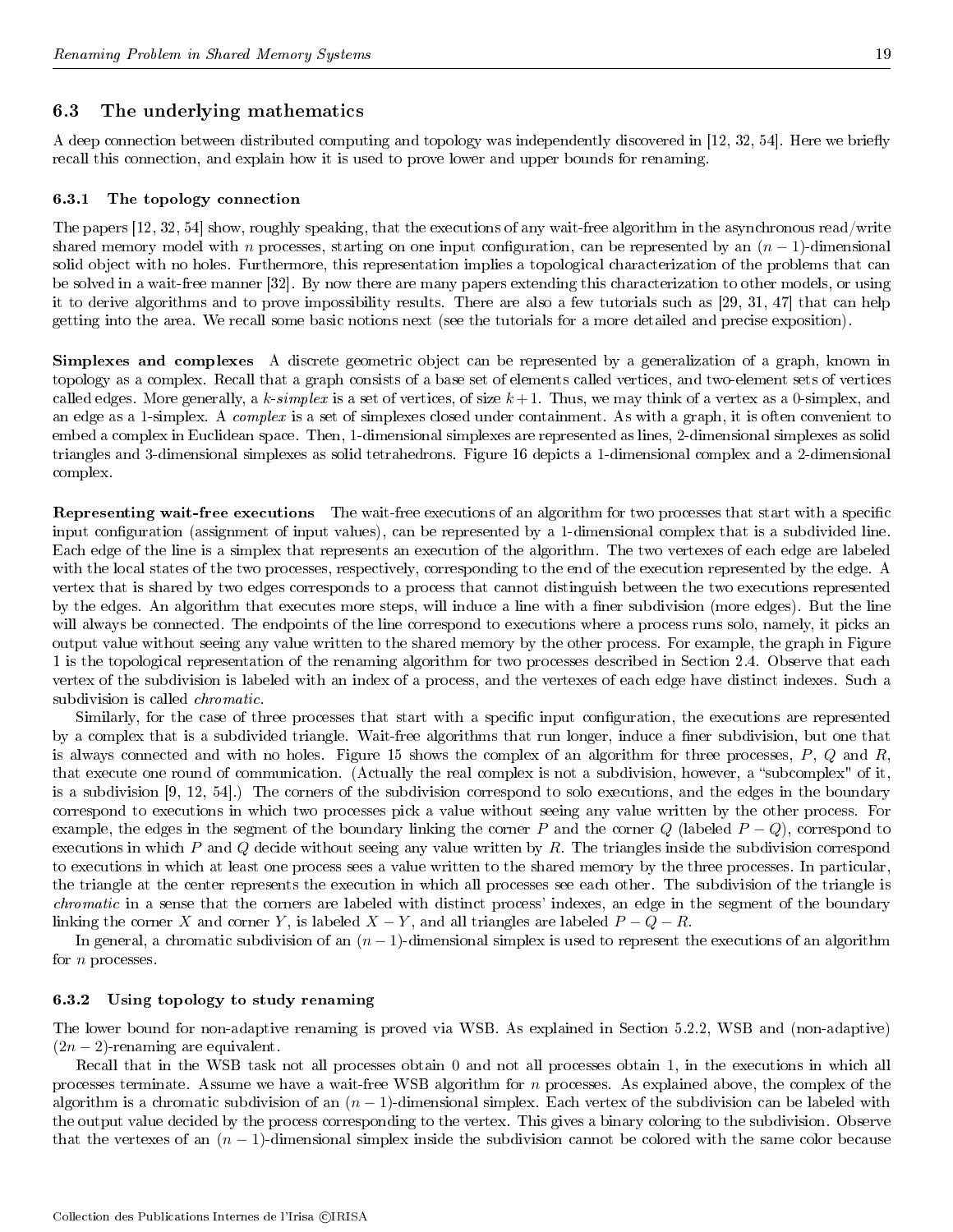

Figure 15: Complex of an algorithm for three processes

these simplexes would correspond to execution in which all processes obtain the same value, violating the task specication. We call these simplexes *monochromatic*.

The index independence property of WSB implies that the binary coloring of the subdivision, is symmetric on the boundary. Roughly speaking, this means that if we consider executions where only a subset of the processes take steps, these executions would look the same if we replaced the indexes of the processes by a different subset of processes. A more precise definition is in [9, 14, 16, 32]; for the aim of this survey it is enough to say that the coloring is symmetric. For example, in the subdivision in Figure 15, the corners of the subdivision have the same binary color, and the binary colors one reads on the boundary from the the corner corresponding to the solo execution of  $P$  to the one of  $Q$ , as the arrow in Figure 15 shows, are the same one reads from  $P$  to  $R$  and from  $Q$  to  $R$ , respectively.

The impossibility of WSB consists in proving that whenever n is such that the integers  $\binom{n}{1}$ , ...,  $\binom{n}{n-1}$  are not relatively prime, then any chromatic subdivision of an  $(n - 1)$ -dimensional simplex with a binary coloring that is symmetric, has at least one monochromatic simplex. Roughly speaking, for these values of  $n$ , the symmetry of the binary coloring forces any such subdivision to contain at least one monochromatic simplex. In other words, for these values of n, any WSB algorithm fails in at least one execution (in which all processes decide an output value). Figure 16 contains two chromatic subdivisions with a binary coloring that is symmetric; both complexes have monochromatic simplexes  $(n = 6$  is the smallest value such that the binomial coefficients are relatively prime). Therefore, for these values of  $n$ , there is no wait-free WSB algorithm for n-processes, hence neither there is a wait-free  $(2n-2)$ -renaming algorithm, since WSB and  $(2n-2)$ -renaming are equivalent (see Section 5.2.2). This gives the lower bound for renaming.



Figure 16: Two subdivided simplexes

However, for the other values of n, where the integers  $\binom{n}{1},...,\binom{n}{n-1}$  are relatively prime, there exist chromatic subdivisions of an  $(n-1)$ -dimensional simplex, with a binary coloring that is symmetric on the boundary, and without monochromatic simplexes [14, 15]. A fundamental result in [32] implies that these subdivisions imply that there exists a wait-free WSB algorithm. Very roughly, in that paper it is shown that the subdivisions can be used to construct a WSB algorithm.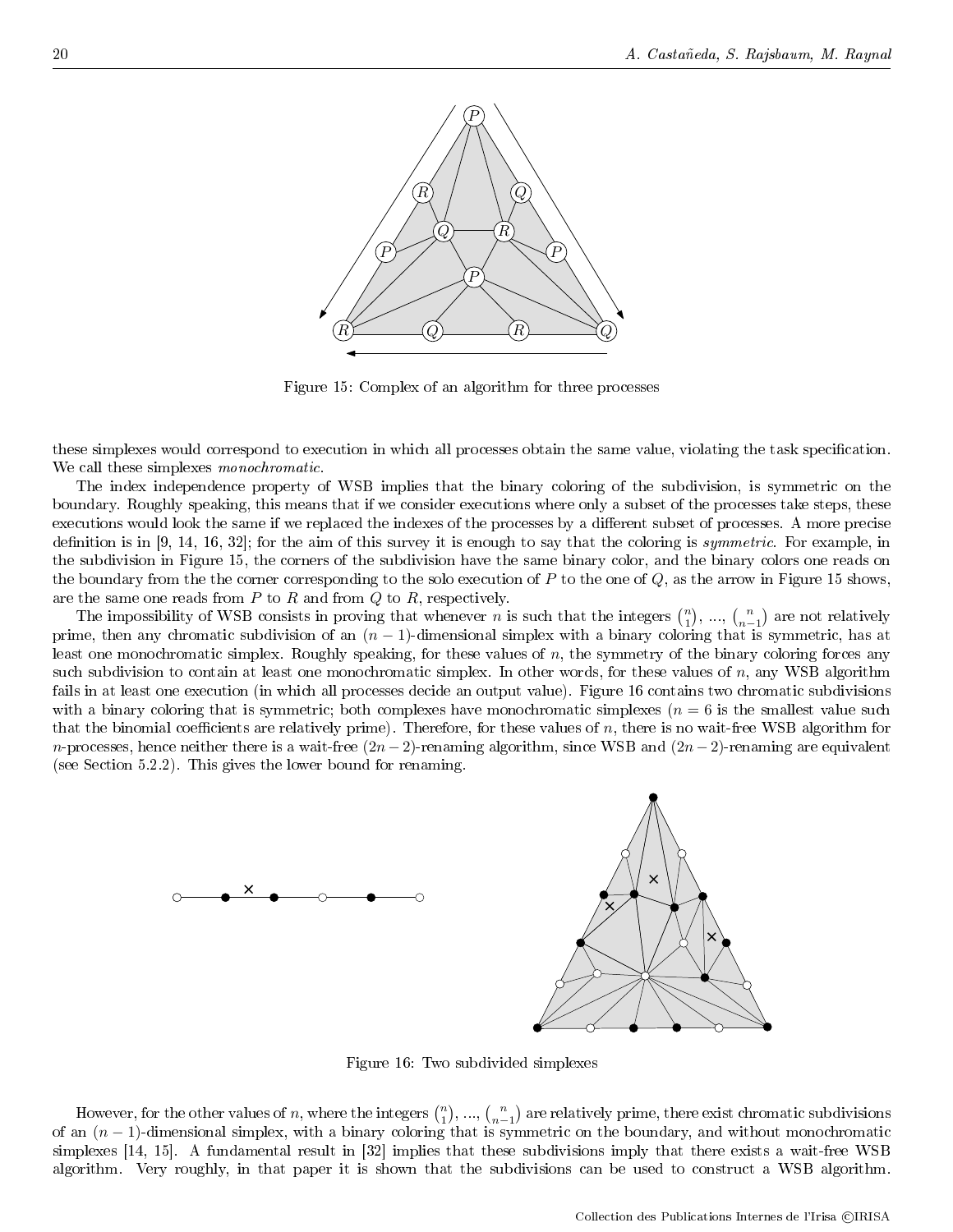Therefore, if  $\binom{n}{1}$ , ...,  $\binom{n}{n-1}$  are relatively prime, then there is a wait-free  $(2n-2)$ -renaming algorithm. More details can be found in [14, 15].

**Discussion** This "non-uniform" behavior of the lower bound for non-adaptive renaming is due to the fact that a topological object exists in some dimensions, while it does not exist in others. In contrast, the lower bound for adaptive renaming can be proved using the relation to set agreement (Section 5.2), and in turn, the impossibility of wait-free solving  $(n-1)$ -set agreement comes from Sperner's Lemma, a classic result in combinatorial topology, that is true in every dimension.

## 7 Conclusion

This paper has presented an overview of recent research results about renaming and its relation to other problems, in shared memory systems. While several renaming variants have been described the main focus of the paper has been placed on the most basic form of renaming, namely the one-shot version where processes start with initial names taken from a large space of names, and decide once one new names, from a name space as small as possible.

A main effort of the paper has been to give an intuition of the difficulty of the renaming problem, the techniques used in this area, and the underlying algorithmic principles, to motivate the reader to look at the literature of this rich research area. The paper started by describing the model and the renaming problem, as well as the shared memory abstractions that simplify the design of renaming algorithms: collect, snapshot, write-snapshot.

The main body of the paper has been organized in three topics. First, some of the more significant renaming algorithms have been discussed- size-adaptive optimal renaming algorithms and a time-adaptive renaming algorithm. Second, the paper has discussed the difficulty of the renaming problem in relation to other distributed computability problems, mainly k-test&set, k-set agreement and weak symmetry breaking. Third, the paper has summarized the lower bounds associated with renaming, and explained the difference in the lower bounds for adaptive vs non-adaptive renaming. Roughly speaking, adaptive renaming is equivalent to set agreement, while non-adaptive renaming lower bounds require more involved algebraic topology techniques. A brief overview of the the mathematics underlying renaming has also been presented.

### References

- [1] Afek Y., Attiya H., Dolev D., Gafni E., Merritt M. and Shavit N., Atomic Snapshots of Shared Memory. Journal of the ACM, 40(4):873-890, 1993.
- [2] Afek Y., Gamzu I., Levy I., Merritt M. and Taubenfeld G., Group Renaming. Proc. 12th Int'l Conference On Principles Of Distributed Systems (OPODIS'08), Springer Verlag LNCS #5401, pp.58-72, 2006.
- [3] Afek Y. and Merritt M., Fast, Wait-Free  $(2k-1)$ -Renaming. Proc. 18th ACM Symposium on Principles of Distributed Computing (PODC'99), ACM Press, pp. 105-112, 1999.
- [4] Afek Y. and Nir I., Failure Detectors in Loosely Named Systems. Proc. 27th ACM Symposium on Principles of Distributed Computing (PODC'08), ACM Press, pp. 67-74, 2008.
- [5] Attiya H., Bar-Noy A., Dolev D., Peleg D. and Reischuk R., Renaming in an Asynchronous Environment. Journal of the ACM, 37(3):524-548, 1990.
- [6] Attiya H. and Fouren A., Polynomial and Adaptive Long-lived (2p − 1)-Renaming. Proc. 14th Int'l Symposium on Distributed Computing (DISC'00), Springer Verlag LNCS  $\#1914$ , pp.149-163, 2000.
- [7] Attiya H. and Fouren A., Adaptive and Efficient Algorithms for Lattice Agreement and Renaming. SIAM Journal of Computing, 31(2):642-664, 2001.
- [8] Attiya H. and Rachman O., Atomic Snapshots in O(n log n) Operations. SIAM Journal on Computing, 27(2):319-340, 1998.
- [9] Attiya H. and Rajsbaum S., The Combinatorial Structure of Wait-Free Solvable Tasks. SIAM Journal on Computing, 31(4):1286- 1313, 2002.
- [10] Attiya H. and Welch J., Distributed Computing: Fundamentals, Simulations and Advanced Topics, (2d Edition), Wiley-Interscience, 414 pages, 2004.
- [11] Biran O., Moran S. and Zaks S., A Combinatorial Characterization of the Distributed 1-Solvable Tasks. Journal of Algorithms, 11(3):420-440, 1990.
- [12] Borowsky E. and Gafni E., Generalized FLP Impossibility Result for t-Resilient Asynchronous Computations. Proc. 25th ACM Symposium on Theory of Computing (STOC'93), ACM Press, pp. 91-100, 1993.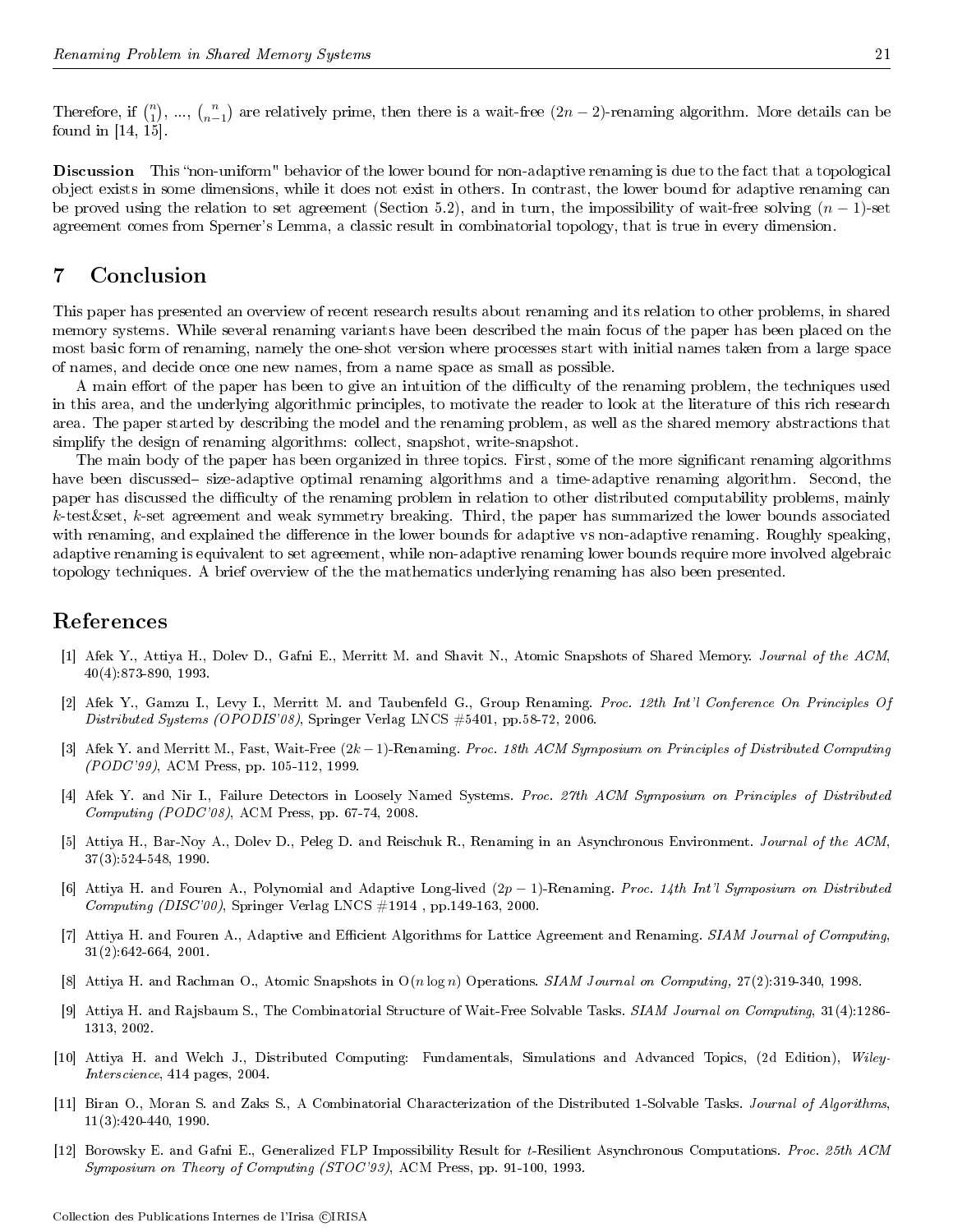- [13] Borowsky E. and Gafni E., Immediate Atomic Snapshots and Fast Renaming. Proc. 12th ACM Symposium on Principles of Distributed Computing (PODC'93), pp. 41-51, 1993.
- [14] Castañeda A., A Study of the Solvability of Weak Symmetry Breaking and Renaming, PhD thesis, Posgrado en Ciencia e Ingeniería de la Computación, Universidad Nacional Autónoma de México (UNAM), December 2010.
- [15] Castañeda A. and Rajsbaum S., New Combinatorial Topology Upper and Lower Bounds for Renaming. Proc. 27th ACM Symposium on Principles of Distributed Computing (PODC'08), ACM Press, pp. 295-304, 2008.
- [16] Castañeda A. and Rajsbaum S., New Combinatorial Topology Upper and Lower Bounds for Renaming: The Lower Bound. Distributed Computing, 22(5):287-301, 2010.
- [17] Chandra T. and Toueg S., Unreliable Failure Detectors for Reliable Distributed Systems. Journal of the ACM, 43(2):225-267, 1996.
- [18] Chaudhuri S., More Choices Allow More Faults: Set Consensus Problems in Totally Asynchronous Systems. Information and Computation, 105(1):132-158, 1993.
- [19] Fischer M.J., Lynch N.A. and Paterson M.S., Impossibility of Distributed Consensus with One Faulty Process. Journal of the ACM, 32(2):374-382, 1985.
- [20] Fouren A., Exponential Examples of Two Renaming Algorithms. Technion Tech Report, 1999. Available at www.cs.technion.ac.il/ hagit/pubs/expo.ps.gz.
- [21] Gafni E., Group Solvability. Proc. 18th Int'l Symposium on Distributed Computing (DISC'04). Springer Verlag LNCS #3274, pp. 30-40, 2004.
- [22] Gafni E., Renaming with k-set Consensus: an Optimal Algorithm in  $n + k 1$  Slots. Proc. 10th Int'l Conference On Principles Of Distributed Systems (OPODIS'06), Springer Verlag LNCS #4305, pp. 36-44, 2006.
- [23] Gafni G., Mostéfaoui A., Raynal M. and Travers C., From Adaptive Renaming to Set Agreement. *Theoretical Computer Science*, 410(14-15): 1328-1335, 2009.
- [24] Gafni E. and Rajsbaum S., Recursion in Distributed Computing. Proc. 12th Int'l Symposium on Stabilization, Safety, and Security of Distributed Systems  $(SSS'10)$ , Springer-Verlag,  $\#$ LNCS 6366, pp. 362-376, 2010.
- [25] Gafni E., Rajsbaum S. and Herlihy M., Subconsensus Tasks: Renaming is Weaker Than Set Agreement. Proc. 20th Int'l Symposium on Distributed Computing (DISC'06), Springer Verlag LNCS #4167, pp.329-338, 2006.
- [26] Gafni G., Raynal M. and Travers C., Test&set, Adaptive Renaming and Set Agreement: a Guided Visit to Asynchronous Computability. 26th IEEE Symposium on Reliable Distributed Systems (SRDS'07), IEEE Computer Society Press, pp. 93-102, Beijing (China), 2007.
- [27] Herlihy M., Wait-free Synchronization. ACM Transactions on Programming Languages and Systems, 13 (1):124-149, 1991.
- [28] Herlihy M.P., Luchangco V. and Moir M., Obstruction-free Synchronization: Double-ended Queues as an Example. Proc. 23th Int'l IEEE Conference on Distributed Computing Systems (ICDCS'03), pp. 522-529, 2003.
- [29] Herlihy M. and Rajsbaum S., New Perspectives in Distributed Computing. Proc. 24th Int'l Symposium on Mathematical Foundations of Computer Science (MFCS'99), Springer Verlag LNCS #1672, pp.170-186, 2006.
- [30] Herlihy M. and Rajsbaum S., Algebraic Spans. Mathematical Structures in Computer Science, 10(4):549-573, 2000.
- [31] Herlihy M., Rajsbaum S., and Tuttle M., An Overview of Synchronous Message-Passing and Topology. Electronic Notes in Theoretical Computer Science, 39(2):1-17, 2001.
- [32] Herlihy M.P. and Shavit N., The Topological Structure of Asynchronous Computability. Journal of the ACM, 46(6):858-923, 1999.
- [33] Herlihy M.P. and Shavit N., The Art of Multiprocessor Programming, Morgan Kaufmann Pub., San Francisco (CA), 508 pages, 2008.
- [34] Herlihy M.P. and Wing J.M, Linearizability: a Correctness Condition for Concurrent Objects. ACM Transactions on Programming Languages and Systems,12(3):463-492, 1990.
- [35] Imbs D. and Raynal M., Help when Needed, but no More: Efficient Read/Write Partial Snapshot. Proc. 23th Int'l Symposium on Distributed Computing (DISC'09), Springer-Verlag LNCS #5805, pp. 142-156, 2009
- [36] Imbs D. and Raynal M., On Adaptive Renaming Under Eventually Limited Contention. 12th Int'l Symposium on Stabilization, Safety, and Security of Distributed Systems  $(SSS'10)$ , Springer Verlag LNCS  $\#6366$ , pp. 377-387, 2010.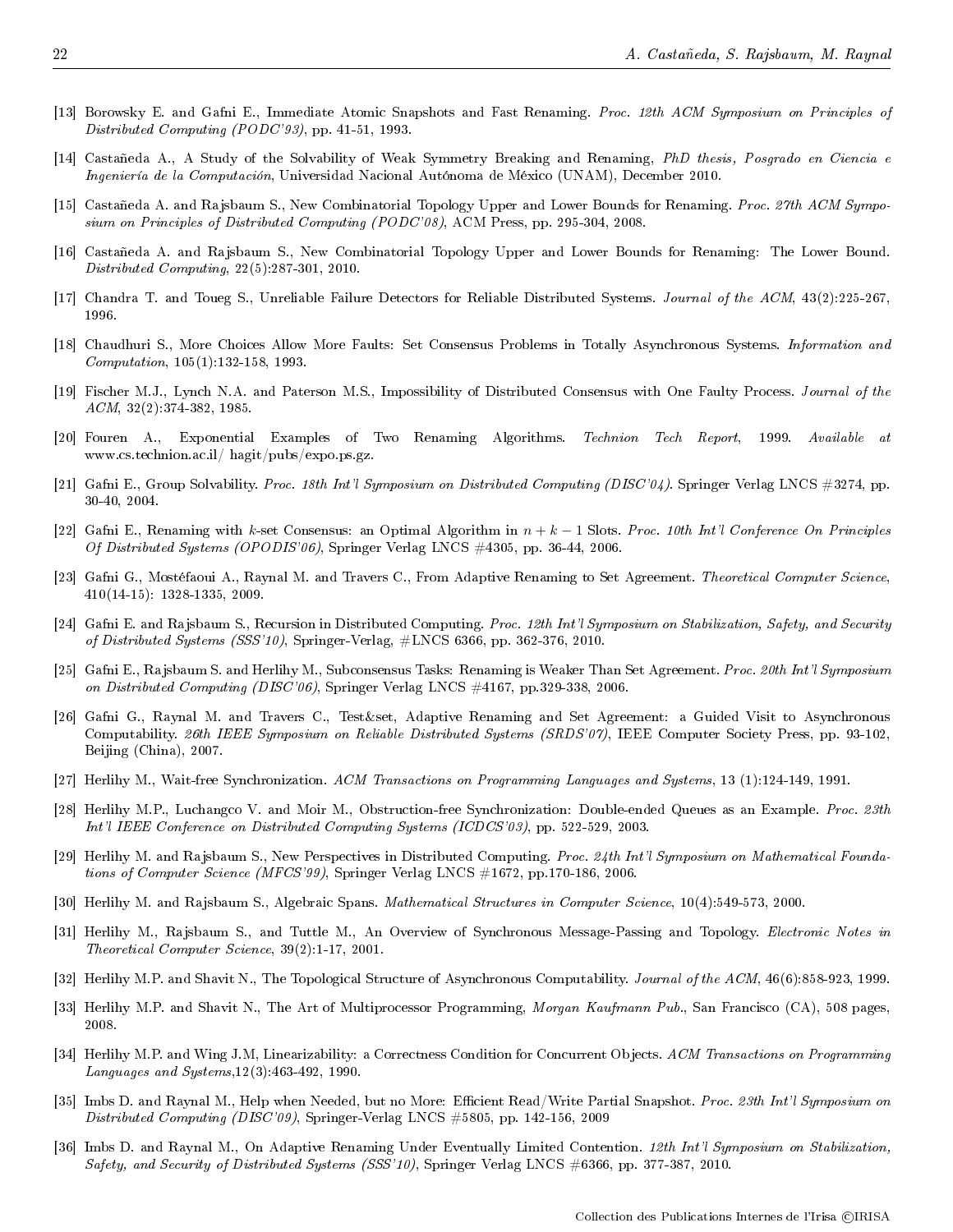- [37] Lamport. L., On Interprocess Communication, Part 1: Basic formalism, Part II: Algorithms. Distributed Computing, 1(2):77- 101,1986.
- [38] Lamport L., A Fast Mutual Exclusion Algorithm. ACM Transactions on Computer Systems, 5(1):1-11, 1987.
- [39] Loui M. and Abu-Amara H., Memory Requirements for for agreement among Unreliable Asynchronous processes. Advances in Computing Research, 4:163-183, JAI Press Inc., 1987.
- [40] Lynch N.A., Distributed Algorithms. Morgan Kaufmann Pub., San Francisco (CA), 872 pages, 1996.
- [41] Moir M., Fast, Long-Lived Renaming Improved and Simplied. Science of Computer Programming, 30:287-308, 1998.
- [42] Moir M. and Anderson J., Wait-Free Algorithms for Fast, Long-Lived Renaming. Science of Computer Programming, 25(1):1-39, 1995.
- [43] Mostéfaoui M., Raynal M., and Travers C., Exploring Gafni's Reduction Land: from  $\Omega^k$  to Wait-free adaptive  $(2p \lceil \frac{p}{k} \rceil)$ -renaming via k-set Agreement. Proc. 20th Int'l Symposium on Distributed Computing (DISC'09), Springer Verlag LNCS #4167, pp. 1-15, 2006.
- [44] Mostéfaoui A., Raynal M. and Travers C., From Renaming to k-Set Agreement. 14th Int'l Colloquium on Structural Information and Communication Complexity (SIROCCO'07), Springer Verlag LNCS #4474, pp. 62-76, 2007.
- [45] Neiger G., Set Linearizability. Brief Announcement, Proc. 13th ACM Symposium on Principles of Distributed Computing (PODC'94), ACM Press, pp. 396, 1994.
- [46] Neiger G., Failure Detectors and the Wait-free Hierarchy. 14th ACM Symposium on Principles of Distributed Computing (PODC'95), ACM Press, pp. 100-109, 1995.
- [47] Rajsbaum S., Iterated Shared Memory Models. Proc. 9th Latin American Symposium Theoretical Informatics (LATIN'10), Springer Verlag LNCS #6034, pp. 407-416, 2010.
- [48] Rajsbaum S. and Raynal M., A Theory-Oriented Introduction to Wait-free Synchronization Based on the Adaptive Renaming Problem. Proc. 25th Int'l Conference on Advanced Information Networking and Applications (AINA'11), IEEE Press, Singapore, March 22-25, 2011.
- [49] Raynal M., Locks Considered Harmful: a Look at Non-traditional Synchronization. Proc. 6th Int'l Workshop on Software Technologies for Future Embedded and Ubiquitous Computing Systems (SEUS'08), Springer Verlag LNCS #5287, pp. 369-380, 2008.
- [50] Raynal M., Failure Detectors for Asynchronous Distributed Systems: an Introduction. Wiley Encyclopdia of Computer Science and Engineering, Vol. 2, pp. 1181-1191, 2009 (ISBN 978-0-471-38393-2).
- [51] Raynal M., Communication and Agreement Abstractions for Fault-Tolerant Asynchronous Distributed Systems. Morgan & Claypool Publishers, 251 pages, 2010 (ISBN 978-1-60845-293-4).
- [52] Raynal M., Fault-Tolerant Agreement in Synchronous Message-Passing Systems. Morgan & Claypool Publishers, 165 pages, 2010 (ISBN 978-1-60845-525-6).
- [53] Raynal M. and Travers C., In Search of the Holy Grail: Looking for the Weakest Failure Detector for Wait-free Set Agreement. Proc. 10th Int'l Conference On Principles Of Distributed Systems (OPODIS'06), Springer-Verlag LNCS #4305, pp. 1-17, 2006.
- [54] Saks M. and Zaharoglou F., Wait-Free k-Set Agreement Is Impossible: The Topology of Public Knowledge. SIAM Journal on Computing, 29(5):1449-1483, 2000.
- [55] Taubenfeld G., On the Computational Power of Shared Objects. Proc. 13th Int'l Conference On Principle Of Distributed Systems (OPODIS 2009), Springer Verlag LNCS #5923, pp. 270-284, 2009.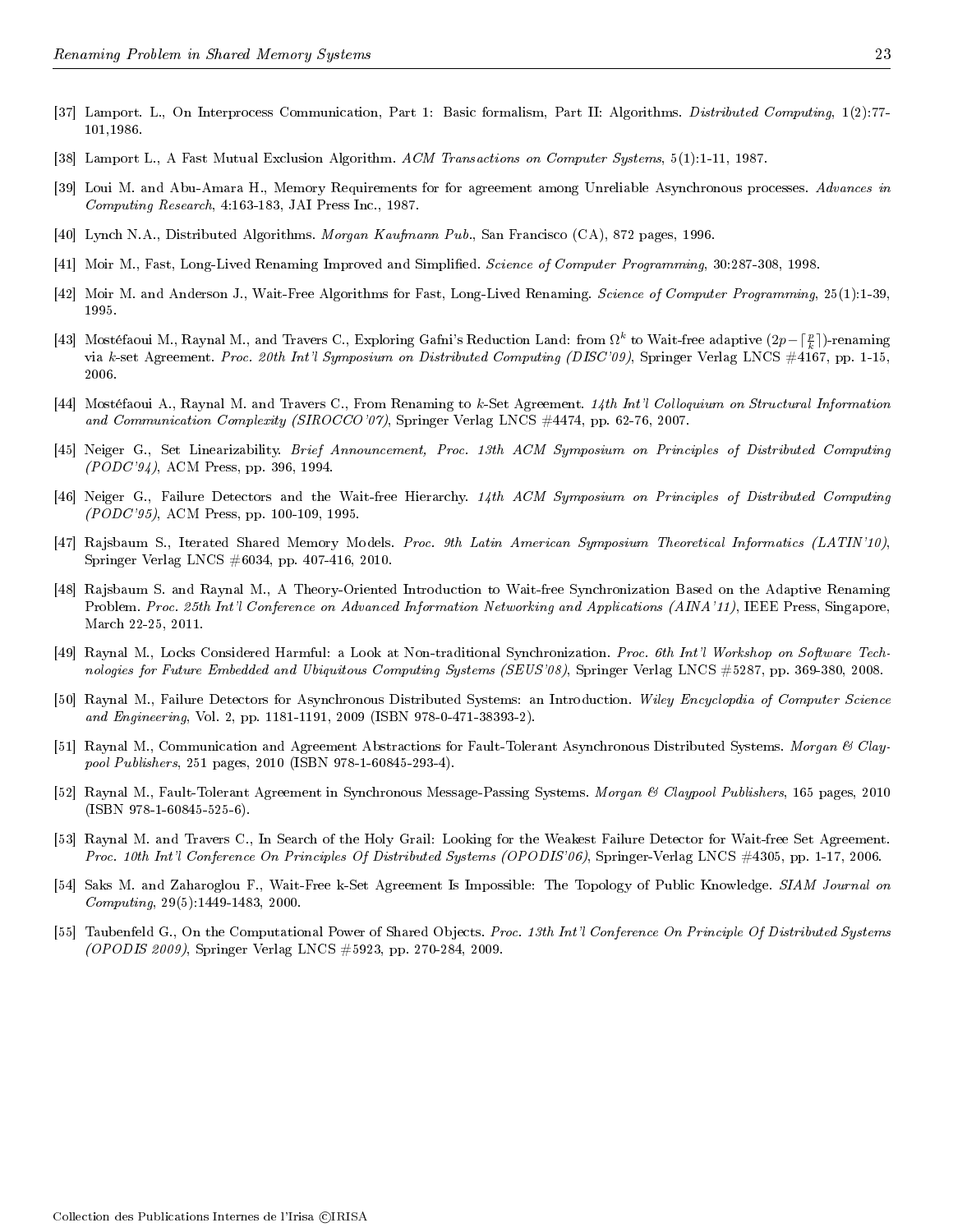## A Proof of Theorem 1 (Section 3.2)

The the cost of a distributed algorithm is often measured by the number of shared memory accesses, and called *step complexity*.

Theorem 1 The algorithm described in Figure 2 is a wait-free construction of a a write-snapshot abstraction. Moreover, the step complexity is  $O(n(n - |res| + 1))$  where res is the set returned by SM write snapshot(n).

#### **Proof** Let us first prove the termination property.

Claim C. If at most x processes invoke SM .write snapshot(x) then at most  $(x-1)$  processes invoke SM .write snapshot $(x-1)$ and at least one process stops at line 05 of its  $SM$  write snapshot(x) invocation.

Let us consider a correct process  $p_i$  that invokes SM write\_snapshot $(n)$ . It follows from Claim C and the fact that at most n processes invoke  $SM$  .write snapshot $(n)$  that either  $p_i$  stops at that invocation or belongs to the at most  $n - 1$  processes that invoke SM .write snapshot $(n - 1)$ . It then follows by induction from the claim that if  $p_i$  has not stopped during a previous invocation, it is the only process that invokes  $SM$  write snapshot(1). It then follows from the text of the algorithm that it stops at that invocation.

Proof of claim C. Assuming that at most x processes invokes  $SM$  write\_snapshot(x), let  $p_k$  the last process that writes  $SM[x]$ . We necessarily have  $|have\_written_k| \leq x$ . If  $p_k$  finds  $|have\_written_k| = x$ , it stops at line 05. Otherwise we have |have written<sub>k</sub>|  $\lt x$  and  $p_k$  invokes SM write snapshot(x - 1). But in that case, as  $p_k$  is the last process that wrote into  $SM[x]$ , we necessarily have less than x processes that have written into  $SM[x]$ , and consequently, at most  $(x - 1)$  invoke SM write snapshot $(x - 1)$ . End of the proof of claim C.

The proof of the self-inclusion property is trivial. Before stopping at a recursion level x (line 04-05), a process  $p_i$  has written  $old\_name_i$  into  $SM[x][i]$  (line 01), and consequently we have then  $old\_name_i \in has\_written_i$  which concludes the proof of the self-inclusion.

To prove the self-containment and immediacy properties, let us consider a run in which a set  $X$  of  $x$  processes participate. The processes of X that do not crash invoke recursively SM .write\_snapshot(n−1), etc., until SM .write\_snapshot(x). Let X1 be the set of processes that stop at line 05 of SM write\_snapshot(x). Let  $p_i$  and  $p_j$  two processes of X1. As  $|have\_written_i| =$  $|have\_written_j| = x$  when they stop, and  $SM[x]$  can only increase and the read/write of  $SM[x]$  are atomic, it follows that have written<sub>i</sub> = have written<sub>i</sub>, i.e.,  $res_i = res_j$ . Hence, one with respect to the other, res<sub>i</sub> and res<sub>i</sub> satisfy the containment and immediacy properties. The same observation applies to the set X2 of processes that stops at line 05 of SM write snapshot $(x - 1)$ , etc.

Hence, considering a process  $p_i$  that stops at recursion level y and a process  $p_j$  that stops at recursion level  $z < y$ , we show that  $res_i$  and  $res_j$  are such that  $old\_name_j \in res_i$ ,  $old\_name_i \notin res_j$ , and  $res_j \subset res_i$  from which follow the containment and immediacy properties for any pair. We have:

 $res_i = \{old\_name \mid \exists k \text{ such that } have\_written_i[k] = old\_name\}, \text{ and }$ 

$$
res_j = \{old\_name \mid \exists k \text{ such that } have\_written_j[k] = old\_name\}.
$$

where  $|have\_written_i| = y > |have\_written_j| = z$ ,

Let us observe that a process  $p_x$  that stops at level  $\ell$  has previously written its initial name first in  $SM[n]$  then in  $SM[n-1]$ , etc., until  $SM[\ell]$ . Moreover, process  $p_x$  does not write it in  $SM[\ell - 1]$ , etc., until  $SM[1]$ . Hence,  $SM[1] \subseteq$  $SM[2] \subseteq \cdots \subseteq SM[n]$ . It follows from that observation, and the fact that  $z < y$ , that  $SM[z] \subset SM[y]$ . Consequently, have written<sub>i</sub> ⊂ have written<sub>i</sub> (i.e., res<sub>i</sub> ⊂ res<sub>i</sub>). Moreover, as p<sub>i</sub> stops at level  $y < z$ , old name<sub>j</sub> ∈ res<sub>i</sub> and old  $name_i \notin res_j$ .

As far as the number of shared memory accesses is concerned we have the following. Let res be the set returned by the SM write\_snapshot(n) invocation considered. Each recursive invocation costs  $n + 1$  shared memory accesses (lines 01-02). Moreover, the sequence of invocations, namely, SM write snapshot(n), etc., until SM write snapshot(|res|) (recursion level at which the recursion stops) contains  $n-|res|+1$  invocations. It follows that the cost is  $O(n(n-|res|+1))$  shared memory  $\Box_{Theorem~1}$ 

## B Proof of Theorem 2 (Section 3.3)

Theorem 2 The algorithm described in Figure 3 implements a splitter object. Moreover, a process accesses at most four times the shared memory.

Proof The validity and solo execution properties are trivial. Moreover, as there is no loop, each invocation by a correct process trivially terminates (and consequently the algorithm is wait-free). The fact that a process issues at most 4 shared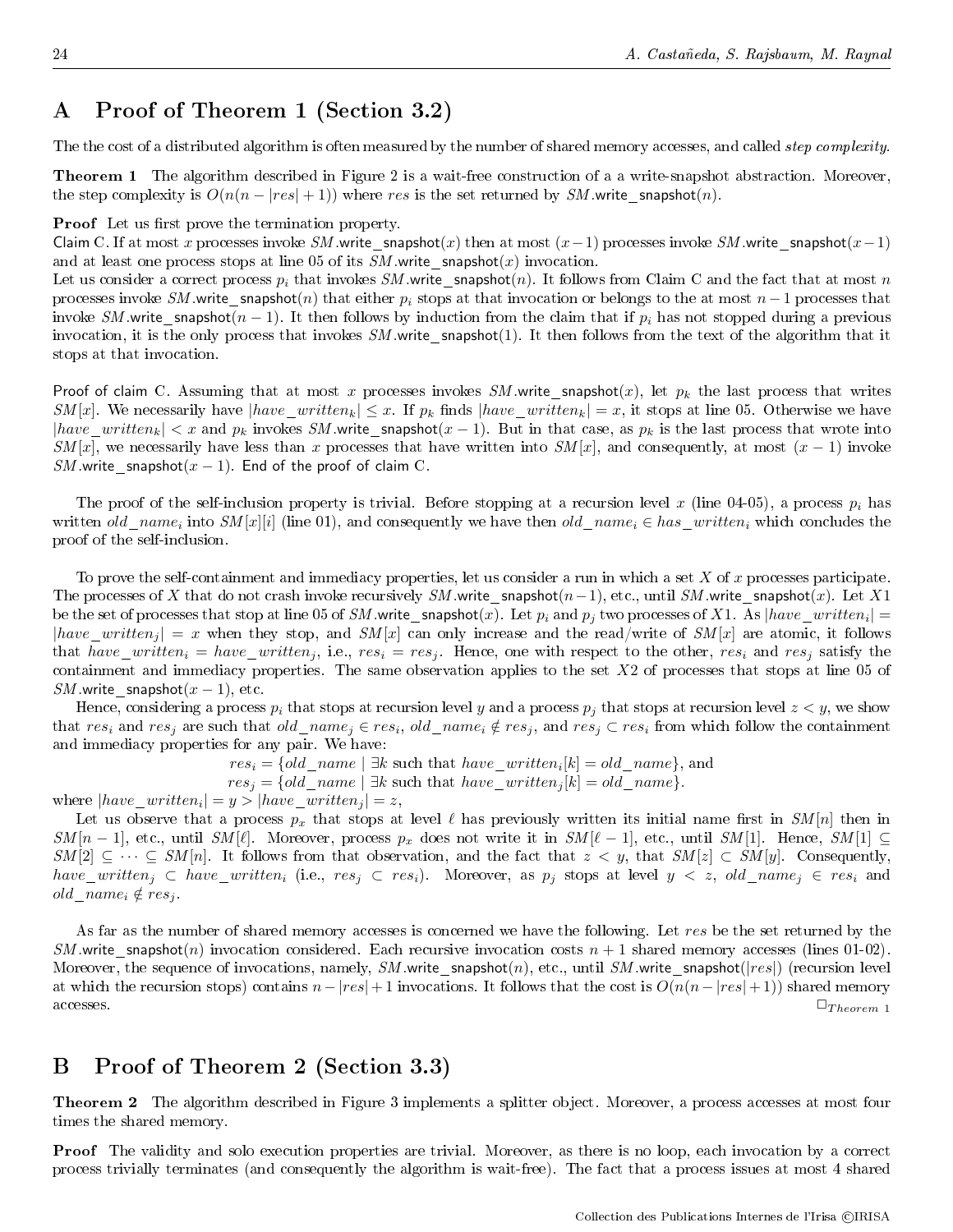memory accesses is also trivial.

Let us now consider the concurrent execution property. Let us assume that  $x$  processes access the splitter object. Let us first observe that, due to the initialization of CLOSED not all of them can get the value right (for a process to obtain right, another process has first to set *CLOSED* to *true* at line 03).

Let us now consider the last process that executes line 01. If it does not crash, due to the predicate at line 05, this process cannot get the value down. Hence not all processes can get the value down.

Finally, no two process can get the value stop. Let  $p_i$  be the first process that finds  $LAST = old$  name<sub>i</sub> at line 05 (let us notice that  $p_i$  gets the value stop if it does not crash). This means that no process  $p_j$  has modified X while  $p_i$  was executing the lines 01-05. It follows that any process  $p_j \neq p_i$  that will modify LAST (at line 01) will find CLOSED = true (at line 02), and consequently will not get the value stop. ✷T heorem <sup>2</sup>

## C Proof of Theorem 3 (Section 4.1.2)

This section shows that the recursive algorithm described in Figure 5 is correct, i.e., all correct participating processes obtain a new name in the interval  $[1..2p-1]$  (where p is the number of participating processes), and no two new names are identical. Moreover, the process indexes are used only as an addressing mechanism (index independence).

**Notation** In the following the sentence "process  $p_i$  stops in  $SM[x, f, d]$ " means that  $p_i$  executes line 06 during its invocation new name $(x, f, d)$ .

Remark The proof is based on a reasoning by induction. This is a direct consequence of the recursive formulation of the algorithm. In that sense the proof provides us with a deeper insight on the way the algorithm works.

**Lemma 1** Let  $\langle x, f, d \rangle$  be a triple such that  $x \ge 1$  and assume that at most x processes invoke the operation new name $(x, f, d)$ . When considering these processes we have the following. At most one process stops in  $SM[x, f, d]$  (line 06), at most  $(x - 1)$ processes invoke new name $(x - 1, f, d)$  (line 09) and most  $(x - 1)$  processes invoke new name $(x - 1, f', \overline{d})$  (line 07).

#### Proof

Let  $u \leq x$  be the number of processes that invoke new\_name $(x, f, d)$ . If  $u < x$ , it follows that the predicate at line 03 is false for these processes that consequently proceed to line 09 and invoke new name $(x - 1, f, d)$ . As  $u \leq x - 1$ , the lemma follows.

Let us now consider the case where x processes invoke new name $(x, f, d)$ . We have then the following.

- Let y be the number of processes for which the predicate  $|competitive| = x$  (line 03) is false when they invoke new name $(x, f, d)$ . We have  $0 \leq y \leq x$ . It follows from the text of the algorithm that these y processes invoke new name( $x = 1, f, d$ ) at line 09. As  $y < x$ , the lemma follows for these invocations.
- Let z be the number of processes for which the predicate  $|competitive_j| = x$  (line 03) is true when they invoke new name $(x, f, d)$ . We have  $1 \le z \le x$  and  $y + z = x$ .

If one of these z processes  $p_k$  is such that the predicate of line 05 is true (i.e., old name<sub>k</sub> = max( $SM[x, f, d]$ )), then  $p_k$ executes line 06 and stops inside  $SM[x, f, d]$ . Let us also notice that this is always the case if  $x = 1$ . If  $x > 1$ , it follows from  $y+z=x$  that  $z-1\leq x-1$ . Then, the other  $z-1$  processes invoke new\_name $(x-1,f',\overline{d})$ . As  $z-1\leq x-1,$ the lemma follows for these invocations.

If the test of line 05 is false for each of the z processes, it follows that the process  $p_k$  that has the greatest old name among the x processes that invoke new name $(x, f, d)$ , is necessarily one of the y previous processes. Hence, in that case, we have  $y \ge 1$ . As  $y + z = x$ , this implies  $z < x$ . It then follows that at most  $z \le x - 1$  processes invoke new\_name( $x - 1, f', \overline{d}$ ), which concludes the proof of the lemma.  $\Box$ 

#### Lemma 2 Every correct participant decides a new name.

**Proof** As there are at most n participating processes, and each starts by invoking new name $(n, 1, 1)$ , it follows from Lemma 1 that every correct process stops in some  $SM[x,*,*]$  for  $1 \leq x \leq n$ . It then decides a new name at line 06, which proves  $\Box_{Lemma \ 2} \hspace{2.8cm}$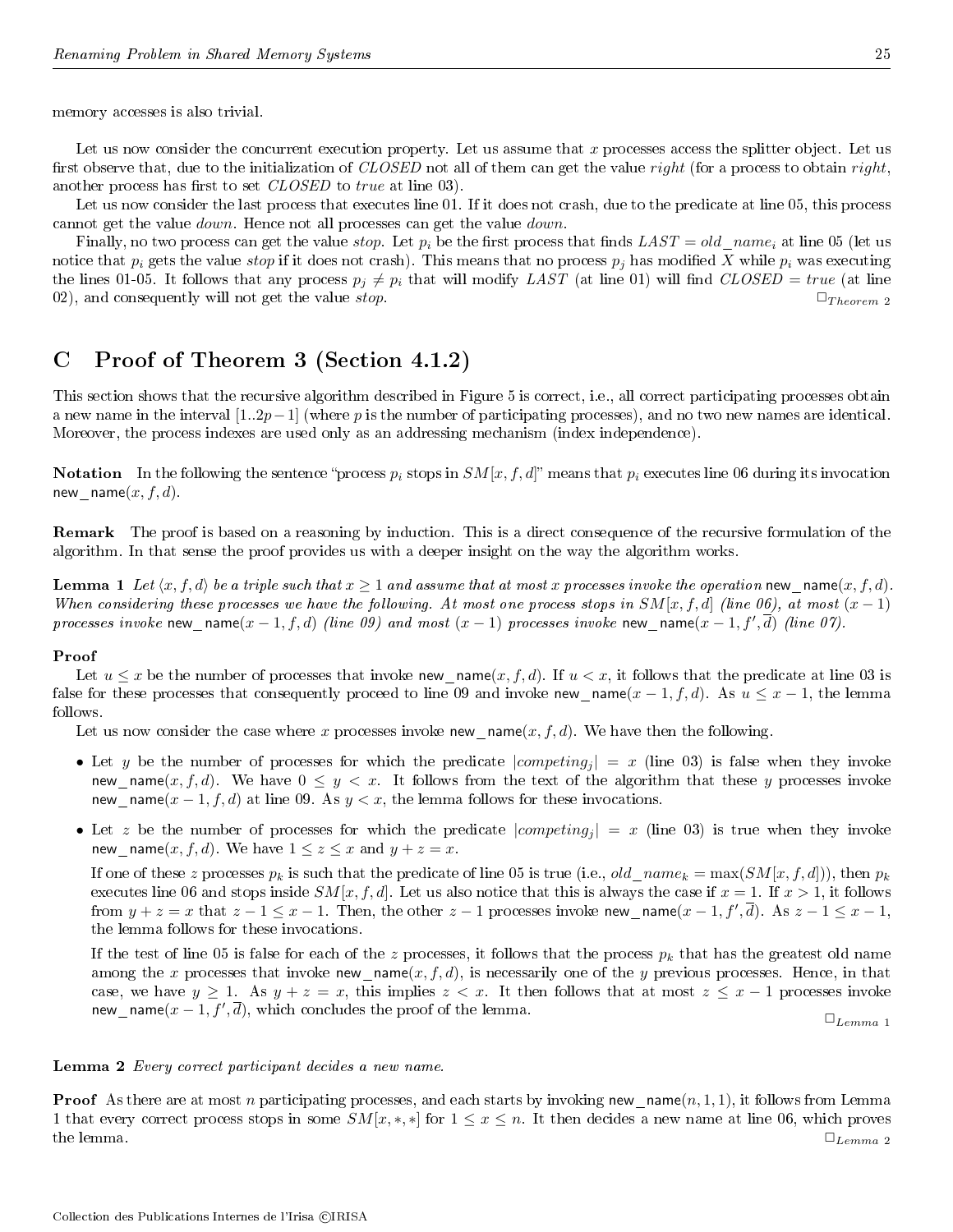**Lemma 3** Let p be the number of participating processes. We have  $M = \begin{bmatrix} 1 & 2p - 1 \end{bmatrix}$ . Moreover for any pair of participating processes  $p_i$  and  $p_j$  we have  $res_i \neq res_j$ .

**Proof** The lemma is trivially true for  $p = 1$  (the single process that invokes new name(n, 1, 1) obtains the new name 1, if it does not crash). A simple case analysis shows that the new names for  $p = 2$  are a pair in [1..3] (each pair is actually associated with a set of concurrency and failure patterns).

The rest of the proof is by induction on the number of participating processes. The previous paragraph has established the base cases. Assuming that the lemma is true for all  $p' \leq p$  (induction assumption), let us show that it is true for  $p+1$ participating processes (induction assumption).

Each of the  $p + 1$  processes invoke new name $(n, 1, 1)$ . Each of these invocations entails the invocation of new name $(n - 1)$ 1, 1, 1) (line 09), etc., until the invocation new name( $p + 1$ , f, d) with  $f = 1$  and  $d = 1$ .

- Let Y be the set of processes  $p_j$  (with  $|Y| = y$ ) such that the predicate  $|contenting_j| = p + 1$  (line 03) is false. We have  $0 \leq y \leq p+1$ . These processes invoke new name $(p, f, d)$ , etc., until new name $(y, f, d)$  and due to the induction assumption they rename (with distinct new names) in  $[f..f + 2y - 2]$ , namely,  $[1..2y - 1]$  since  $f = 1$ .
- Let Z be the set of processes  $p_i$  (with  $|Z| = z$ ) such that the predicate  $|contending_i| = p + 1$  (line 03) is true. We have  $1 \leq z \leq p+1$  and  $y+z=p+1$ . At line 04, each of these z processes obtain  $last = f + 2(p+1) - 2 = f + 2p = 2p+1$ .
	- If one of these z processes  $p_k$  is such that old  $name_k = \max(SM[p + 1, f, d])$  (line 05), it stops at  $SM[p + 1, f, d]$ obtaining the name  $res = last = f + 2p = 2p + 1$  (as  $f = 1$ ).
	- If no process stops at  $SM[p+1, f, d]$ , we have  $1 \leq z \leq p$  and  $1 \leq y$  (this is because the process with the greatest old name is then necessarily a process of  $Y$ ).

Hence, the  $z'=z\leq p$  or  $z'=z-1\leq p$  processes that do not stop at  $SM[p+1,f,d],$  invoke new\_name $(p, last-1,\overline{d}),$ etc., until new\_name( $z', f + 2p - 1, \overline{d}$ ). Due to the induction assumption, these  $z'$  processes rename (with distinct new names) in the interval  $[(f + 2p - 1) - (2z' - 2) \cdot f + 2p - 1] = [2p - (2z' - 2) \cdot 2p].$ 

Hence, when considering the  $y + z = p + 1$  processes of  $Y \cup Z$ , the y processes of Y rename with distinct new names in [1..2y -1], the z' processes of Z rename with distinct names  $[2p-(2z'-2)..2p]$  and, if  $z'+1=z$ , the remaining process of Z obtains the new name  $2p + 1$ . The new name space for the whole set processes  $Y \cup Z$  is consequently  $[1..2p + 1]$ .

It remains to show that a process of Y and a process of Z cannot obtain the same new name. To that end we have to show that the upper bound  $2y - 1$  of the new names of the processes of Y is smaller than the lower bound  $2p-(2z'-2)$ of the new names of the processes of Z, namely,  $2y - 1 < 2p - (2z' - 2)$ , i.e.,  $2(y + z') < 2(p + 1) + 1$ , which is true because  $z' \leq z$  and  $y + z \leq p + 1$ , which concludes the proof of the lemma.  $\square_{Lemma \,3}$ 

**Theorem 3** The algorithm described in Figure 5 is an adaptive M-renaming algorithm such that  $M = 2p - 1$  (where p is the number of participating processes). Its step complexity is  $O(n^2)$ .

**Proof** The fact that no two new names are identical and that the new name space is  $[1..2p-1]$  is proved in Lemma 3. The fact that any correct participating process decides a new name is proved in Lemma 2. Finally the index independence property follows directly from the text of the algorithm: the process indexes are used only in lines 01 and 02 where they are used to address entries of arrays.

It is easy to see that the step complexity is  $O(n^2)$ . This follows from the fact that writing  $old\_name_i$  at line 01 costs one shared memory access, reading  $SM[x, f, d][1..n]$  costs n shared memory accesses and a process executes at most n recursive calls.

 $\Box$ Theorem 3

## D An example of execution of the algorithm of Figure 6 (Section 4.1.3)

Let us consider an execution in which  $p = 5$  processes participate. Hence the new name space is  $[1..2p-1] = [1..9]$ . In order to simplify the presentation and without loss of generality we consider the participating processes are  $p_1, ..., p_5$  and that old name<sub>i</sub> = i. Moreover, let us assume that none of these processes crashes.

At the beginning only  $p_4$  and  $p_5$  are concurrently participating, each invoking new name( $\langle n \rangle$ , 1, 1) (the other processes  $p_1$ ,  $p_2$  and  $p_3$  will invoke new name( $\langle n \rangle$ , 1, 1) later). It follows that each of  $p_4$  and  $p_5$  invokes  $SM [\langle n \rangle]$ .write snapshot(n) that returns the set  $\{old$  name<sub>4</sub>, old name<sub>5</sub>} =  $\{4, 5\}$  to each of them that they save in competing<sub>4</sub> and competing<sub>5</sub>.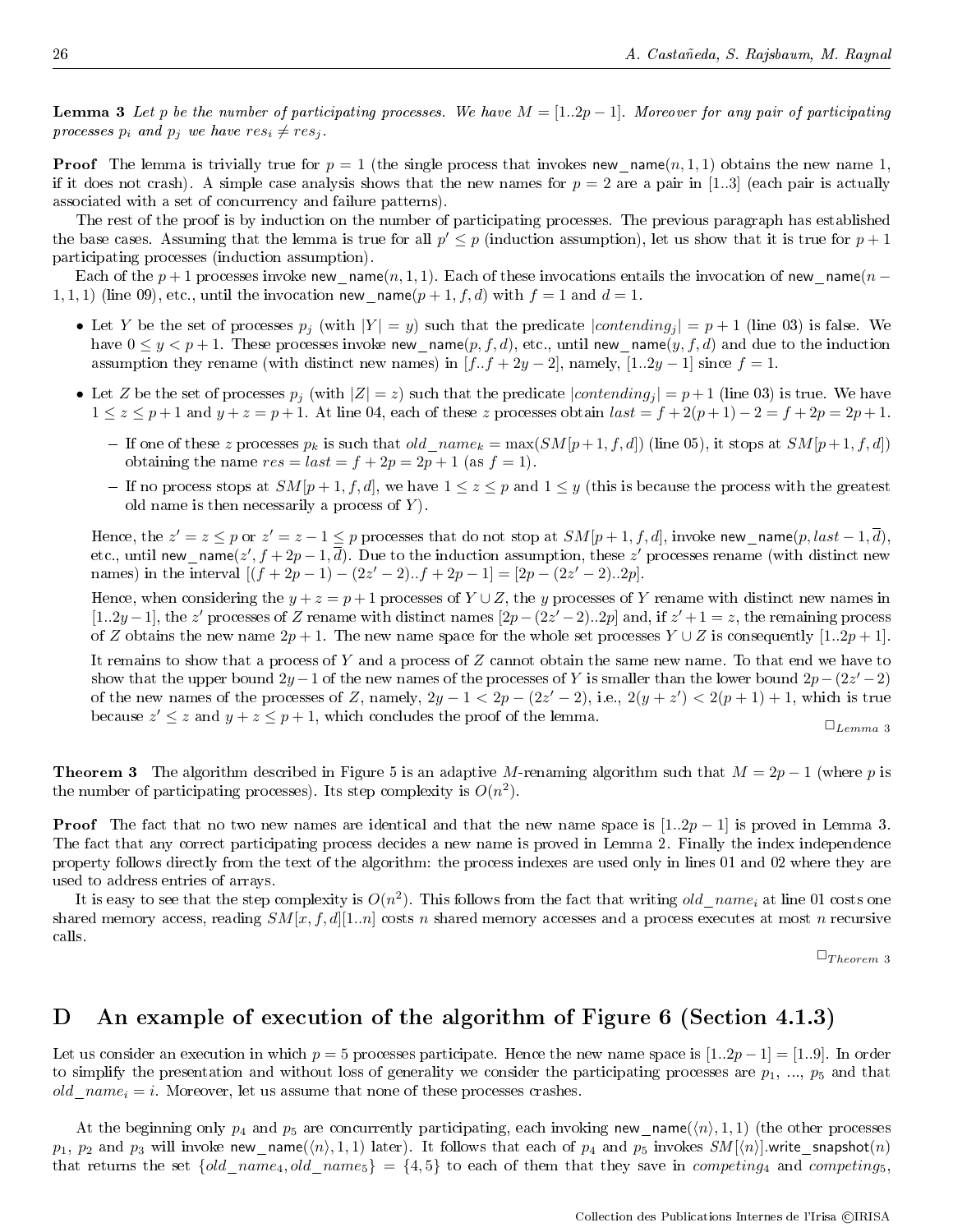respectively. Consequently, each of  $p_4$  and  $p_5$  considers that it is competing for a new name with the other process (line 03). Consequently, as  $|competing_4| = |competing_5| = 2$ , both  $p_4$  and  $p_5$  compute  $last = 1 + (2 \times 2 - 2) = 3$  (line 04) and both "reserve" the new name 3 the one of them with the greatest old name. Hence,  $p_5$  executes the lines 05-06 and receives the new name 3.

In contrast,  $p_4$  executes lines 07-08 and invokes new\_name( $\langle n, 2 \rangle$ , 2, -1). This invocation by  $p_4$  entails the invocation  $SM[\langle n, 2 \rangle]$  write\_snapshot(2) that returns it the singleton set  $\{old\_name_4\} = \{4\}$  (line 03). Consequently,  $p_4$  is such that  $last = 2 - (2 \times 1 - 2) = 2$  (line 03) and as  $\{old\_name_4\} = \max\{4\}$ ,  $p_4$  obtains the new name  $last = 2$ .

It follows that, as they were early with respect to the other processes,  $p_4$  and  $p_5$  have obtained the new names 2 and 3, respectively. Let us observe that, if they were the only participating processes, the new name space would be [1..3]. This is due to the fact that the algorithm is size-adaptive.

Moreover, when we consider the tree associated with the execution of all participating processes (this tree is described in Figure 17),  $p_5$  stopped at the root (whose label is  $\langle n \rangle$ ) while  $p_4$  stopped at its descendant labeled  $\langle n, 2 \rangle$ .



Figure 17: Tree associated with a concurrent execution of the algorithm of Figure 6

Let us now consider that, after  $p_4$  and  $p_5$  have returned from  $SM[\langle n \rangle]$ .write\_snapshot $(n)$ ,  $p_1$ ,  $p_2$  and  $p_3$  concurrently invoke new name $(\langle n \rangle, 1, 1)$ . Their concurrent invocations  $SM [\langle n \rangle]$ .write snapshot $(n)$  return the set  $\{1, 2, 3, 4, 5\}$  (the set of the five old names) to each of them (line 03). Hence, they all compute  $last = 1 + (2 \times 5 - 2) = 9$  and reserve the new name 9 for the one of them that has the greatest old name, i.e.,  $p_5$ . (This reservation is just in case,  $p_5$  would be competing with them. let us observe that  $p_5$  has already obtained its new name 3 but this is known neither by  $p_1$ , nor  $p_2$  nor  $p_3$ ).

It follows that each of  $p_1$ ,  $p_2$  and  $p_3$  invokes new name $(\langle n, 5 \rangle, 8, -1)$  (where  $8 = last + dir$  with  $dir = 1$ ) that entail their concurrent invocations of  $SM[\langle n, 5 \rangle]$ .write\_snapshot(5) that returns to each of them the set  $\{1, 2, 3\}$ . The three of them compute  $last = 8 - (2 \times 3 - 2) = 4$  and reserve the new name 4 for the one of them with the greatest old name, namely  $p_3$ . Hence,  $p_3$  obtains new name 4 (lines 05-06).

In contrast,  $p_2$  and  $p_3$  invoke new name $((n, 5, 3), 5, 1)$ , where  $5 = last+\overline{dir}$  with  $dir = -1$  (line 08). Let us consider that both  $p_2$  and  $p_3$  invoke then concurrently  $SM[(n, 5, 3)]$  write snapshot(3) from which they both obtain the set  $\{2, 3\}$ . Then, it is easy to see that  $p_3$  obtains the new name  $last = 5+(2\times2-2) = 7$  (line 06). Finally  $p_2$  invokes new\_name $(\langle n, 5, 3, 2 \rangle, 6, -1)$ and obtains the new name  $last = 6 - (2 \times 1 - 2) = 6$ .

Let us finally observe that, when a single process participates, whatever its initial name, it obtains the new name 1 from new name( $\langle n \rangle$ , 1, 1), while it is at the root of the execution tree.

## E Proof of Theorem 6 (Section 5.2.3)

Theorem 6 The algorithm described in Figure 13 solves in a wait-free manner the weak symmetry breaking problem from any solution to the  $(n-1)$ -set agreement problem.

Proof Let us remember that the weak symmetry breaking problem requires that not all processes decide 0 and not all processes decide 1. So, let us consider an execution in which all processes participate and decide a value.

Let us notice that, as there are n processes and the the new name space is  $[1..2n-1]$ , that at least one process obtains a new name in the range [1..n]. Let s,  $1 \leq s \leq n$ , be the number of processes with a new name in that range. The following observation is a direct consequence of the fact the array  $M1[1..n]$  is made up of atomic registers and a process writes first  $M1[1..n]$  before reading its values. It follows that, among those s processes, the process  $p_k$  whose new name  $new$  name<sub>k</sub> is the first written in M1[1..n] is such that the predicate  $(\exists j \mid new\_name_k = M1[j])$  is true when  $p_k$  checks it at line 04. It follows that process  $p_k$  outputs value 1 and is consequently a winner.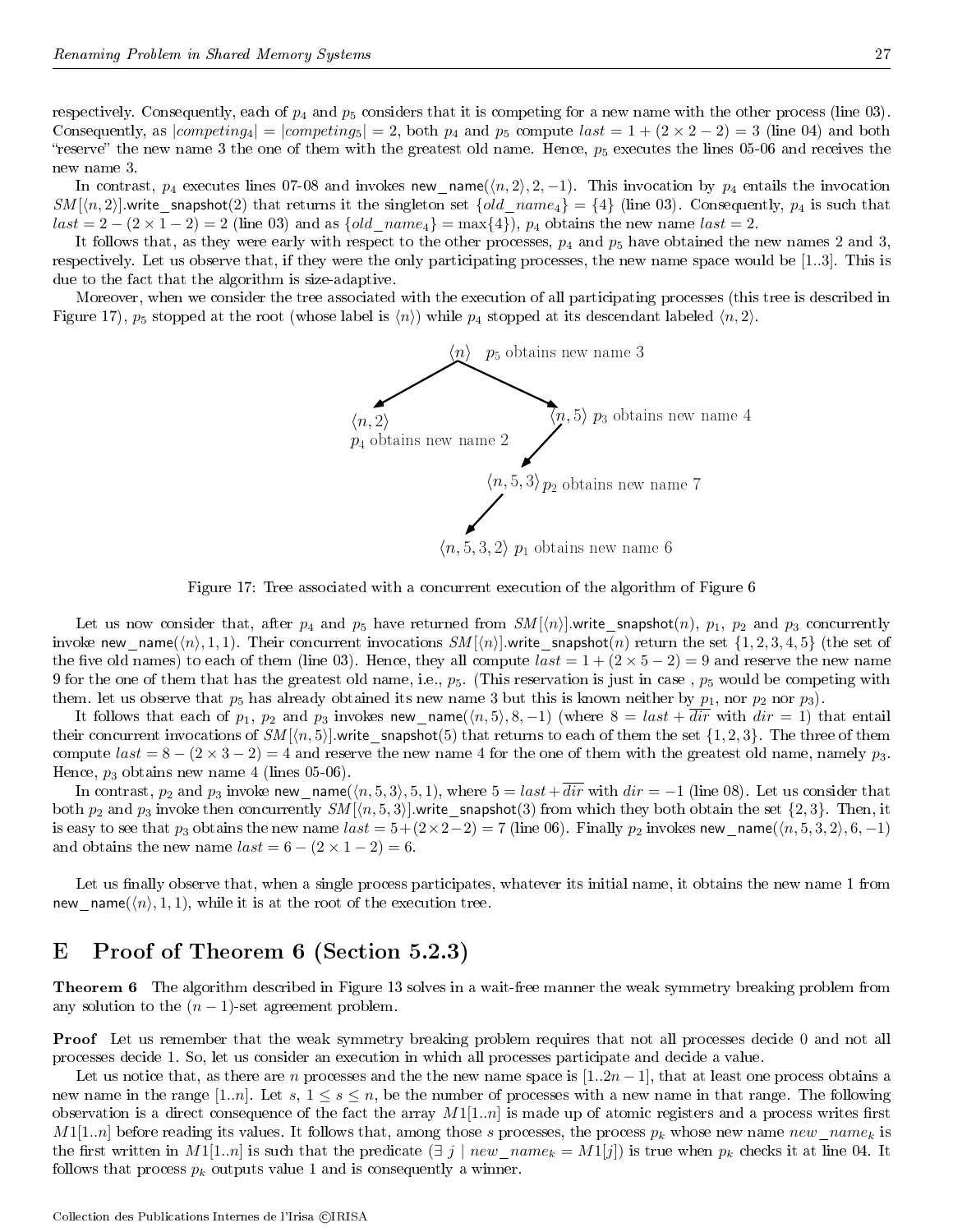Let us now consider that the  $s = n$ . Due to the property of the  $(n - 1)$ -set agreement object  $SA[1]$  that there is at least process  $p_x$  whose new name cannot be returned from  $SA[1]$ . It then follows from the test of line 04 that this process decides 0 at line 05.

If  $s < n$ , then  $n - s$  processes invokes  $SA[2]$ . SA\_propose<sub>n-1</sub>( $new\_name_i$ ) at line 07. A reasoning similar to the previous one shows that, among those  $n - s$  processes, the process  $p_\ell$  such that  $new\_name_\ell$  is the first new name written in  $M2[n+1..2n-1]$ , finds the predicate  $(\exists j \mid new\_name_{\ell} = M2[j])$  equals to true (line 08), and consequently returns the value 0, which concludes the proof.  $\Box_{Theorem 6}$ 

## F Renaming in message-passing systems

This appendix is motivated by "completeness": its aim is to give a glance at the renaming problem in asynchronous crash-prone message-passing systems.

Let us remember that the renaming problem has first been introduced in the context of unreliable asynchronous messagepassing distributed systems [5]. As indicated in the introduction, the origin of this problem was motivated by the discovery of non-trivial agreement problems that can be solved in presence of faulty processes, in contrast to the consensus problem that cannot be solved in presence of even a single process crash in asynchronous systems [19]. In [5], Attiya et al. introduce the problem, analyze it, and provide several message-passing renaming algorithms. This appendix presents one of these algorithms which solves the M-renaming problem in presence of up to  $t < n/2$  failures, for  $M = (n - t/2)(t + 1)$ . ([5] presents another algorithm that, under the same assumptions, provides  $M = n + t$ . Unfortunately, this algorithm is much more intricate.) Let us also observe that, as processes have to wait for messages, message-passing algorithms are not wait-free.

**Message-passing algorithm:** principle In this algorithm each process  $p_i$  manages a local set view<sub>i</sub> containing the initial names (old  $name_j$ ) it knows from the other processes. (Let us remember that process indexes are used for exposition, they are not know by the processes. Initially, a process knows only n and its initial name  $old\_name_i$ .) Each time it learns new initial names,  $p_i$  propagate them to the other processes. To this end it uses the "broadcast new(view<sub>i</sub>)" operation which is a shorthand for "send  $new(view_i)$  to all processes (including itself)" (notice that a process can crash in the middle of such a statement, hence  $new(view_i)$  can be propagated only to a subset of processes). When it receives a message  $new(view_i)$ , there are three cases.

- $view \subsetneq view_i$ . In that case,  $p_i$  learns nothing. It simply discards the message.
- $view \setminus view_i \neq \emptyset$ . In that case,  $p_i$  learns new initial names. It updates accordingly  $view_i$  and consequently issues broadcast  $new(view_i)$ .
- $view = view_i$ . It that case  $p_i$  learns that one more process knows the same set of initial names as it knows. So,  $p_i$ manages a counter  $ct_i$  to count the number of processes that know the same set *view* as it knows.

As up to t processes can crash,  $p_i$  cannot expect to receive the same set view from more than  $n - t$  processes (including itself). So, when  $ct_i = (n-t)$ ,  $p_i$  decides its new name. It is the pair  $\langle$  |view<sub>i</sub>|, rank of *old\_name<sub>i</sub>* in view<sub>i</sub>  $>$ . The algorithm is described in Figure 18.

Message-passing algorithm: why names are different Let a set view be stable when a process has received  $n-t$  copies of it (so, this process decides its new name from this set). A main property of the algorithm is the following: Stable sets are totally ordered (by inclusion). This follows from the fact that if  $view_i$  is stable for  $p_i$  (i.e.,  $p_i$  has received  $new(view_i)$  from  $n - t$  processes) and view<sub>i</sub> is stable for  $p_i$  (i.e.,  $p_i$  has received new(view<sub>i</sub>) from  $n - t$  processes), then, due the assumption  $2t < n$ , there is at least one process  $p_k$  from which  $p_i$  has received new(view<sub>i</sub>) and from which  $p_j$  has received new(view<sub>i</sub>). So, view<sub>i</sub> and view<sub>j</sub> are values taken by the set local variable view<sub>k</sub>. As such a set view<sub>k</sub> can only increase, it follows that  $view_i \subseteq view_j$  or  $view_j \subseteq view_i$ . This property allows to conclude that no two decided names are the same.

Message-passing algorithm: size of the new name space Let us notice that a set view<sub>i</sub> contains at most n initial names. So, a process sends its set  $view_i$  at most n times. It follows that the algorithm terminates, and its message complexity is bounded by  $O(n^3)$ . The proof that each correct process decides follows from the fact that each set  $view_i$  can only increase and its size is upper bounded by  $n$ .

As indicated above, the size of the new name space is  $M = (n - t/2)(t + 1)$ . This come from the following observation [5]. A new name is a pair  $\langle v, r \rangle$ . Due to the algorithm text, we trivially have  $n - t \le v \le n$ . Moreover, r is the rank of the deciding process  $p_i$  in the set view<sub>i</sub> containing v values. It follows that  $1 \le r \le v$ . Consequently the number of possible